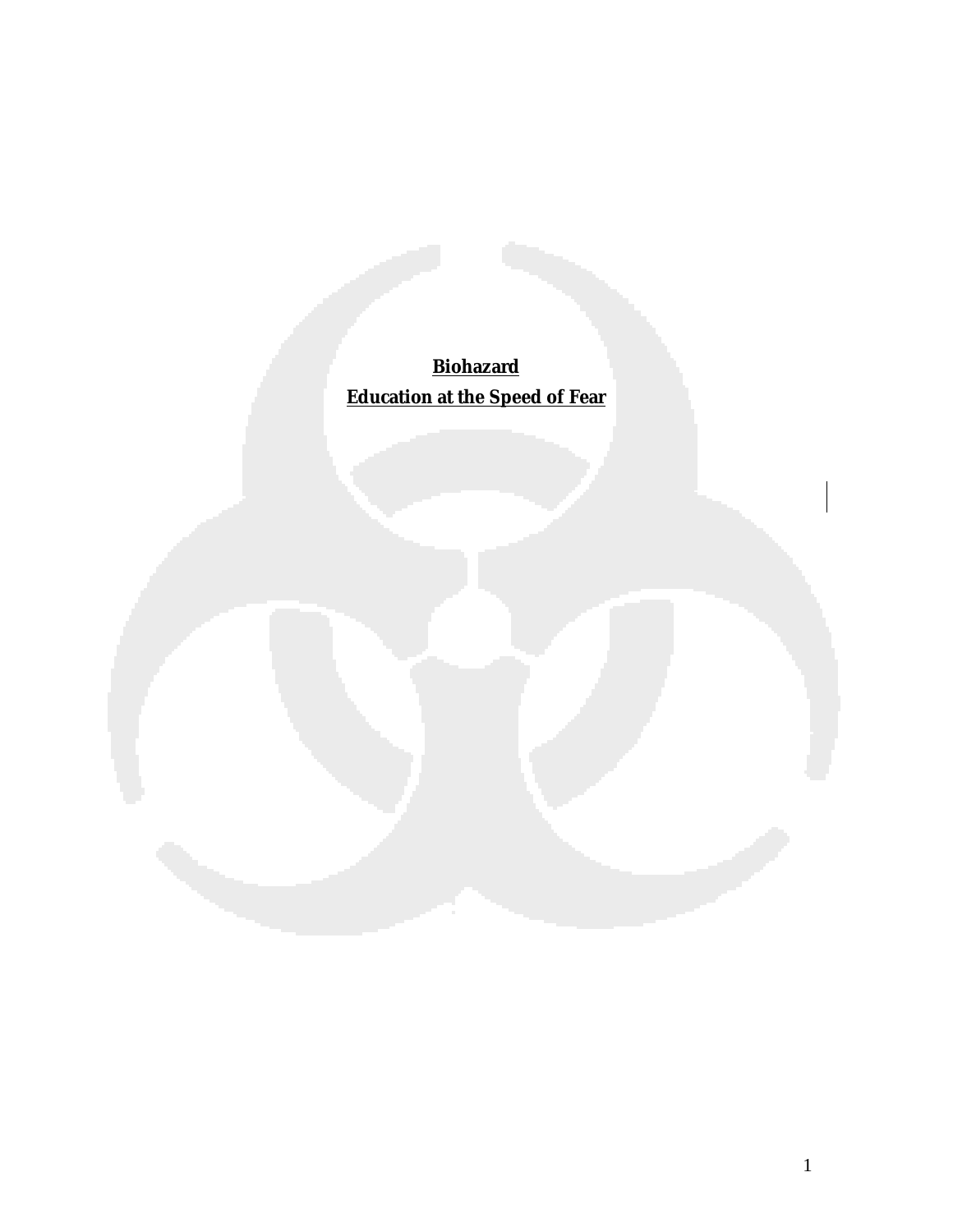## **Versions**

#### **Version 1.00**

Kurt Squire, February, 14, 2002. Took Sangita's document, integrated earlier work. Added Versions. Fixed Table of Contents.

Version 1.1 Kurt Squire. Added Elliot Targum's edits to this document.

Version 1.2. Tried to merge Alice's stuff. Had no confidence in it, so started over.

Version 1.3 Kurt Squire. February 15, 2002. Merging by hand now…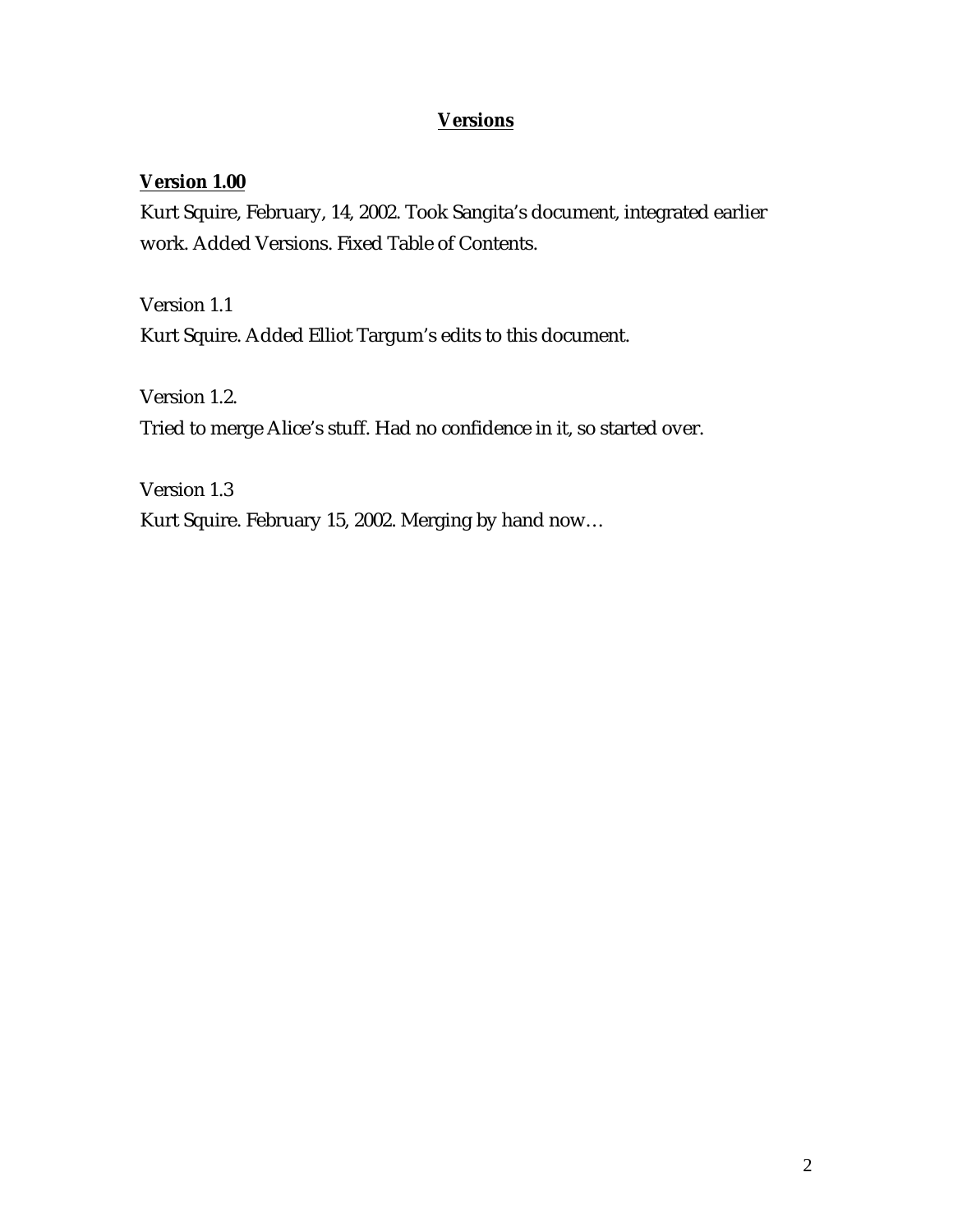# **Table of Contents**

| Overview                        | 3  |
|---------------------------------|----|
| <b>Common Questions</b>         | 4  |
| <b>Pedagogical Notes</b>        | 6  |
| <b>Game Summary</b>             | 9  |
| <b>Hours of Game Play</b>       | 9  |
| <b>Gaming Objectives</b>        | 10 |
| <b>Educational Objectives</b>   | 10 |
| <b>Victory Conditions</b>       | 12 |
| <b>Failure States</b>           | 13 |
| <b>Games Levels</b>             | 13 |
| <b>Character Progression</b>    | 14 |
| Playing the Game/Level 1        | 14 |
| The Tools                       | 23 |
| <b>Creating Game Characters</b> | 24 |
| Scenario 1                      | 25 |
| <b>Tutorial Walkthough</b>      | 31 |
| <b>Transition to GamePlay</b>   | 33 |
| <b>Technology Issues</b>        | 48 |
| <b>SOURCES</b>                  | 49 |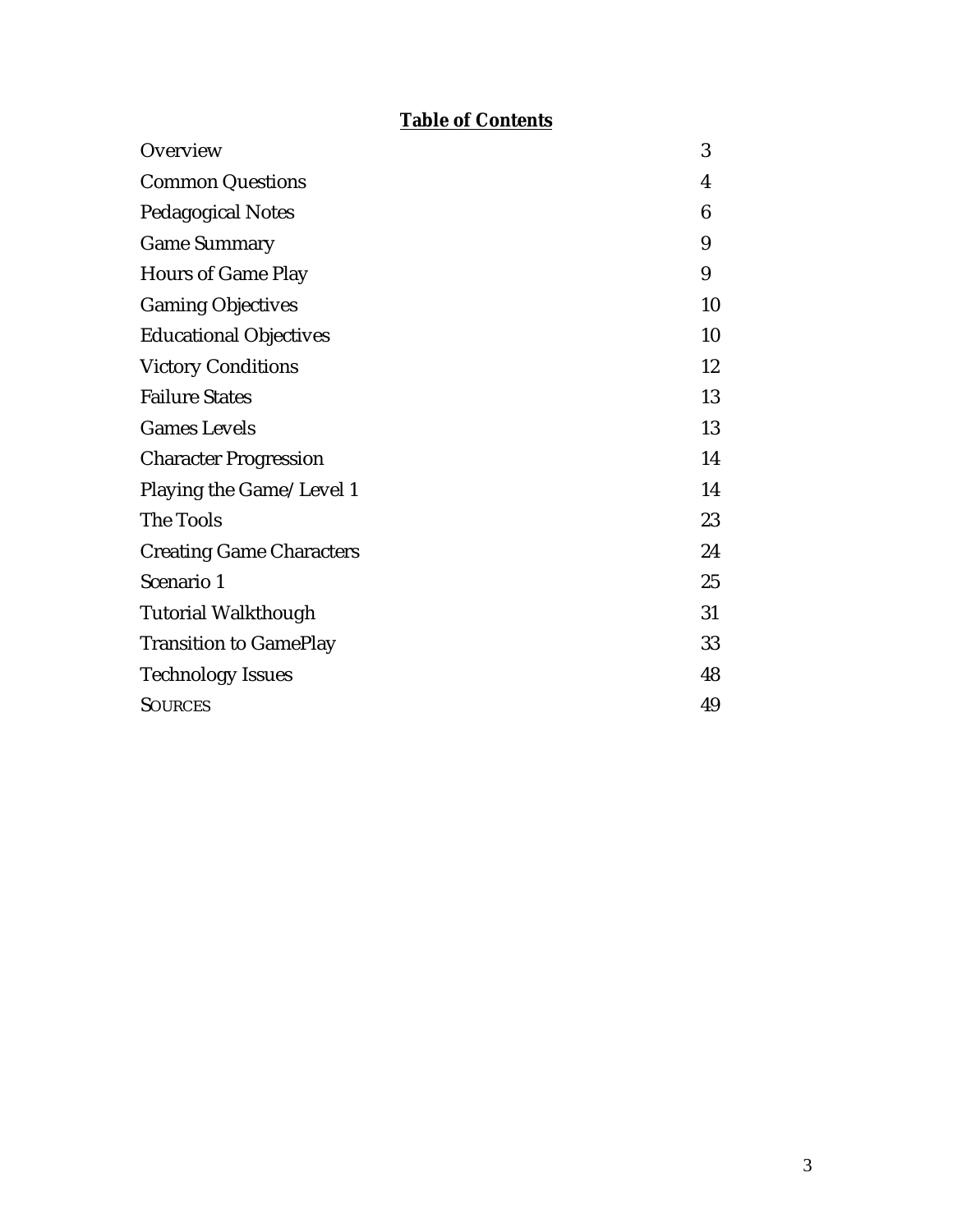#### **GAME SUMMARY:**

The year is 2050 AD. You're a young medical professional on a new job in an urban hospital. You're walking down a crowded hospital hallway, doctors, gurneys, technicians, and patients whizzing by. A series of patients come in with bizarre, yet strikingly similar symptoms. Alarm spreads through the neighborhood (city, country) as more people get infected and news of first deaths leaks to the local press. Time is ticking as you begin your investigation to identify, cure and eventually prevent the disease. The stakes are high, and risk of infection is a constant. You must use all available expertise and medical tools to find out who is sick, how they got infected and what can be done to contain the impending epidemic.

Your ability to progress through this case will not only save lives but will also help your personal career progression. If you can crack this you will be one step closer to becoming a widely and publicly acclaimed epidemiologist. First you deal with more local cases, hone your medical and immunology skills and prepare for the portents of some horrible disease that may lie beyond…

Diseases for each level - ebola or legionnaires disease, rabies, tuberculosis and meningitis - have been selected for their dramatic impact,and their ability to present a varied range of problems for the student to solve. Further, in battling each disease, the player elaborates on skills developed on theprevious level. Significantly, Biohazard does not attempt to train doctors, but rather, invokes the dramatic nature of popular cultural forms such as ER, and films such as Outbreak or Andromeda Strain to create a compelling game experience.

Through your journey as an epidemiologist, you will travel to crowded urban hospitals, dangerous sites of bioterrorism, and exotic jungle locations. Can you use your life science and investigative skills to save your patients' lives?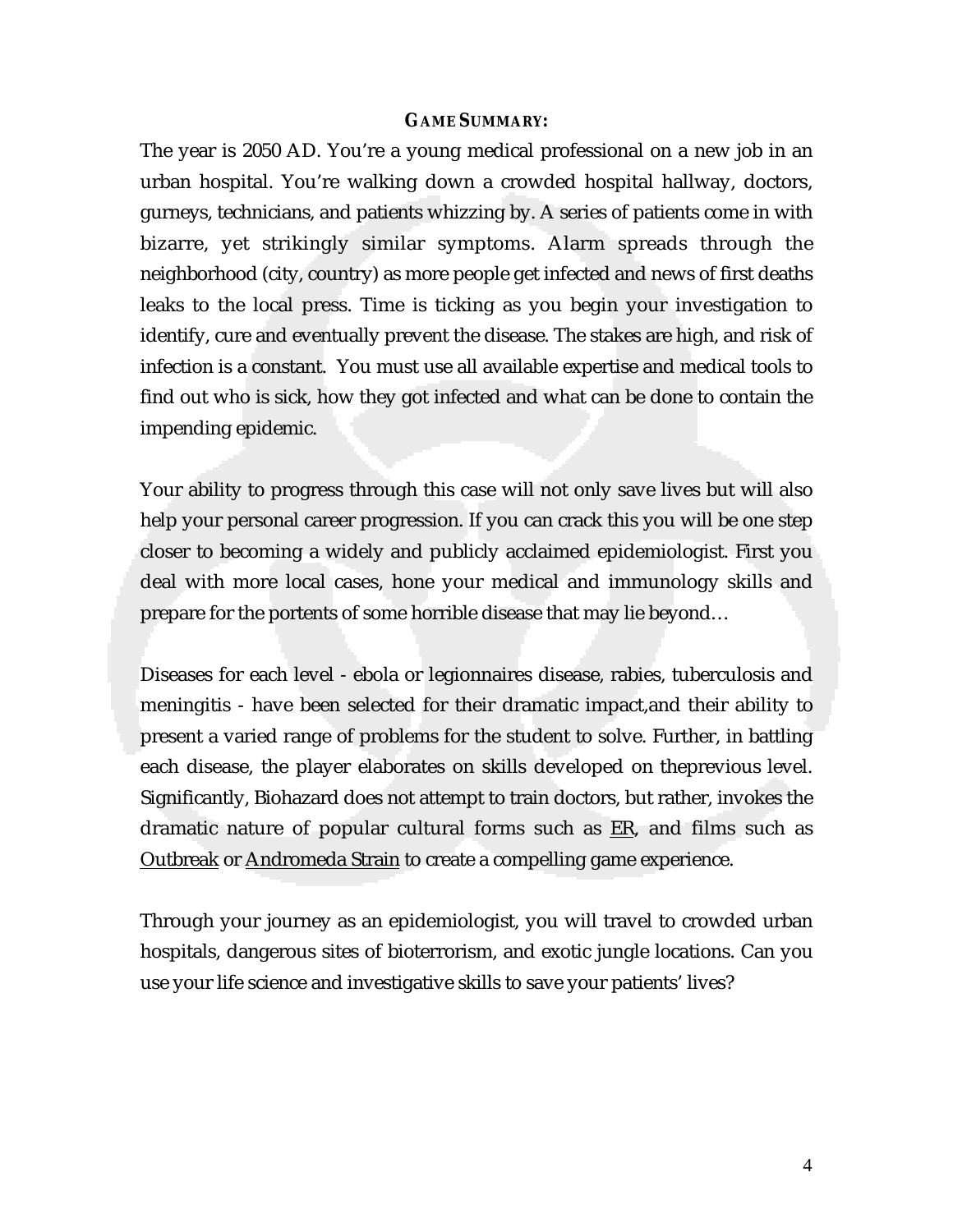#### **Gaming Objectives:**

The objective of the game is to identify, cure and prevent infectious diseases before they reach epidemic proportions. Threatening exponential infection rates make speed, effectiveness and professional ability critical. The use of narrative and melodramatic storytelling elements creates emotional investment of players in their patients.

#### **Educational Objectives:**

This game teaches the players the basics of scientific inquiry (observing, gathering data, analyzing findings) while allowing them to explore their "practical" application in a simulated environment. Players also develop understandings of the basic biological systems and organs of the human body. As a medical practitioner, the player can use instruments and resources available to a fully qualified medical practitioner. Through the character, the player uses these tools to attain a deeper understanding of how multiple body systems are affected by disease.

Biohazard leads the student to discover normal physiology through Pathophysiology. AI features for animated characters should include temperature, suspicion level (are they infected, who have they been in contact with, if the disease is spread by droplet infection), hydration level, pain level, hunger, and antigen presence in blood.

Players learn when and how to use the following tools to aid in their investigation:

- **Thermometer**
- Stethoscope
- Electron microscope
- Spinal tap/CSF (cerebrospinal fluid)
- History notes
- Blood test (immune response and/or sepsis)
- X-ray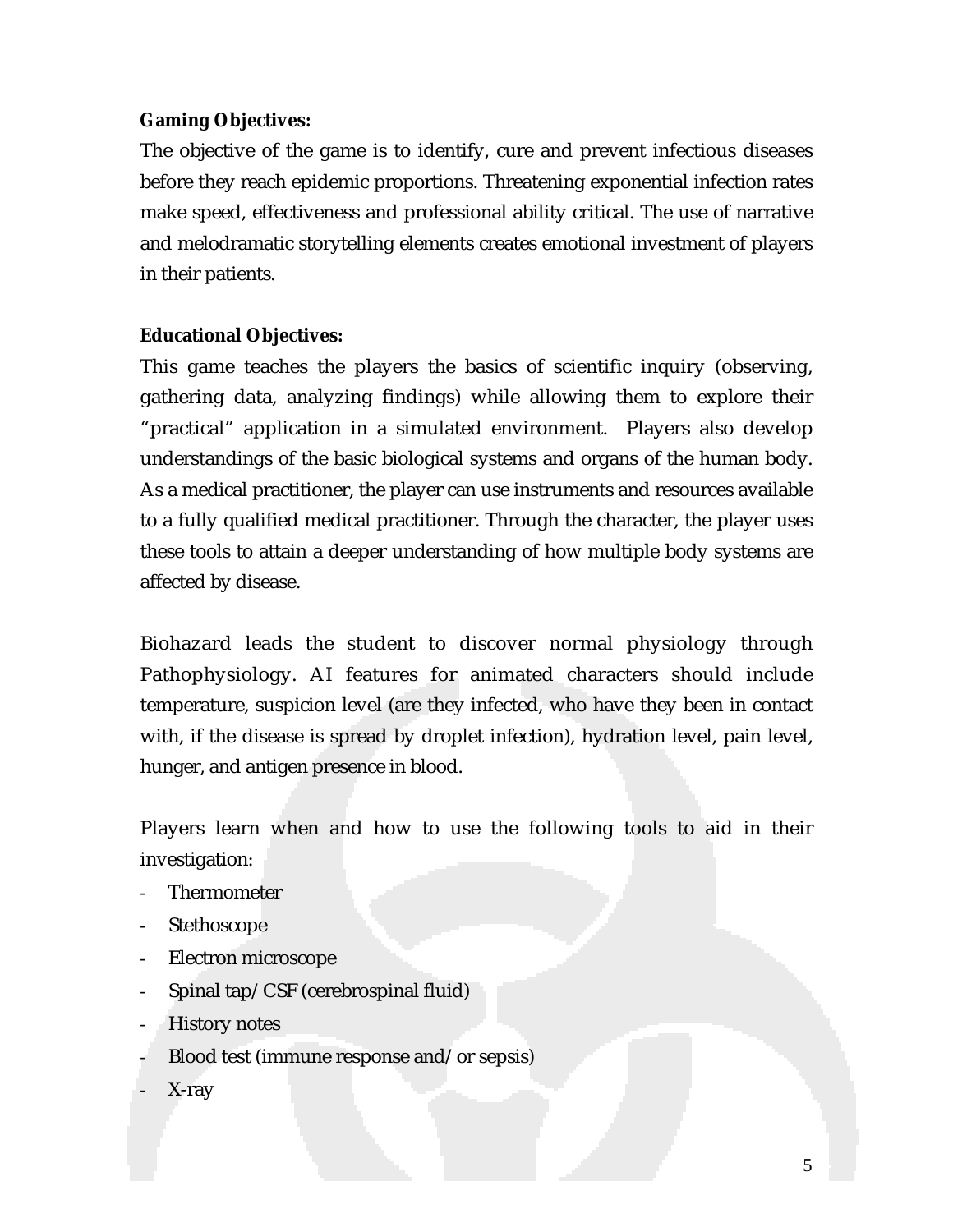- Blood pressure
- Blood gases and biochemistry (urea and electrolytes)

Specific biology<sup>1</sup> areas, which could be covered through the infectious disease game format, include:

- Molecules and Cells
	- Chemistry for Life
	- **Water**
	- Organic Molecules in Organisms
	- Free Energy Changes
	- **Enzymes**
	- Membranes
	- Subcellular Organization
	- Cell Cycle and Its Regulation
	- Cellular Energetics
	- Fermentation and Cellular Respiration
- **Heredity**
- Meiosis and Gametogenesis
- Inheritance Patterns
- Molecular Genetics
- Mutation
- Viral Structure and Replication
- Reproduction, Growth and Development
- Structural, Physiological, and Behavioral Adaptations
- Response to the Environment
- **Ecology**

#### **Victory Conditions:**

The player wins a game when he/she identifies the disease, prevents further infections, and if relevant, cures those already infected. On each level, there will be an appropriate win-condition, such as issuing a public health notice, phoning the CDC, or simply telling the hospital that there is no cause for alarm.

#### **Failure States**:

If the player does not succeed in identifying the disease within a specific period of time, more and more people will get infected and eventually there will be no medical personnel available for conducting medical tests. The player controlled character is of course also always at risk of getting infected. If this occurs then the

|<br>|<br>1 <sup>1</sup> Advanced Placement Biology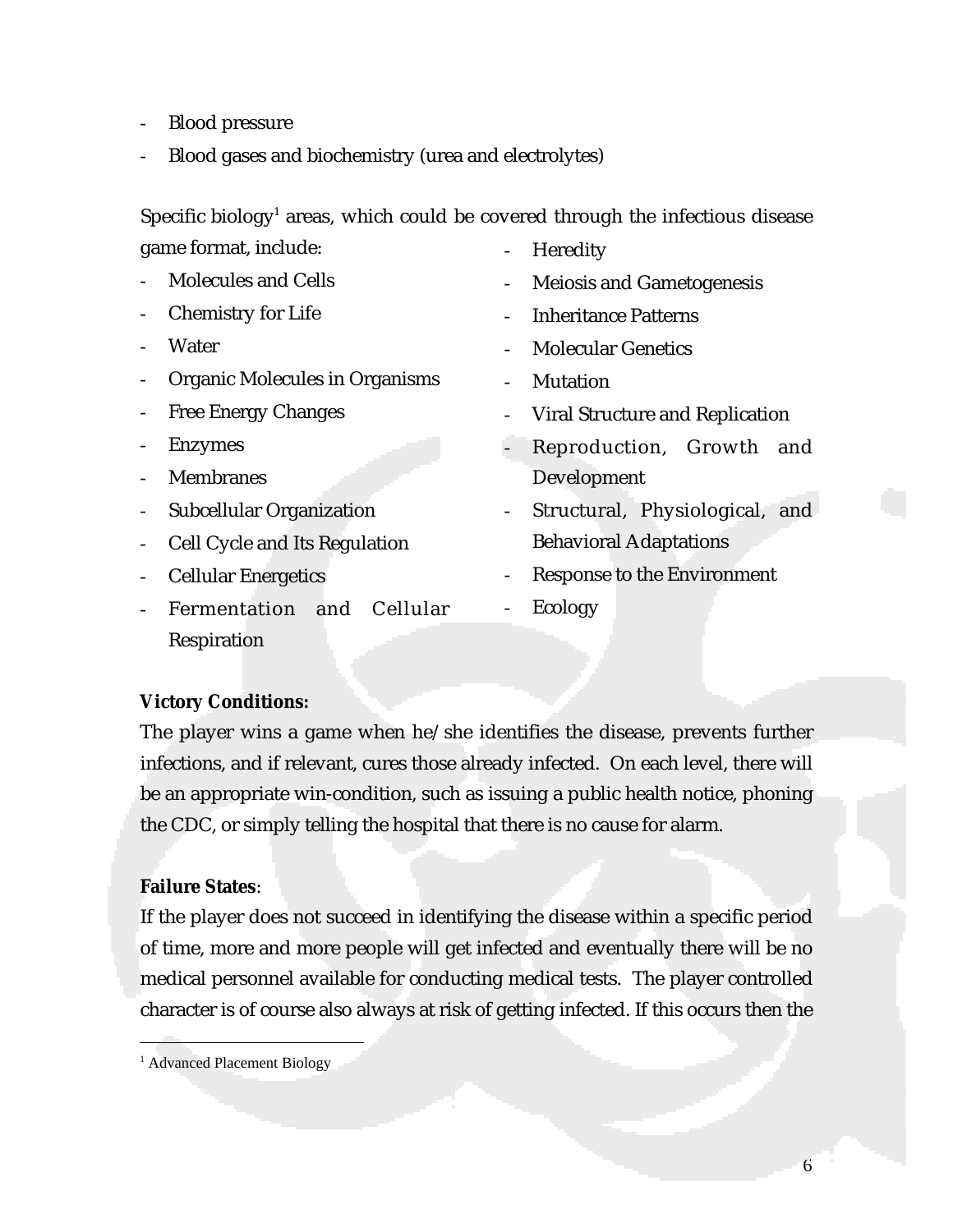time which the character has decreases significantly as he is likely to begin developing debilitating symptoms of the disease (including fever, loss of vision, nausea etc). The final failure state of the game is death of the character.

## **Game Levels:**

The game progresses though several increasingly difficult levels. In each level the character has to deal with a specific infectious disease epidemic. Though the disease specifics may vary slightly, the disease/setting scenarios for the progressive levels are as follows.

| <b>Setting</b>       | <b>Disease</b>        | <b>Learning Objectives</b>             |
|----------------------|-----------------------|----------------------------------------|
| <b>Busy Hospital</b> | <b>Meningitis</b>     | anatomy and physiology of the central  |
|                      |                       | nervous system and brain, immune       |
|                      |                       | defense systems, body's response to    |
|                      |                       | infection                              |
| <b>Urban Setting</b> | Rabies                | aetiology, epidemiology and            |
|                      |                       | pathogenesis of rabies, a rhabdovirus, |
|                      |                       | DNA and profiling.                     |
| <b>South African</b> | Ebola                 | physiological role and function of the |
| Hospital             |                       | liver, and the systemic effects of     |
|                      |                       | severe haemorrhage, hypovolaemic       |
|                      |                       | shock, homeostasis, cardiovascular     |
|                      |                       | system, cellular metabolism, metabolic |
|                      |                       | acidosis, normal blood gases and       |
|                      |                       | chemistry                              |
| <b>New York City</b> | <b>Tuberculosis</b>   | Anatomy and physiology of the          |
| Neighborhood         |                       | respiratory system, transportation of  |
|                      |                       | respiratory gases. Epidemiology of TB  |
|                      |                       | in North America.                      |
| London               | <b>Bubonic Plague</b> | the lymphatic system, lungs and        |
|                      |                       | pneumonia, sepsis, adult respiratory   |
|                      |                       | distress syndrome and pulmonary        |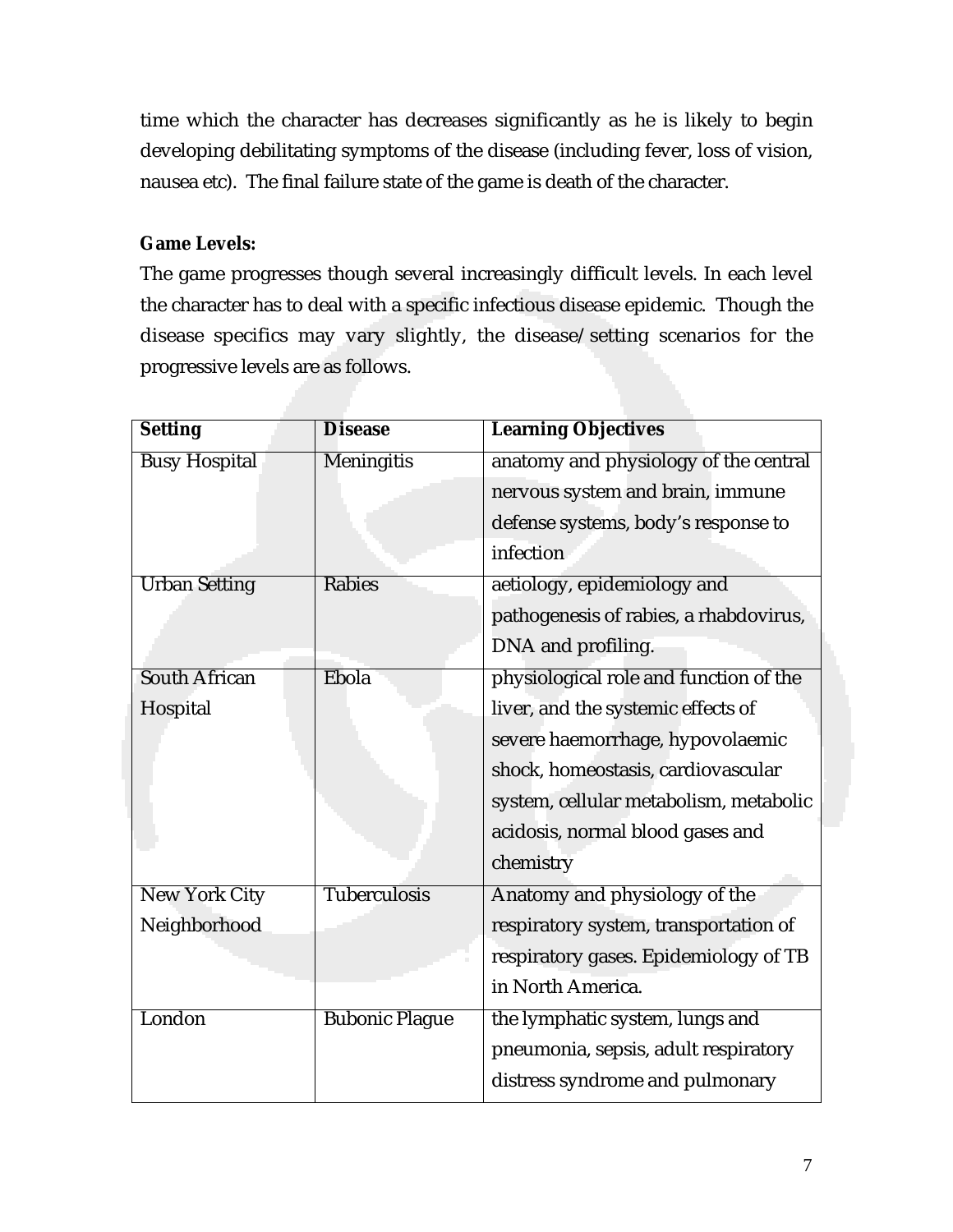|                          |                  | oedema, blood clotting mechanisms     |
|--------------------------|------------------|---------------------------------------|
|                          |                  | (disseminated intravascular           |
|                          |                  | coagulation)                          |
| <b>Boston University</b> | Chickenpox       | an opportunity to combine material    |
|                          |                  | learned thus far, and includes an     |
|                          |                  | unusual case scenario (Steven-Johnson |
|                          |                  | Syndrome); eyes, fluid and            |
|                          |                  | electrolytes, integumentary system.   |
| Alien Spacecraft         | Escherichia Coli | gastrointestinal system, Haemolytic-  |
|                          | 0157             | uraemic syndrome, the renal system.   |
|                          |                  |                                       |

## **7 Levels of Education at the Speed of Fear**

## **1. DISEASE - MENINGITIS**

*Setting* - busy hospital

*Player -* is a junior doctor, new to the hospital

*Learning Objectives* - anatomy and physiology of the central nervous system and brain, immune defense systems, body's response to infection

*Narrative* - following the tutorial, the player arrives in the emergency room of the hospital, and is urgently required to deal with a critically sick patient who has just been rushed into hospital. The patient seizes, arrests and dies within minutes of arrival. The body is sent for a post-mortem. Meanwhile the dead patient's relative who has been kissing him in sorrow, leaves the resuscitation room and promptly sneezes near the nurses station. The player needs to find out what the disease was, and prevent an epidemic.

#### **2. DISEASE - RABIES**

#### *Setting -* urban space

*Player -* is an FBI agent tracking down a serial killer known to have been bitten by a rabid dog. Player is doing an internship in the forensic section of the FBI.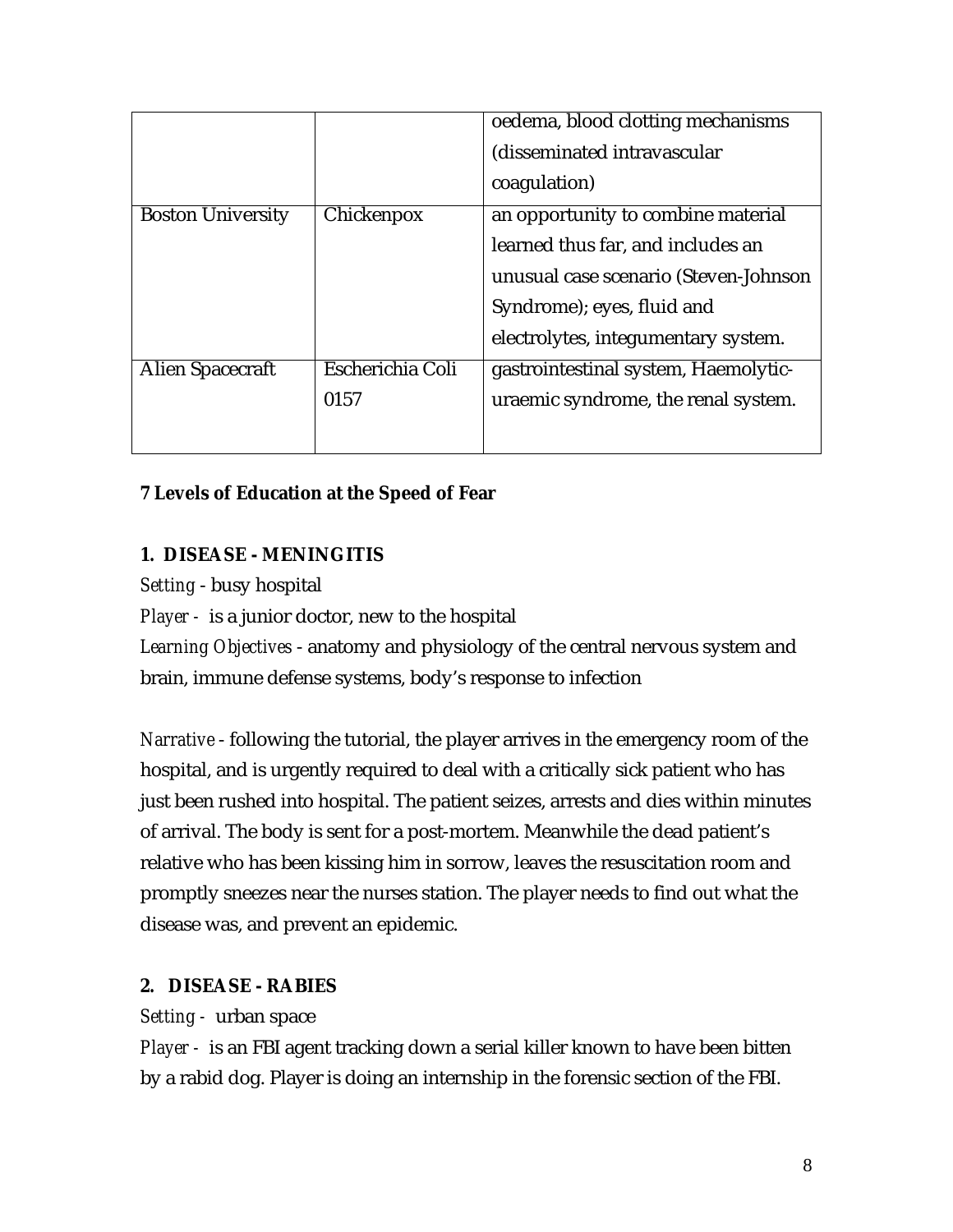*Learning Objectives -* aetiology, epidemiology and pathogenesis of rabies, a rhabdovirus, DNA and profiling.

Narrative - a serial killer much like Hannibal Lecter (and therefore apt to bite his victims) is bitten on the hand by a rabid dog, whilst trying to enter the home of a potential victim. The killer flees, worried that he might have contracted rabies, but does not seek medical attention. He is on the run, and will die from rabies in 3 - 6 months (the duration of the incubation period) and, in the meantime, represents a danger to society because he is both a serial killer and also likely to pass on rabies to another human through biting. The FBI has a description of the killer.

There are many other agents within the game space who vaguely fit the description, and it is the player's role to identify whether each man fitting the description is the one. The player can choose to do DNA profiling or, alternatively, diagnose rabies, in order to do this. Rabies will not become manifest, clinically, until a long incubation period has passed, though there may be clues, nonetheless, such as tingling in the peripheral nerves of the affected hand. The virus travels through a peripheral nerve centripetally and enters the central nervous system at which point it replicates within the gray matter and then passes centrifugally along autonomic nerves to reach other tissues - the salivary glands, adrenal medulla, kidneys … now the person develops rabies encephalitis and brainstem dysfunction, as well as hyperaesthesia, hydrophobia and inability to swallow, diaphoresis and pyrexia above 40.5. The patient falls into a coma and involvement of the respiratory centre in the brainstem leads to an apnoeic death.

It might be appropriate to use DNA profiling during the first 3 months or so, since rabies is extremely insidious and difficult to diagnose prior to the encephalitis stage.

The player had better be quick about finding the rabid serial killer, because he continues to commit crime for several months until he falls ill. News reports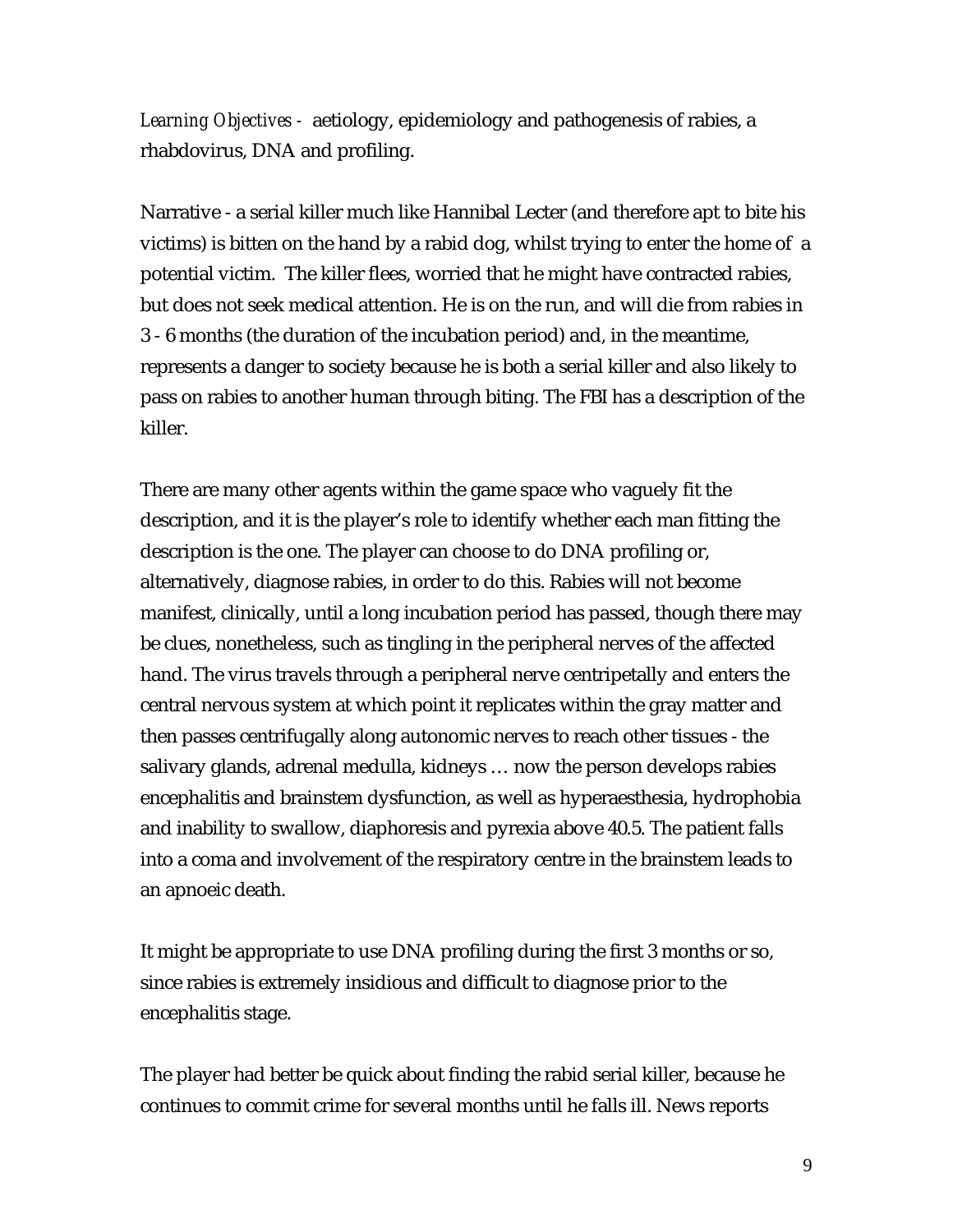inform the player about missing persons, and human remains, as well as possible sightings of the killer.

During the game, a man fitting the description but with a beard, and a bat bite, is found dead in the gutter. Is this the suspect, having succumbed to rabies? No! A tramp has died of the cold. But this should be enough to mislead the player while the clock is ticking, and while the killer is still at large, wreaking havoc. The object of the level is to minimize the number of killings, and find the serial killer amongst all the other similar looking people, as soon as possible, and to minimize the likelihood of another human developing rabies. If the serial killer dies before the player finds him, then it is most likely that surviving victims will have rabies. Hence the player still has to find out who has rabies.

http://www.vh.org/Providers/TeachingFiles/CNSInfDisR2/Text/PInf.VR.html

#### **3. DISEASE - EBOLA (HAEMORRHAGIC FEVER)**

*Setting -* South Africa

*Player -* is working in a hospital.

*Learning Objectives -* the physiological role and function of the liver, and the systemic effects of severe haemorrhage, hypovolaemic shock, homeostasis, cardiovascular system, cellular metabolism, metabolic acidosis, normal blood gases and chemistry.

Narrative - Ebola is usually transmitted to close family members, and can then reach epidemic proportions when a patient is admitted to a hospital. The incubation period is 2 - 6 days. Haemorrhage occurs throughout the body, including the gastrointestinal tract, pleural, pericardial and peritoneal spaces. The player's role is to find the virus (first figuring out what is happening to the infected people in the hospital) and then to get out fast!! There will be a new tool available - the liver biopsy - and the player may use this for living patients, or in autopsy. Additionally, the player may use the electron microscope in order to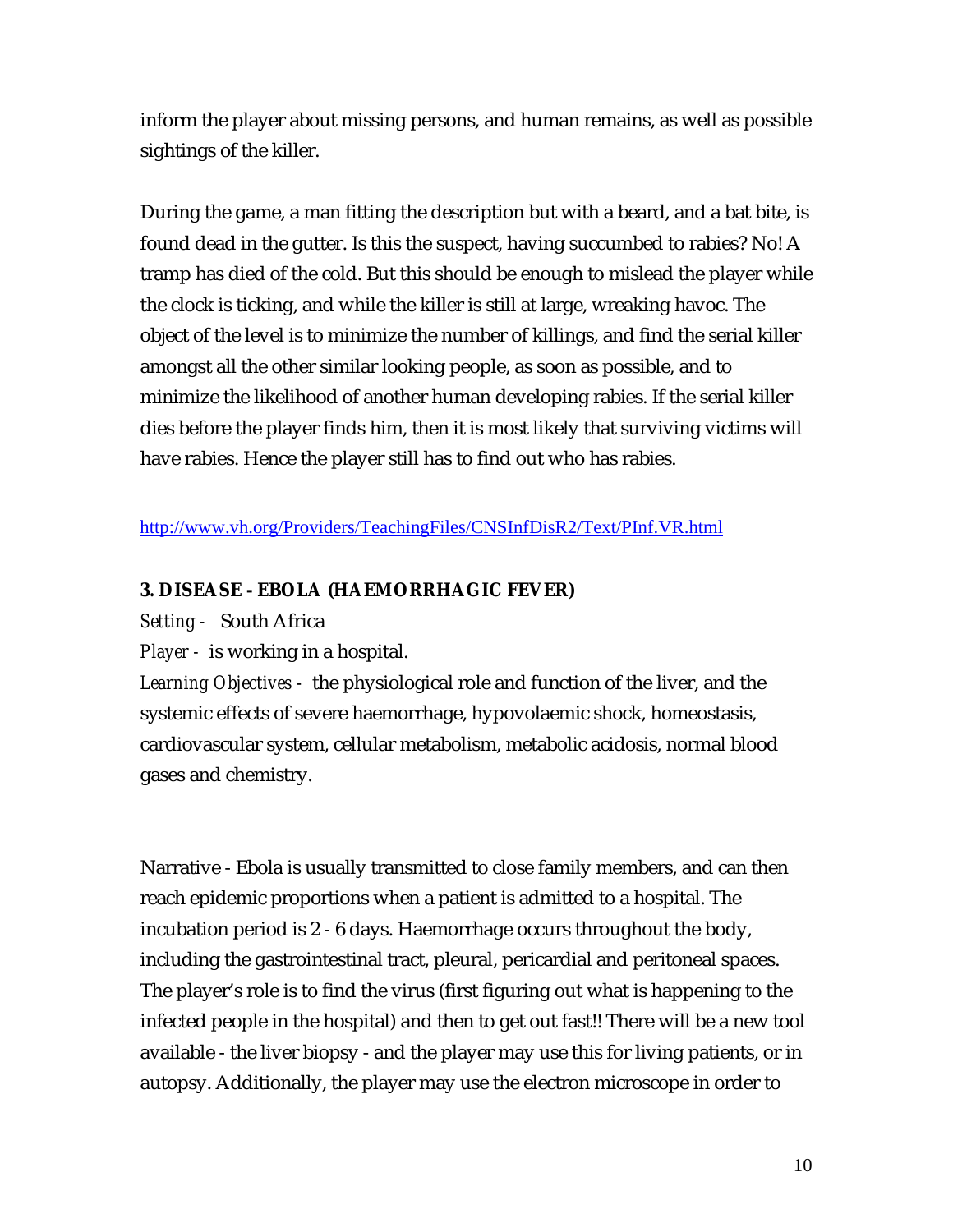visualize the very striking ebola virus (which features in the trailer). The player might decide to isolate all patients with ebola, which will necessarily involve keeping a student nurse, whom he dates, from entering certain infected parts of the hospital. This is not easy as she has a busy shift and needs to run errands to X-ray, pharmacy, and haematology. Intermittently, she disappears, and the player has to find her, before she becomes exposed to infection. By doing this, he risks his own life. Success on this level is achieved when the player has identified the virus, located the student nurse, and they have together left the hospital, neither of them infected.

#### **4. DISEASE - TUBERCULOSIS**

*Setting* - New York

*Player* - is called in as part of a World Health Organization drive to combat the TB epidemic sweeping across New York

*Learning Objectives* - Anatomy and physiology of the respiratory system, transportation of respiratory gases. Epidemiology of TB in North America.

*Narrative* - Tuberculosis is a bacterial infection, caused by Mycobacterium Tuberculosis. Primarily it affects the lungs but can also affect other organs. Respiratory TB is transmitted by droplet infection, and epidemics usually occur within poor communities. The player's role is to identify all of the people in a suburb of New York who have TB, and initiate an appropriate drug regime for each of them, so that the spread of infection is greatly reduced. This will involve tracing connections between families, gang members, local hospital staff *et cetera*.

#### **5. DISEASE - BUBONIC PLAGUE (YERSINIA PESTIS)**

#### *Setting* - London

*Player* - is taking a vacation and gets accidentally caught up as panic spreads throughout the UK when 3 cases of bubonic plague are discovered in a nursery school.

*Learning Objectives* - the lymphatic system, lungs and pneumonia, sepsis, adult respiratory distress syndrome and pulmonary oedema, blood clotting mechanisms (disseminated intravascular coagulation)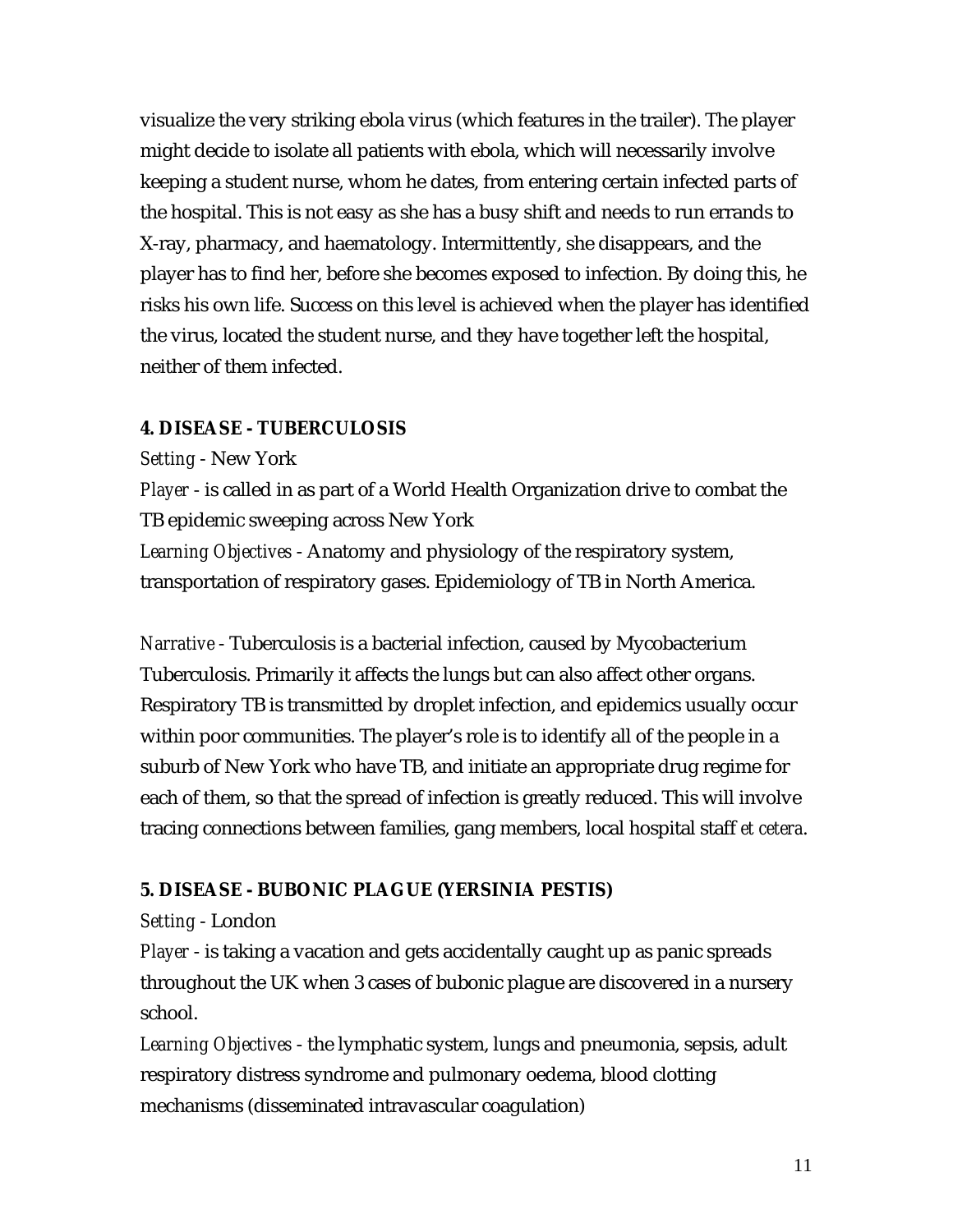*Narrative* - while taking a vacation in London, the player sees a rat in his hotel room. The following morning he wakes up with an itchy rash on his leg. Has he been bitten by an insect? Worst case scenario is that he has been infected with bubonic plague due to a flea bite. He has 2 - 6 days before becoming symptomatic, and not much longer to do something about it. Meanwhile, 3 children from a nearby nursery school are also taken ill with bubonic plague. The player only finds out this information if he watches the BBC News at Ten. He has to locate the source of the infection, prevent further transmission, and work in the public health department examining fleas under microscopes, and so on. Not much of a vacation. If he identifies the organism in time, he will seek medical attention, realizing the significance of his flea bite, and will live. Much of this level will be spent running around virtual underground tunnels, including sewers, and the London Underground system, where rats are most likely to be found and caught. And, of course, there is a clock ticking with the player's life at stake. The player will develop defects and lose capabilities during game play if he takes too long with this, as he develops disease. This might be represented by blurred vision, inability to run, and so on …

**6. DISEASE – VARIATIONS OF CHICKENPOX**, including Steven-Johnson Syndrome, Shingles, and Herpes Encephalitis

*Setting* - Boston University

*Player* - is assisting the university health department

*Learning Objectives* - an opportunity to combine material learned thus far, and includes an unusual case scenario - Steven-Johnson Syndrome. Herpes Simplex and Varicella Zoster viruses. Anatomy and physiology of the integument and the eyes. Fluid and electrolyte balance.

*Narrative* - A few students have chicken pox, all from the same department. Two weeks later, a student from a different department presents to the university medical centre with some blisters on his trunk and he complains of burning eyes. It might appear that he, too, has contracted chicken pox. Has he? The player's role is to discover that he has something far more sinister and extremely rare -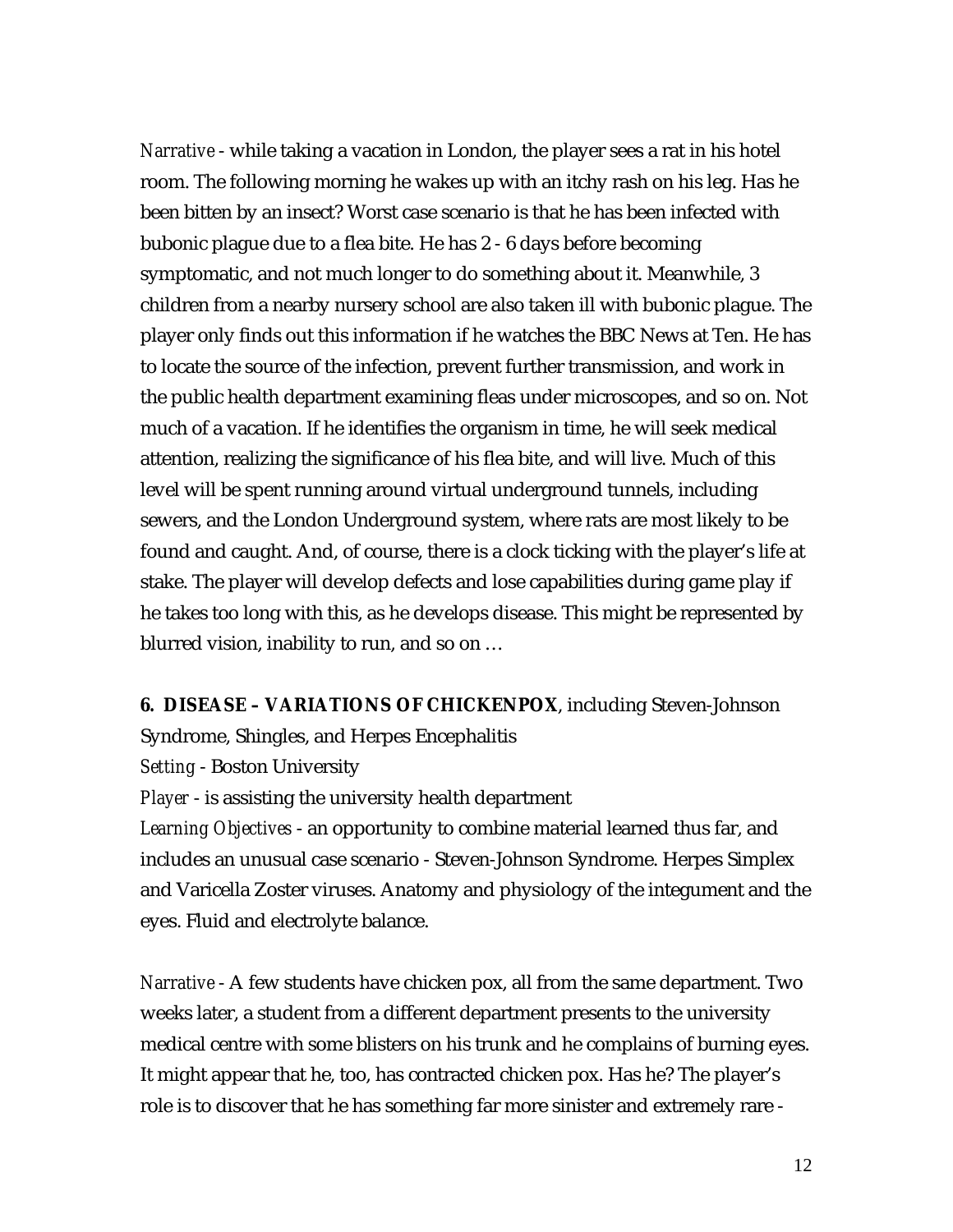Steven-Johnson Syndrome, a reaction to the herpes virus, and some drugs. The entire epidermis will slough off, and severe ocular damage can occur. To all intents and purposes, a patient with this syndrome needs to be treated like a burns victim. Severe dehydration can occur in addition to sepsis. If left untreated, the disease is fatal. The object of this level is to identify the student suffering from Steven-Johnson Syndrome, amongst all the other students suffering from chicken pox, and not to let him die! Both illnesses are very similar on initial presentation, beginning with blisters and flu like symptoms.

#### **7. DISEASE - ESCHERICHIA COLI 0157**

*Setting* - alien spacecraft

*Player* - called in to assist a group of aliens who have fallen ill shortly after arriving on our disease infested planet

*Learning Objectives* - gastrointestinal system, Haemolytic-uraemic syndrome, the renal system.

*Narrative* - Escherichia Coli 0157 causes haemorrhagic colitis, and can also lead to Haemolytic-uraemic syndrome. A group of aliens who have not yet acquired citizenship have been using their craft as a refuge, and this is located in the countryside. Due to a lack of awareness about the many disease causing organisms on the ground, the aliens have become ill. For the purposes of the content, the aliens have the same anatomy and physiology as humans. HUS is characterized by thrombocytopaenia, anaemia and renal failure. It is actually quite rare.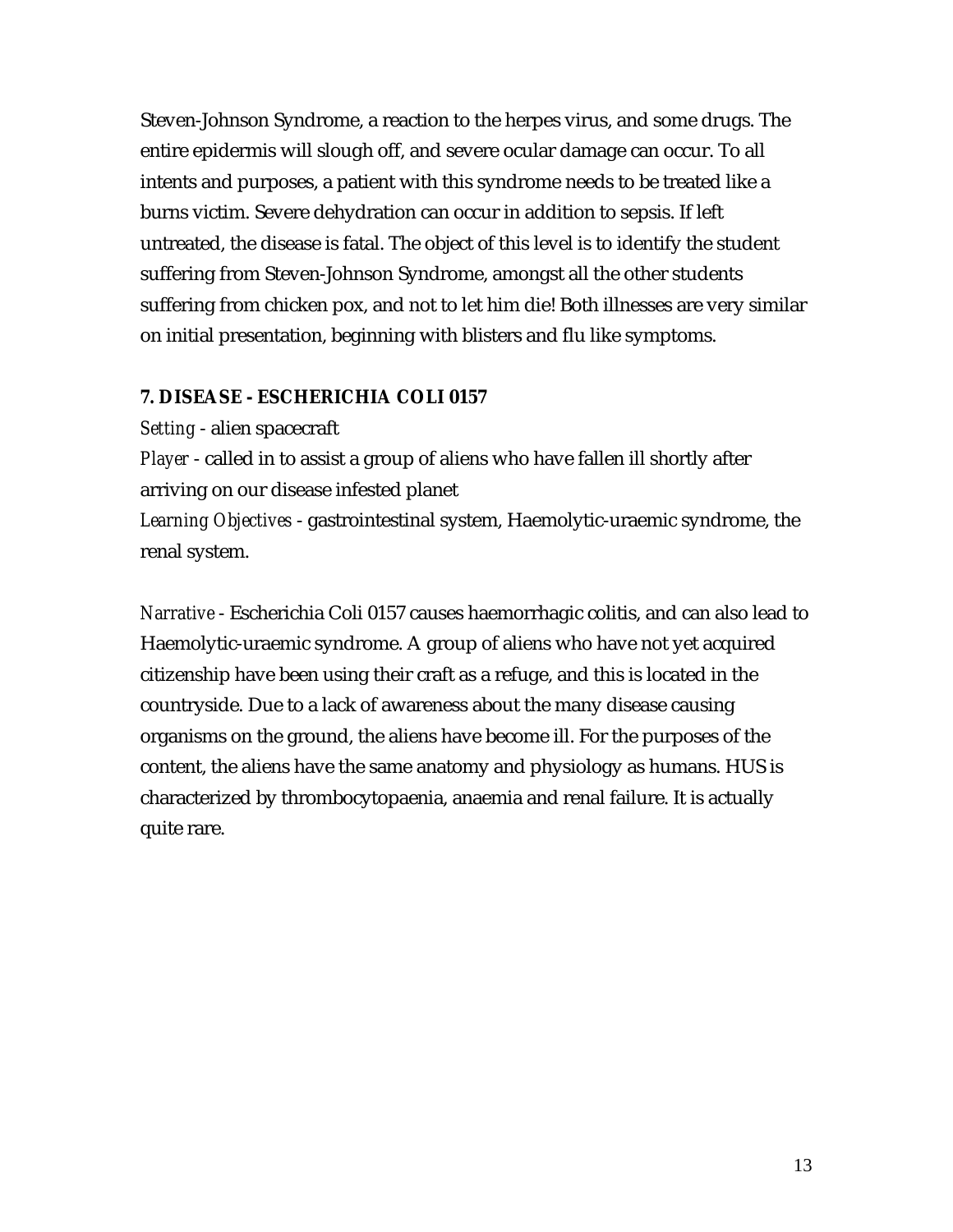#### **COMMON QUESTIONS**

#### **What is the game?**

BioHazard is a first-person action / adventure / role playing game where the player is a medical professional who treats patients and attempts to stem epidemics through his / her knowledge of science under time pressure. Unlike other similar titles (e.g. Emergency Room), the player is given full freedom of movement and motion in a highly interactive, immersive environment. The player interacts with a rich landscape of scientific tools, books, and autonomous agents in order to solve the puzzle behind each epidemic. Doing so requires a sophisticated understanding of life systems and anatomy.

#### **Why create this Game?**

*Fighting infectious diseases is naturally an engaging activity.* Role-playing games build engagement by situating players in complex situations where they can solve authentic problems using authentic tool sets. Biohazard allows the player to use tools available to a fully qualified medical practitioner. Learners get the opportunity to learn by doing within an engaging, socially rich context. While some games have tried similar approaches (Sim Hospital / Emergency Room!), none to date have been built with this high-level of simulation fidelity (which is increasingly common in role-playing games), capitalized on the dramatic potential of infectious diseases, or drawing on melodramatic traditions to create emotional involvement in players. The lack of immersion or open-ended problem solving of these games compared with the state-of-the-art role playing games can result in a frustration for many players as they feel inhibited from exploring areas of interest to them or unable to test their hypotheses. We believe that a highly immersive simulated world RPG could tap into a market looking for fast-paced action with an engaging interactive narrative.

*Fighting infectious diseases is a useful means to understanding AP level biology content.* To facilitate the educational components of the game, teachers will have the possibility of "zooming" in on biology specific scenes, which they can use to guide class discussions with the students. Teachers can use the library of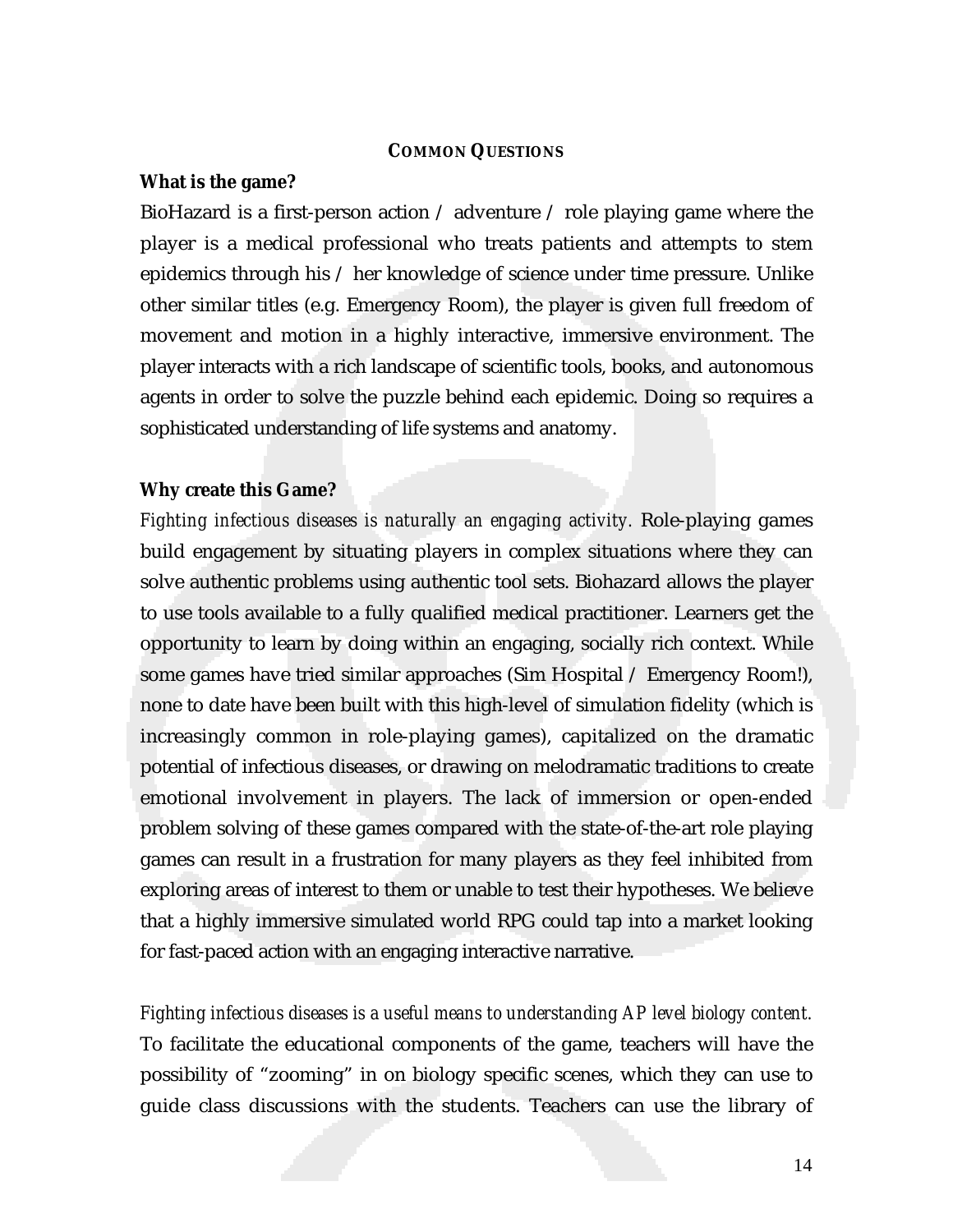scientific instruments and resources (e.g. books) in presentations. Infectious diseases provide a useful means for understanding the life sciences; through understanding pathophysiology, players can learn about healthy body systems.

*Role-Playing Games share many design features with proven pedagogical approaches.* Increasingly, medical educators are turning away from didactic approaches of instruction in favor of approaches in which players examine cases and solve problems (Barrows et al., 1999). Research has shown that students in these environments show increased ability to solve problems and think creatively with information in authentic contexts, compared to students trained in traditional lecture-based environments.

Role-Playing games share many features with problem-based, case-based, and goal-based scenarios. In each:

- Players adopt the role of a fictitious character
- Players are presented with a problem that is constructed in order to create emotional engagement in the player.
- Players need to manage a library of tools and resources
- Players "read" their environment to gather information and pick up clues to solve problems
- Players develop and test hypotheses on phenomena and solutions to problems (Squire, Jenkins, GTT team, in submission).

The design of virtual environments allows educators to embed problems and seductive details that are designed to elucidate students' misconceptions of phenomena.

## *Where does the game take place?*

The game setting changes from level to level. The first level of the game is set exclusively in an urban hospital, which allows the player to become more familiar with the medical testing/investigation tools at his/her disposal. Later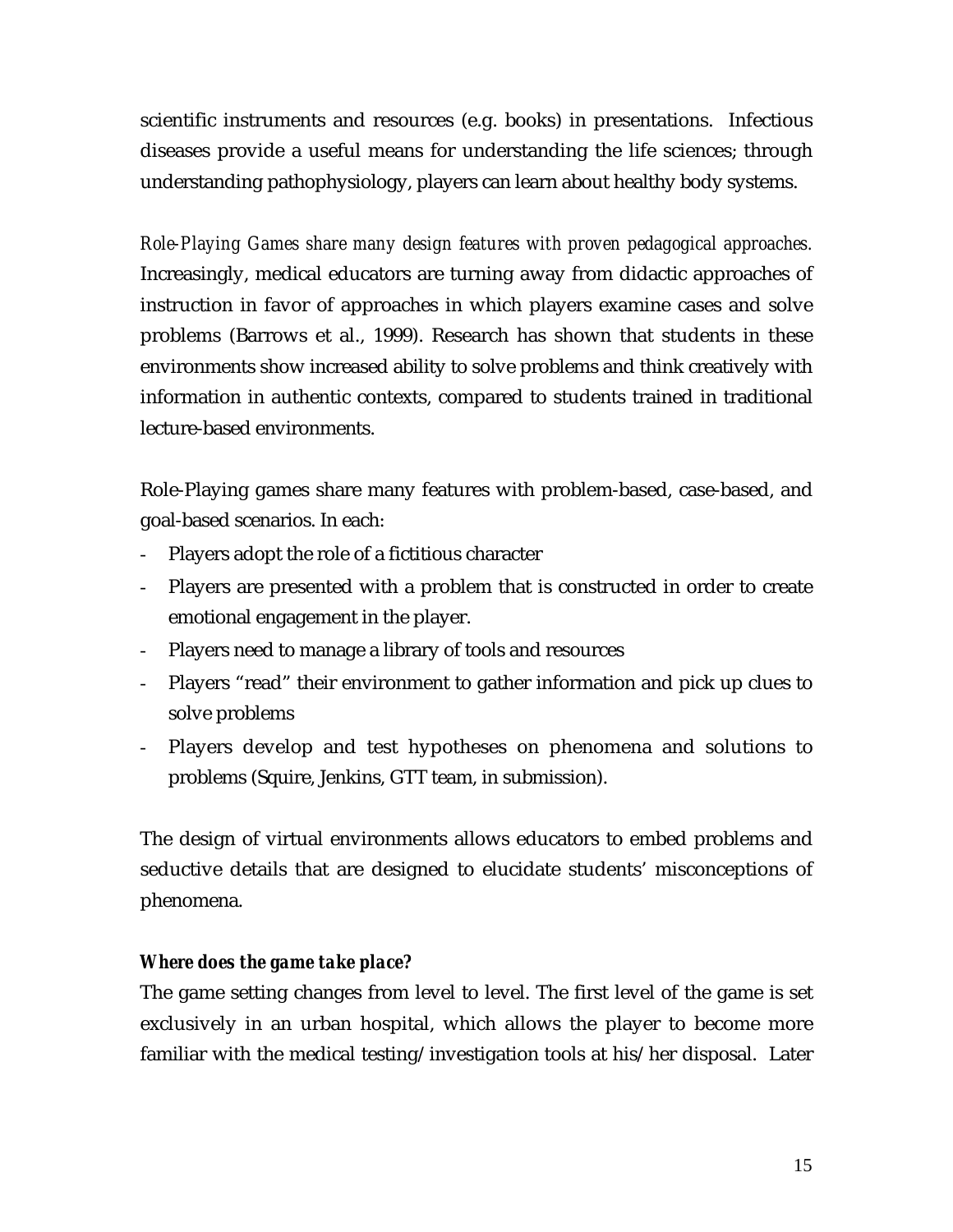levels of the game are set in increasingly less controllable environments that challenge the player's mission to track and cure the disease.

#### *What does the player control?*

The game is essentially a first person game, where the player controls his/her movements directly through a keyboard / mouse combination. In addition the player has specific tools, which appear in "cut-away" screens: the use of the extensive camera system, consultation with medical staff, medical books and resources, and access to medical background information to aid in his investigation.

The PC game is set up for a standard first person perspective (mouse controls view; keys control movement). When focusing on an object, it becomes illuminated (ala Thief). Double clicking on an object will pick it up. If the player focuses on a patient while using an object, she can click to use the instrument on the patient.

#### *How many people can play the game?*

Biohazard is a single player game with multi-player levels for up to 16 people to play. Levels 1-7 are designed as single player levels. The objective of the lower levels is for the player to master the basics skills he/she will need to succeed in higher levels. Though a player can attempt to play a higher level at any time, it is very likely that he/she will be killed immediately if they do not possess the necessary skills and competence acquired in the lower levels. The final level of the game has a multi-player playing possibility which will allow more than one person to play the game simultaneously. To allow for replayability, the diseases for this level in the game can be downloaded from a central constantly updated server. Further, a full suite of editing tools is included with the game to encourage students to design their own levels.

#### *Are there other similar games available on the market?*

*Emergency Room*! by Legacy Interactive is similar in that it places the player in the role of a junior doctor. Over the past three years, the *Emergency Room!* series has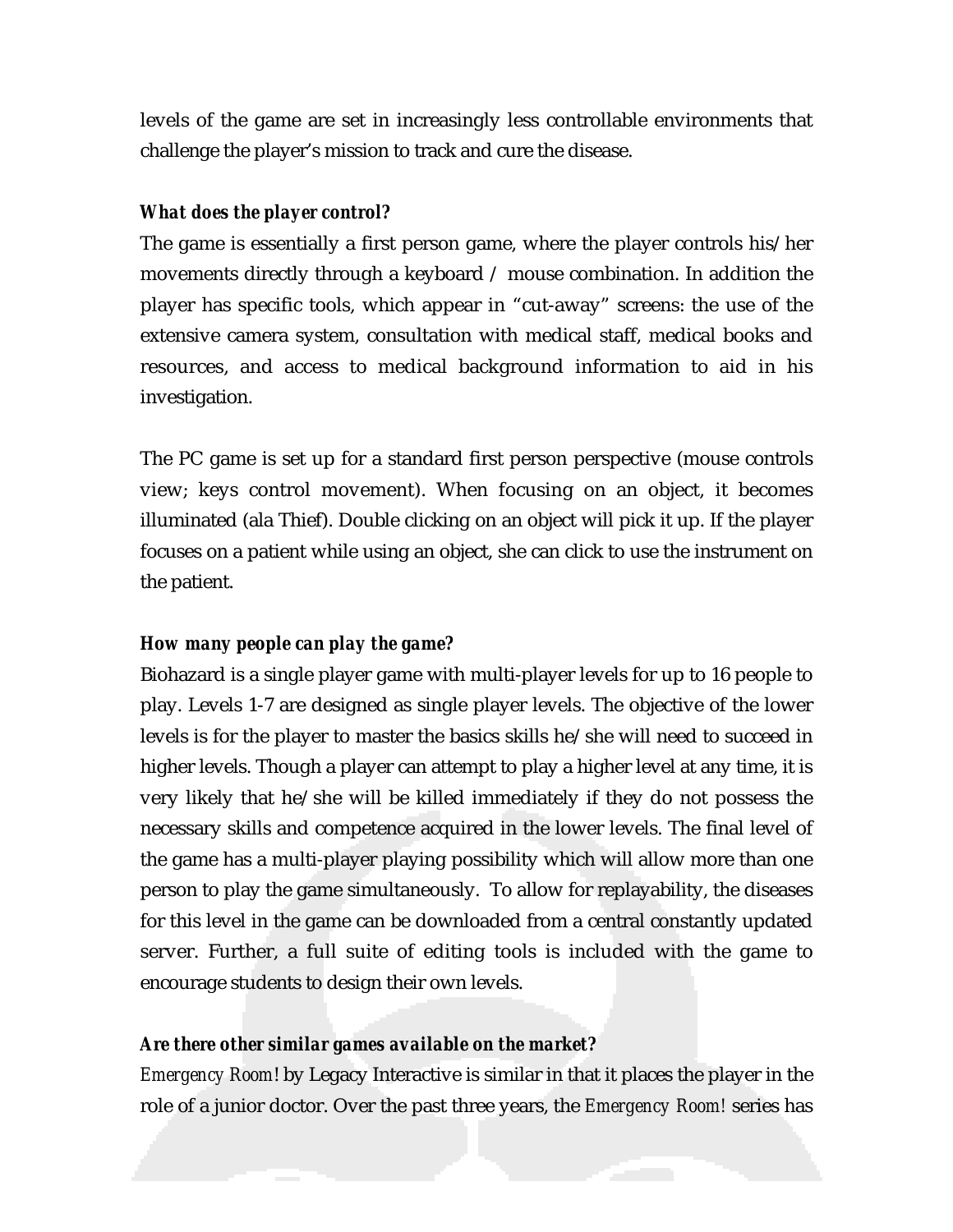sold over 400,000 copies. Players treat patients with a wide variety of illnesses, and have access to a broad set of medical tools. Built with MacroMedia Director, *Emergency Room!* constrains the player in ways not found in most simulated world RPG games; Emergency Room features a Myst-like navigation system, a menu-based interaction system, and text-heavy instructional resources. We believe that a game that picks up where Emergency Room! leaves off – by combining deep medical information / simulation but adds in drama and action found in simulated world RPG games. Further, BioHazard's action game control and navigation system is consistent with the fast-paced, open-ended play the game features.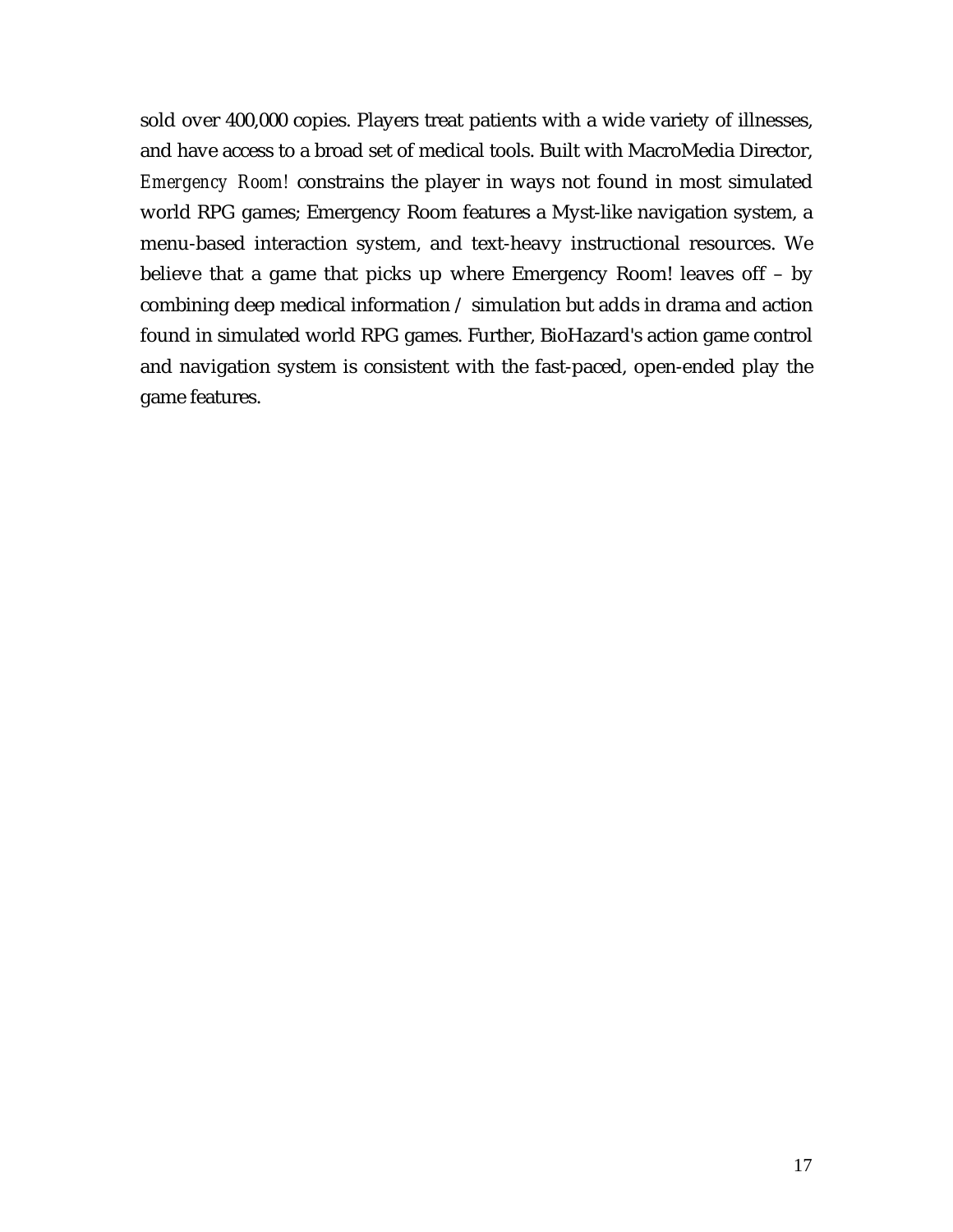#### **Pedagogical Notes**

Biohazard is pedagogically informed, primarily, by Roger Schank's *Goal-Based Scenarios* (1994). Emphasizing the benefits of experiential learning, Schank is a leader in the field of artificial intelligence and multimedia-based interactive learning. Building on recent cognitive science research, Schank argues that people learn through making mistakes rather than by perfecting routines. Successful learning environments start not with what content is to be "mastered," but rather in immersing learners in authentic activities like those that experts in their fields actually do. This approach to learning by doing (which is often described as problem-based or case-based learning) is increasingly common in medical, business, and law schools. With BioHazard, we are building on the design history of Goal-Based scenarios while adding in the story, interactivity, and emotional draw of Role-Playing Games.

Schank's Goal Based Scenarios take place within the dramatic narrative of the game in the form of a simulation environment. By playing a junior doctor, Biohazard allows the player to use tools available to a medical practitioner. The player uses these tools to attain a deeper understanding of how multiple body systems are affected by disease. Pathophysiology will lead the student to better understand normal physiology;

From the perspective of Schank's Goal Based Scenarios framework, it is critical that players think with authentic tools and resources, confront challenges designed to elicit their failure, and gain detailed feedback so that they might debug their performances. Biohazard challenges the student by presenting irregularities in the course of events that occur in the gameplay. For example, the player quickly discovers that AI characters in the first level have several flu-like symptoms, which include headache, fever, and a stiff neck. However, if the player reads these symptoms as the flu, she will kill her patient. In each level, there are several other details designed to seduce the player into triggering a failure state through false diagnosis or accidentally spreading disease. Consistent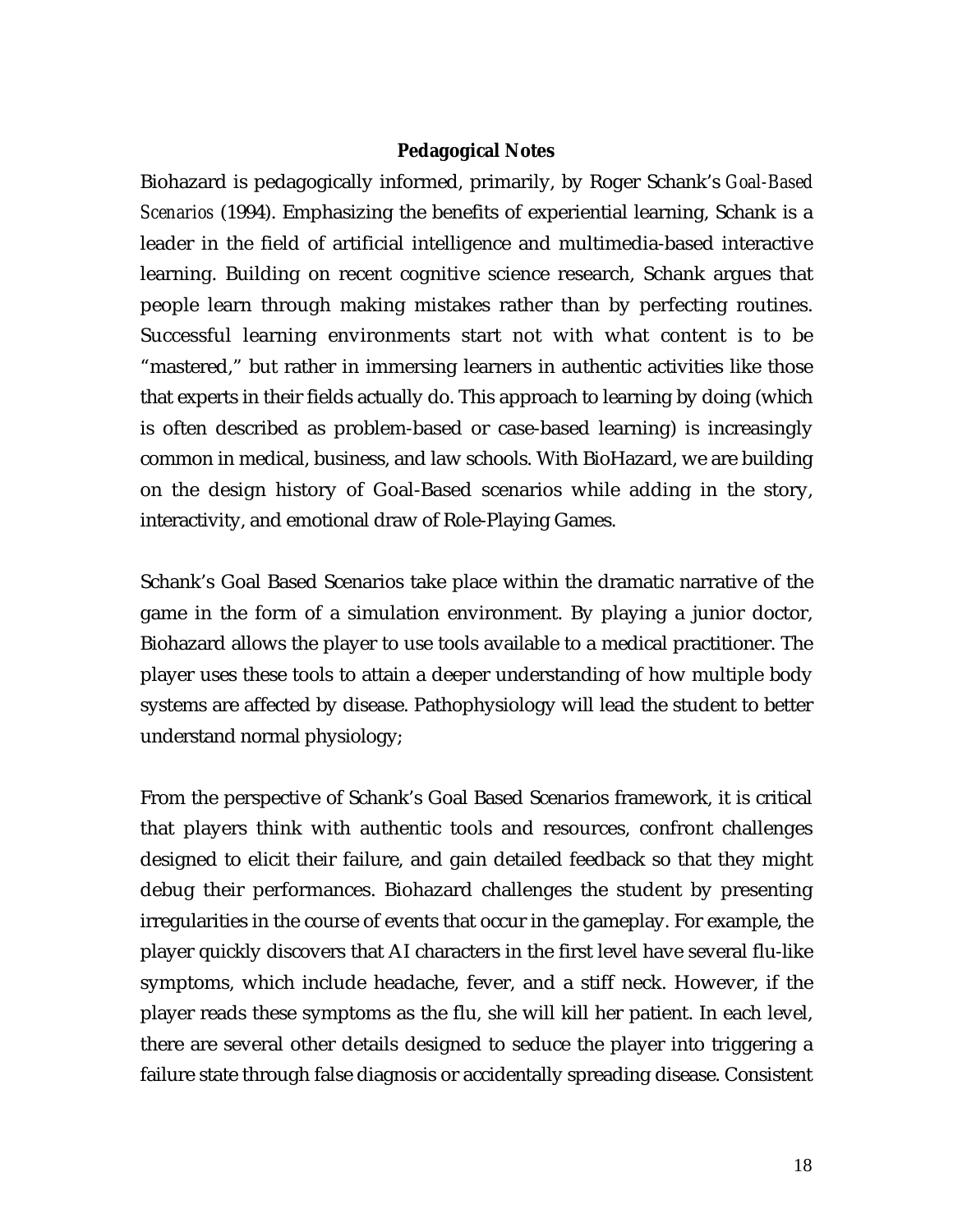with good game design practice, clues are embedded in each level to tip the player to the need for avoiding the failure state.

Placing players knee-deep in the role of trained medical professionals has the potential to be overwhelming. Given such a vast assortment of tools, which test should the player run? In Biohazard, we provide scaffolding for players by embedding information in the role of other doctors, patients, and medical technicians (e.g. Vgotsky, 1977). So, when a player encounters a patient, the nurse may suggest a treatment, the patient may give clues that she is suffering from a chronic condition, a senior doctor might suggest an alternative diagnosis, and / or the lab technicians will act puzzled if the player orders an inappropriate treatment. In later levels, the players will be given less scaffolding. Balancing how much information is too much and how much is not enough will be a critical component of play-testingNot only do students gain knowledge in this way, but they also learn how to think with that knowledge as they judge the validity and usefulness of investigations. Consistent with Schank's work with Goal-Based Scenarios, each level will be rich with extraneous information, forcing the player to evaluate the utility of the information she finds in the game.

Goal based scenarios are comprised by seven key components.

- 1. The learning goals should be intrinsically motivating,
- 2. The mission which can only be accomplished by using specific skills and knowledge,
- 3. The cover story creates the need for the mission to be accomplished,
- 4. The role the player as protagonist,
- 5. The scenario operations -- the level design
- 6. Resources (tools and resources available), and
- 7. Feedback. Both negative and positive feedback is inherent and automatic in Biohazard. Players can accumulate knowledge and skills that are then taken into the next, more complicated, level. Skills and knowledge are tantamount to 'power-ups', and represent a form of currency, which might serve as a form of exchange in the multiplayer version of the game. Mastery of these skills becomes a strong motivating factor.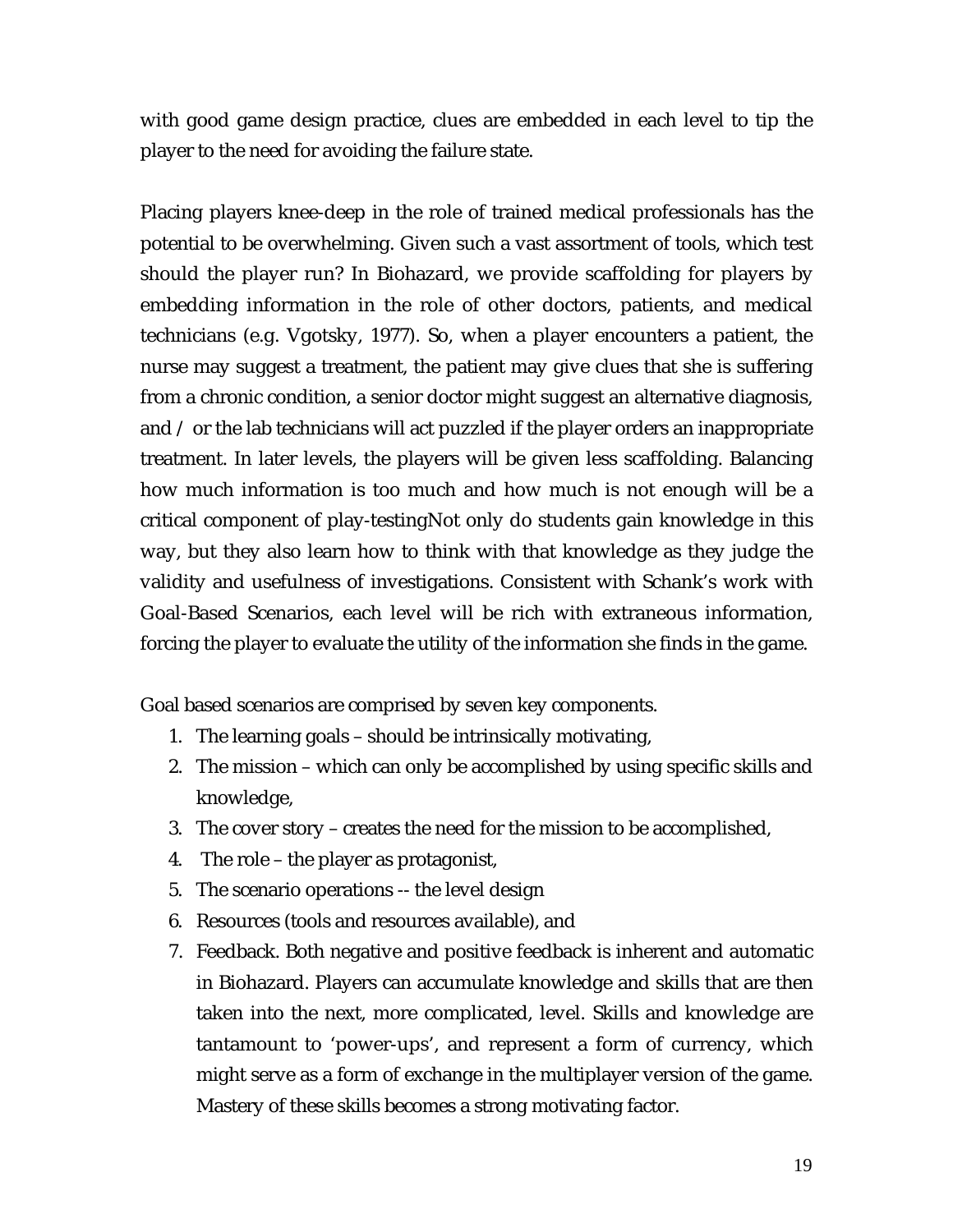Placing players knee-deep in the role of trained medical professionals has the potential to be overwhelming. Given such a vast assortment of tools, which test should the player run? In Biohazard, we provide scaffolding for players by embedding information in the role of other doctors, patients, and medical technicians (e.g. Vgotsky, 1977). So, when a player encounters a patient, the nurse may suggest a treatment, the patient may give clues that she is suffering from a chronic condition, a senior doctor might suggest an alternative diagnosis, and / or the lab technicians will act puzzled if the player orders an inappropriate treatment. In later levels, the players will be given less scaffolding. Balancing how much information is too much and how much is not enough will be a critical component of play-testing.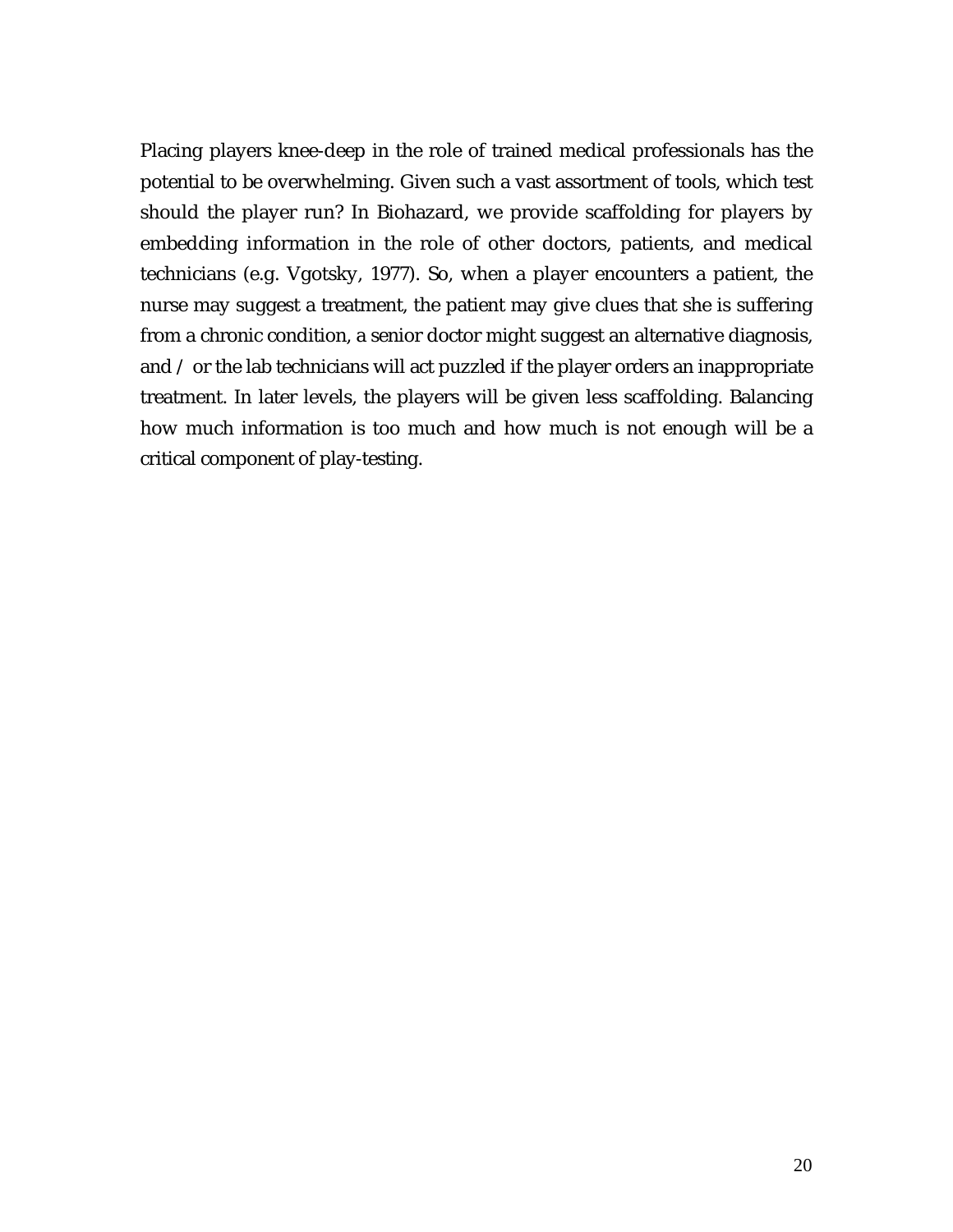#### **Hours of Game Play:**

Biohazard will ship with at least 7 levels, a suite of editing tools, and the potential to download levels over the Internet, totalling approximately 20 hours of stock gameplay. (Each level takes 60-180 minutes to complete). Players can build or replay levels for extra replay value.

#### **Character Progression:**

The player progresses through the game levels as a single character, advancing in his/her career. By the end of the game (i.e. most advanced and challenging level) the character and the player will have internalized enough information, and accrued enough allies/knowledgeable contacts, that certain tasks can become automated (or at least assigned to agents/underlings/the machine). The more advanced levels also introduce a departure from existing disease precedents. The character increasingly encounters diseases that have either mutated or are extremely rare in the medical field. The player/character will have to apply the expertise they have developed during the course of their career/previous game levels to prevent impending epidemics.

#### **Playing the Game/Level 1:**

The objective of Level 1 is to provide the player/character with basic medical/immunology knowledge, increase his/her ability to use available tools, anatomical and physiological knowledge and expertise to identify, cure and prevent infectious disease.

Level 1 is set in a fully equipped hospital with labs, surgery facilities, wards, reception, and of course a morgue. The year is 2050. The site is also equipped with an extensive camera tracking system which tracks characters' movements and interactions thus allowing the player to monitor potential transmission of the disease between characters. The player controlled first person character is a junior resident doctor, fresh out of university and new to the hospital.

In the first minutes of game, the character takes a semi-guided tour/tutorial of the hospital. He is introduced to the hospital staff (receptionist, lab technicians,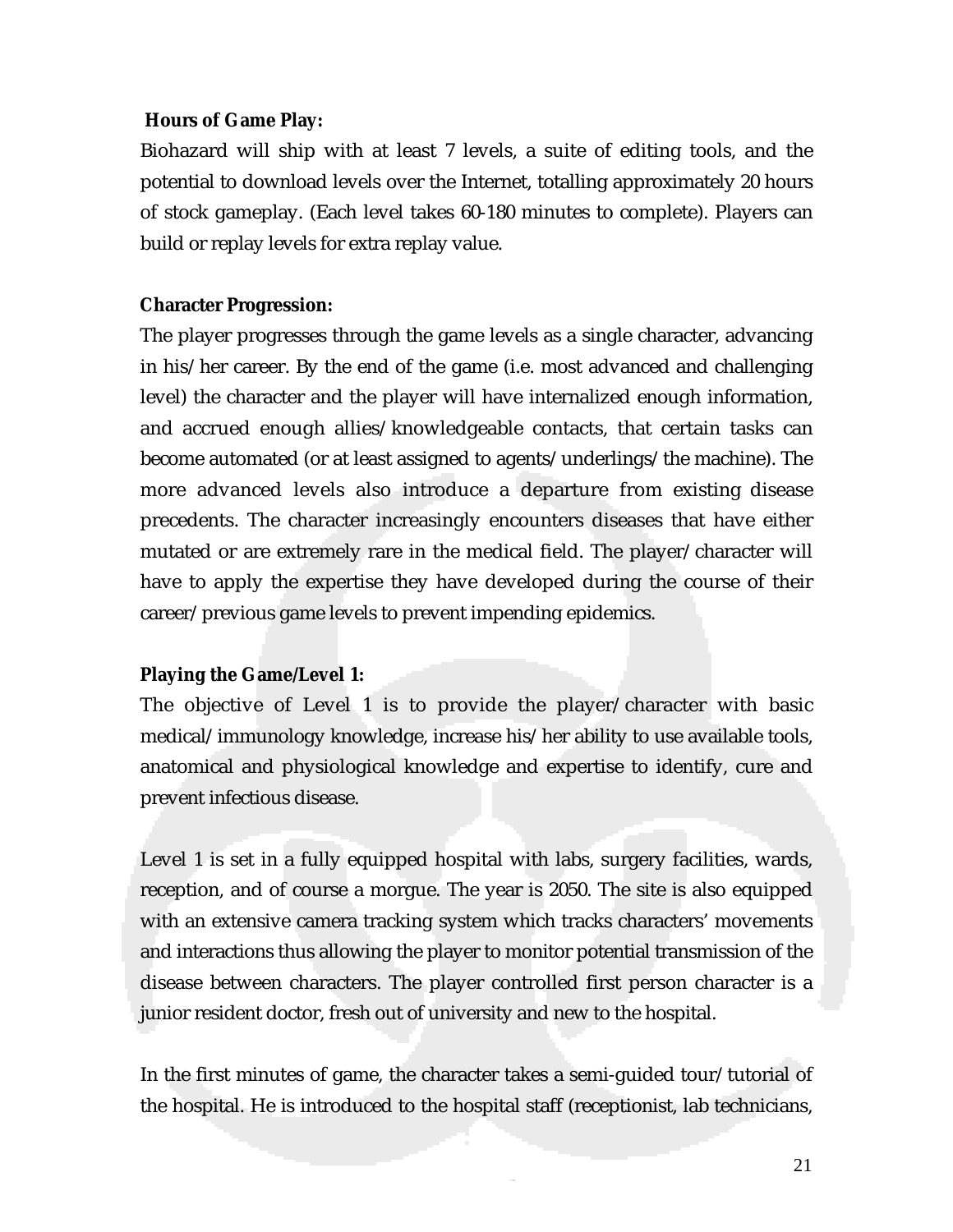pathologist) who explain their areas of expertise. Though the tour the character also learns about the various testing tools at his/her disposal including an x-ray, electron microscope, laboratory facilities, and post-mortem options.

The tour is unexpectedly aborted as the character gets called into the emergency ward to treat a patient in critical condition. As the character begins treatment, he/she is alerted to another patient who seems to be exhibiting similar symptoms and who is not responding to conventional treatment. Soon the emergency ward is flooded with similar cases. A medical professional falls ill and the first death is reported. The head of the hospital asks the character to investigate.

The character moves around within a Tomb Raider-esque game space, rushing down hospital corridors, up and down in elevators. He/she asks the pathologist to investigate the corpse. During the post-mortem the pathologist somehow becomes infected and falls ill shortly after submitting his report. Soon the game space is full with other animated characters (police, nurses, patients, healthy persons, infected persons). Who is healthy and who is not? How are people contracting the disease? What are its exact symptoms? What is the diagnosis? What is the necessary treatment?

The character will have to learn to recognize the signs and symptoms of the disease (pyrexia, photophobia, stiff neck, headache, anorexia, rash (sepsis)). This recognition will lead him/her to a correct diagnosis of the disease as viral or bacterial meningitis.

Time starts to run out as the character and some medical assistants become infected towards the end of the level.

The primary goal is to survive, halt the spread of the disease, get promoted and move on to the next level. Resources, knowledge and tools the character has accumulated are transferred to the next more difficult level.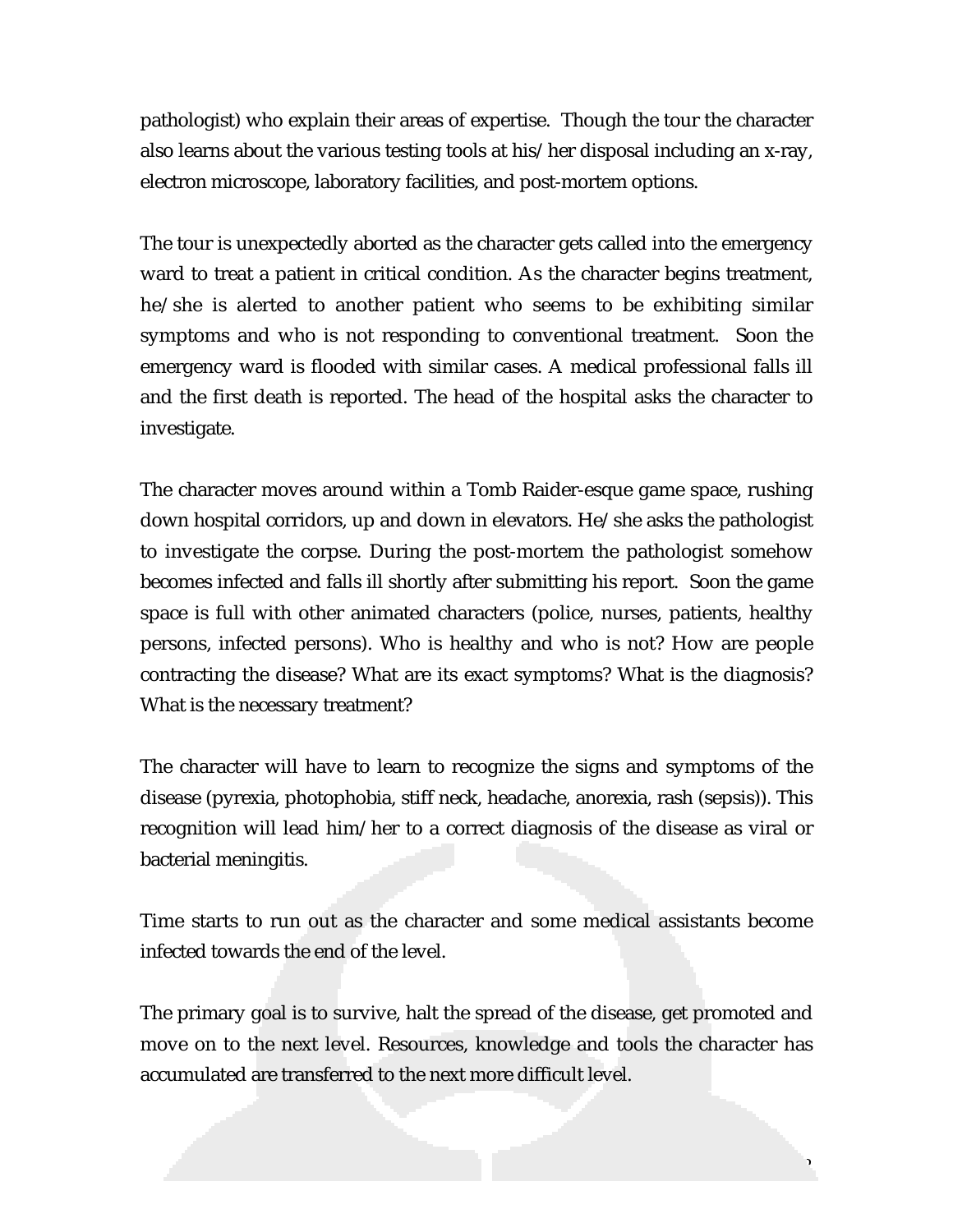The challenges which the character faces in Level 1 of the game will allow the player to begin to master the following skills/knowledge areas:

- Skills of observation and analysis
- Ability to judge the validity and usefulness of results of investigations
- Ability to apply accumulated knowledge
- How infectious disease manifests and incubation period
- Modes of contagion/etiology
- Cardiovascular system
- The central nervous system and raised intracranial pressure, anatomy and physiology of the brain, spinal cord and meninges
- Hydration, fluid and electrolyte balance
- Immune response

#### **The Physical World**

The physical world of the game changes from level to level. This change of game setting challenges the player to become acquainted with new environments and apply the knowledge he/she has accumulated. Irrespective of the specific setting for the game (hospital, suburbia, jungle or urban) the player will have access to the same medical testing facilities and staff. They travel with him.

#### **The Tools:**

The player has access to several gaming tools that aid in his investigation:

- 1. *Extensive system of cameras that allow for the tracking of characters whereabouts and interactions between characters*.
- 2. *Knowledgeable medical personnel in the hospital who operate the medical equipment and provide the player with detailed analyses of tests conducted.* They may occasionally recommend that a specific test be conducted. Unfortunately their advice is not always completely accurate and there is always a risk that they too may become infected.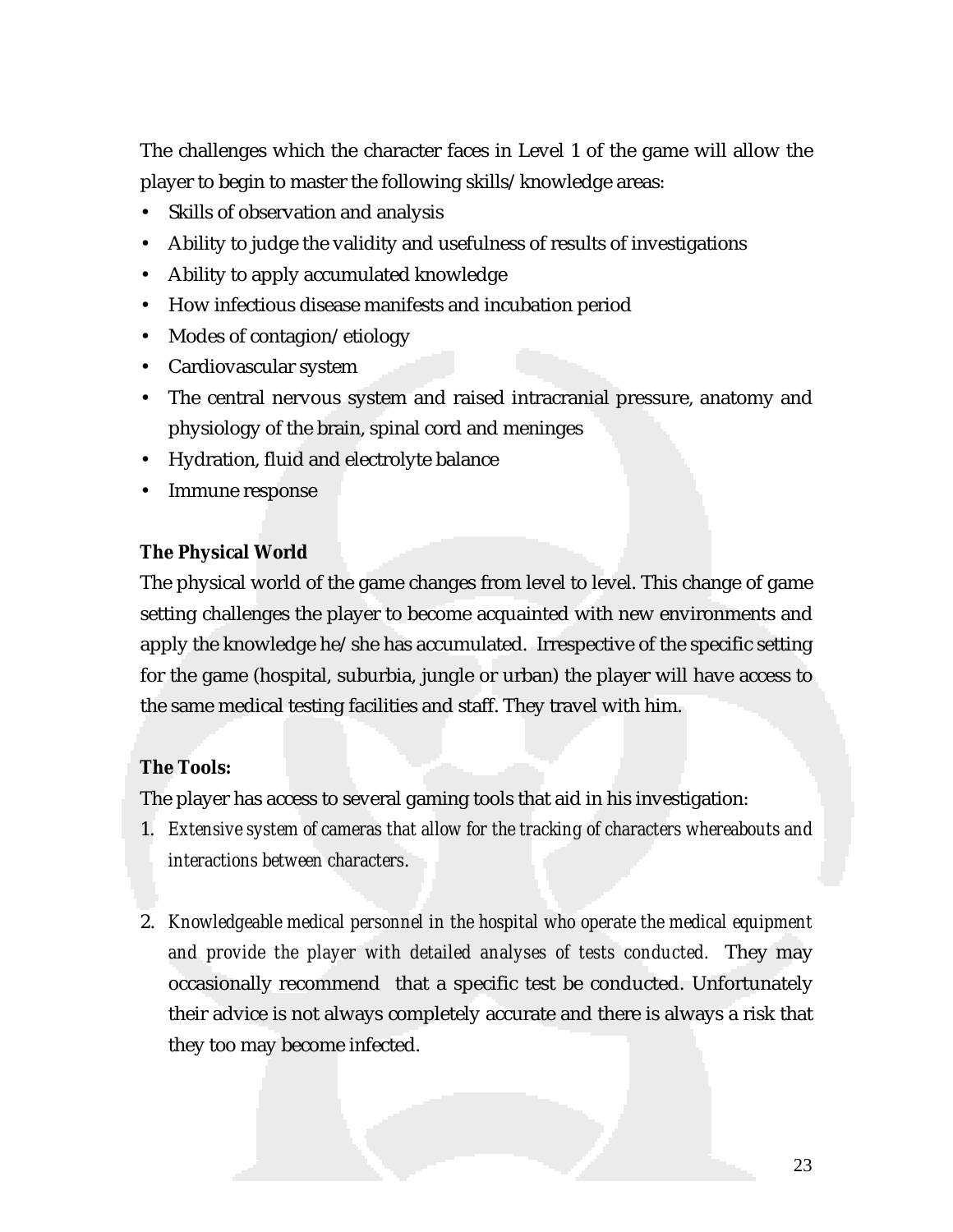- 3. *Detailed medical records of past cases accessible at all times.* These records are an invaluable resource for the player as they provide historical and medical clues about the nature of the infectious disease.
- 4. *A knowledgeable mentor who can be consulted on puzzling developments*. The mentor is the character's university professor and is an expert in the field. As the player progresses through the levels and picks up expertise, however, the mentor becomes less and less able to provide advice and the player is more and more on his/her own.

## **Creating Game Characters:**

Prior to beginning the first level, the player is able to build customize his/her character. After hearing about the mission briefing, players can choose what tools and resources they want to bring along. We believe that this will support reflection, and research into the tool use.

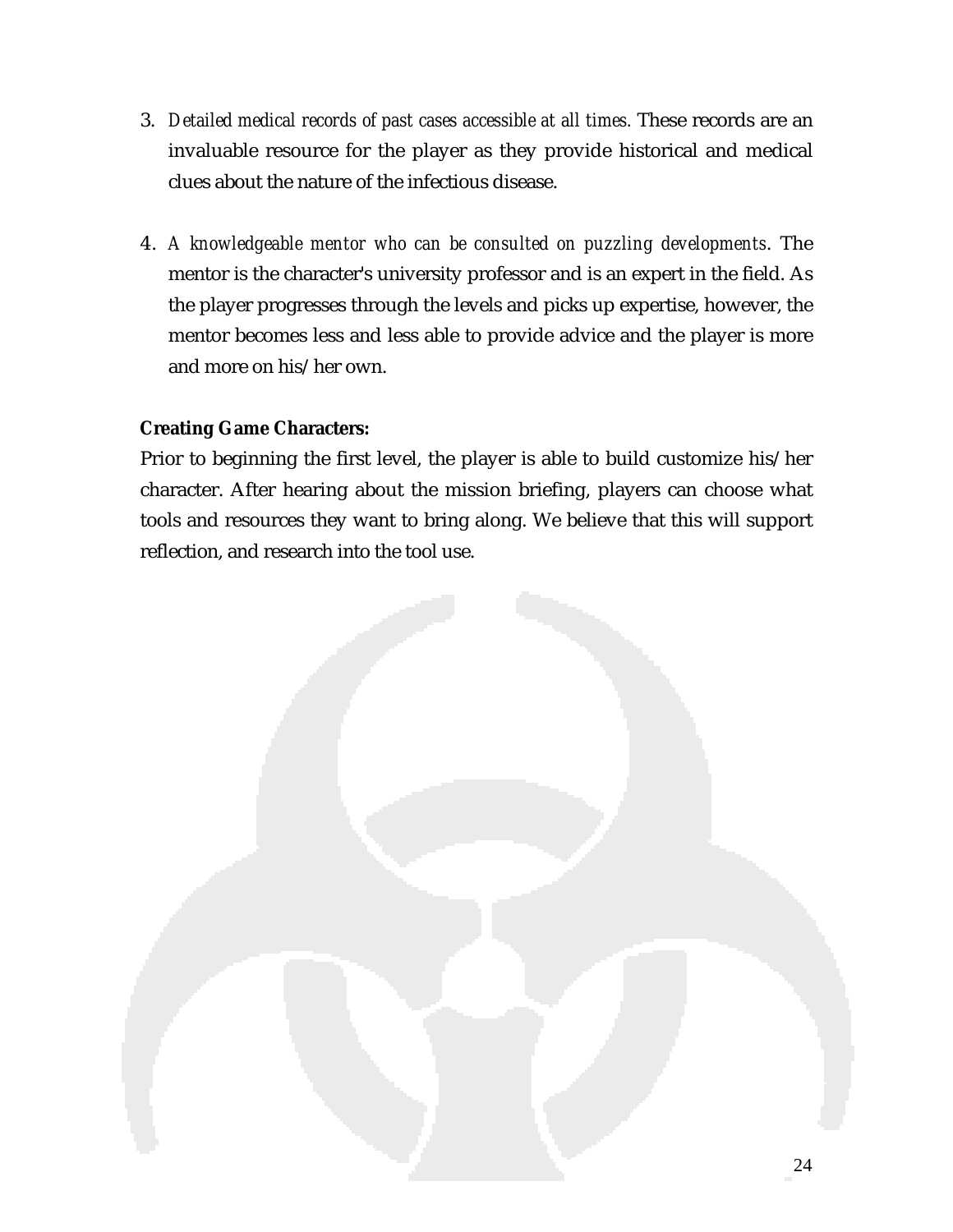# **Scenario 1**

## **Bacterial and Viral Meningitis - Level 1**

#### **Content Notes**

*Learning Objectives* - anatomy and physiology of the central nervous system and brain, immune defense systems, body's response to infection. Cardiovascular system.

*Narrative Overview*- following the tutorial, the player arrives in the emergency room of the hospital, and is urgently required to deal with a critically sick patient who has just been rushed into hospital. The patient seizes, arrests and dies within minutes of arrival. The body is sent for a post-mortem. Meanwhile the dead patient's relative who has been kissing him in sorrow, leaves the resuscitation room and promptly sneezes near the nurses' station. The player needs to find out what the disease was, and prevent an epidemic.

#### **Tools / Objects in the Level**

*1.* Spinal tap - obtain a sample of *cerebrospinal fluid* and measure the *intracranial pressure*. This is the most important tool in discovering meningitis (infection in the subarachnoid space), and differentiating between *bacterial* and *viral* origin.

*Raised Intracranial Pressure* - characterized by *bradycardia* (slow heart rate) and *hypertension* (high blood pressure) due to cerebral ischaemia, otherwise known as the *Cushing's Reflex*, and also involves *seizures*. Additionally nausea, vomiting, photophobia.

Physiology should include the reasons for why raised intracranial pressure produces the above effects, in addition to other complications such as *obstructive hydrocephalus*, *subdural effusions* and *cerebral oedema*. At worst *herniation* of the brainstem through the *foramen magnum* can occur. Regulation of blood pressure.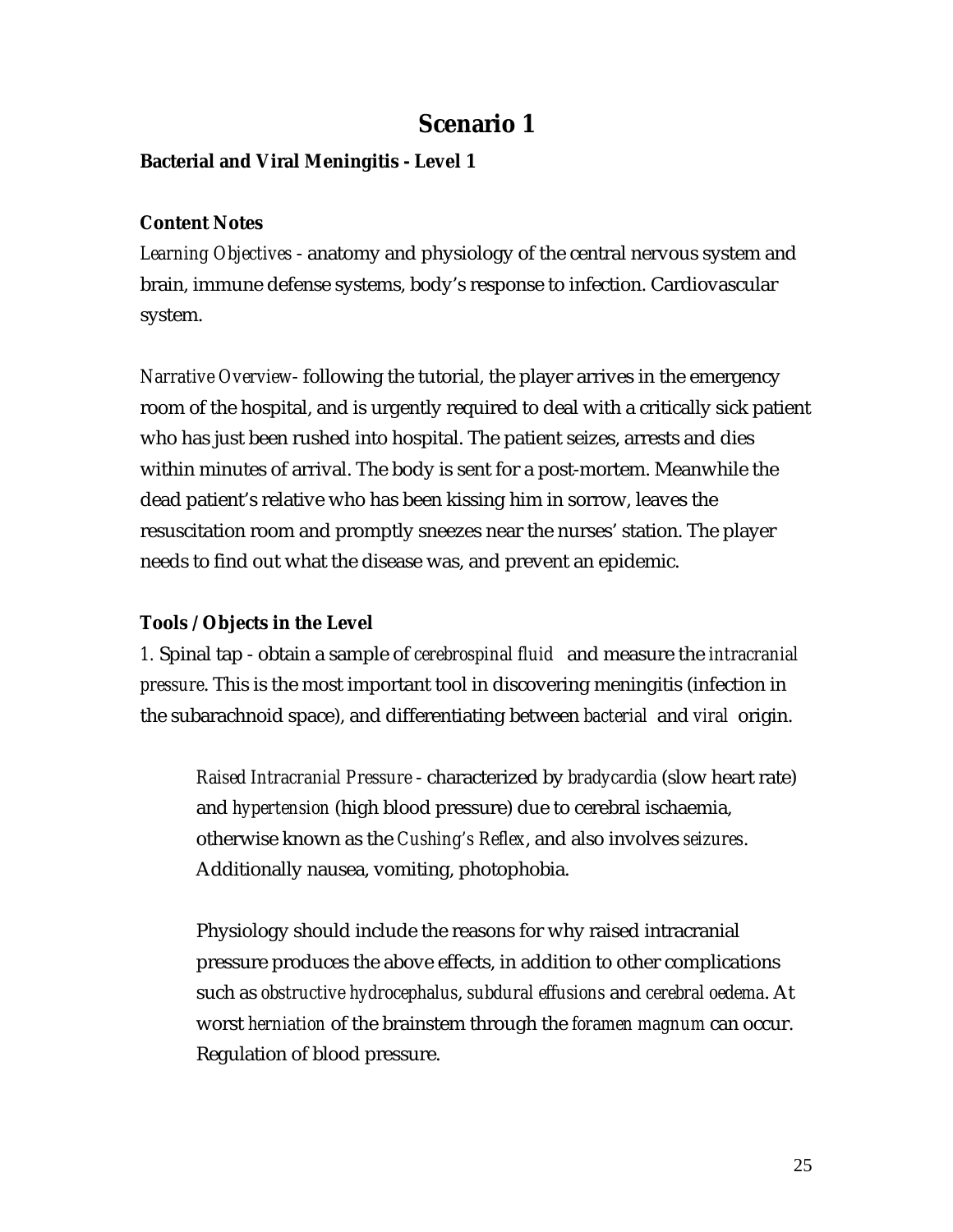Pathophysiological consequences of *subarachnoid space inflammation* decreased cerebral blood flow, *cortical hypoxia*, and increased *permeability of the blood-brain barrier*.

Anatomy of the brain, spinal cord and meninges - pia mater, arachnoid mater and dura mater, constituents and flow of cerebrospinal fluid. Types of neural tissue, spinal nerves.

Player must establish whether there is severe cerebral oedema, or papilloedema, prior to doing the spinal tap, otherwise the patient will certainly develop potentially fatal herniation when the spinal tap is performed! In the absence of the above two signs, a spinal tap is safe (for the purposes of the game).

 2. Microbiology - a tool to determine the pathogenic organism. Specimens of cerebrospinal fluid and blood can be sent for examination, in addition to sputum.

For purposes of the game, the pathogenic agent will be Haemophilus Influenzae Type B, for bacterial origin, and this is most likely to be associated with a purpuric rash which means that life threatening sepsis is present. In this case bacteraemia leads to invasion of the central nervous system and cerebrospinal fluid. Cerebrospinal fluid will mostly, but not always, contain the bacterial organism, will appear cloudy and contains large numbers of neutrophils. (Normal CSF is crystal clear). There is an elevated protein concentration. *Gram's stain*, *culture* and *sensitivity* of the CSF will reveal the aetiologic agent. Significantly, particularly for the player, this form of meningitis is rarely seen in persons older than 6 yrs.

Viral meningitis (which will primarily be found in the adults in the game) can be differentiated from bacterial origin, simply by the absence of bacteria in the CSF. Causative viral agents can be enteroviruses, arboviruses, HIV, mumps and, rarely, influenza A. Viruses can also be isolated from other specimens such as sputum. Definitive diagnosis of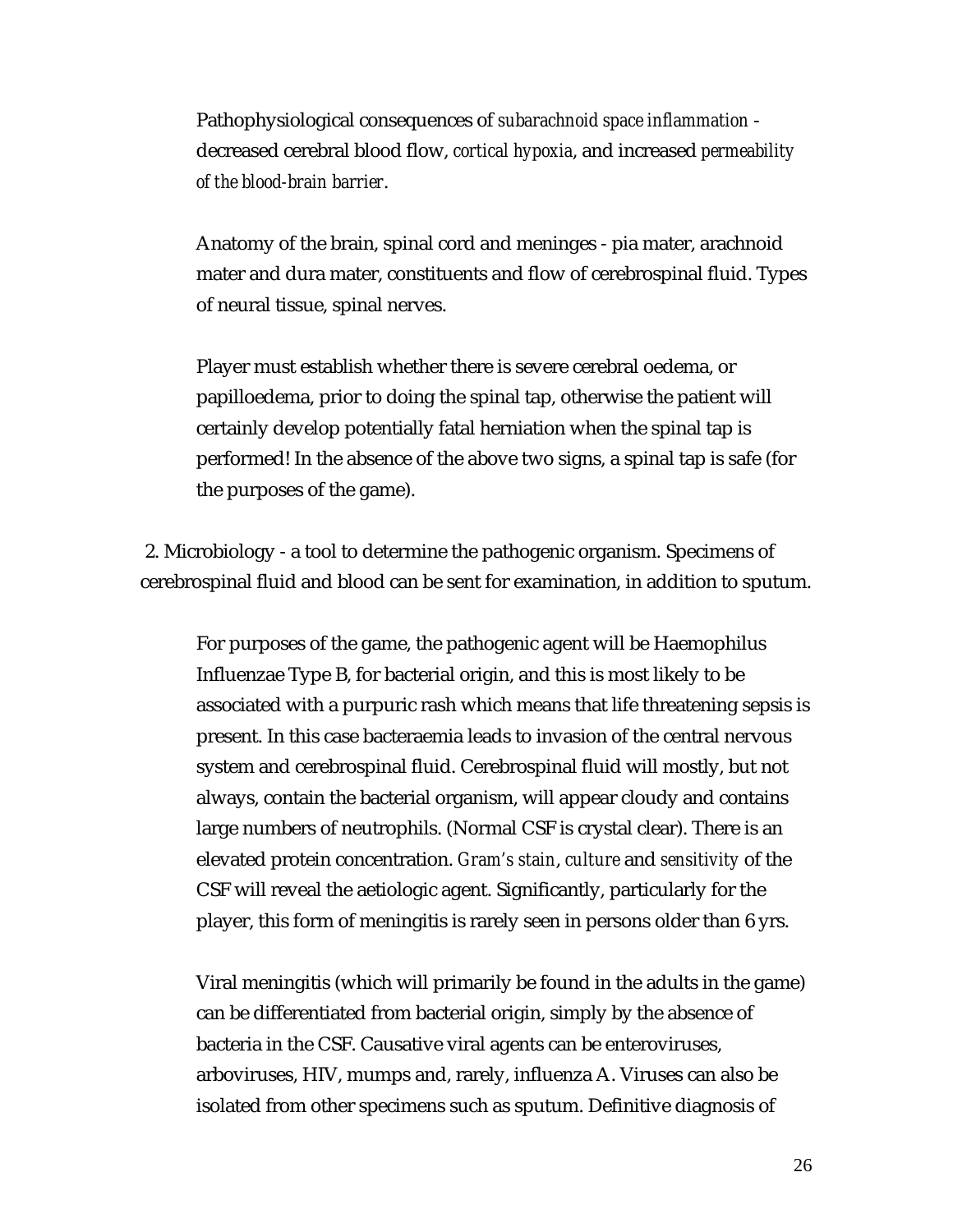viral infection is by measurement of anti-viral antibodies. Due to the timing of antibody response, this has to be retrospective.

With the exception of life threatening sepsis associated with bacterial origin, the two forms of meningitis can lead to a similar clinical picture, with similar symptoms, though bacterial meningitis is more severe. Arboviral meningitis is epidemic in nature, whereas the bacterial form is not so. Haemophilus Influenzae, Type B, meningitis is transmitted primarily by kissing.

3. Electron microscopy - can be used to visualize some of the above mentioned pathogenic organisms.

4. Opthalmoscope - a tool used to look in the eye for papilloedema.

5. Haematology - a tool for examining the constituents of the blood. Serological examination will reveal a rise in total specific antibody, which means a positive diagnosis. A rise in white cell count suggests a response to infection. Clotting abnormalities, such as a prolonged prothrombin time, suggest serious complications of bacterial disease and sepsis.

Constituents and functions of blood and plasma. Erythrocytes, leucocytes and thrombocytes. Differential white cell count - neutrophils, lymphocytes, monocytes, basophils, eosinophils - phagocytotic processes, the antigen-antibody response, immunity, allergies, cytotoxic (killer) Tcells.

See also: http://www.bact.wisc.edu/Bact330/lectureHflu for immunity.

A high number of neutrophils in both the blood and CSF represents a significant find for the player.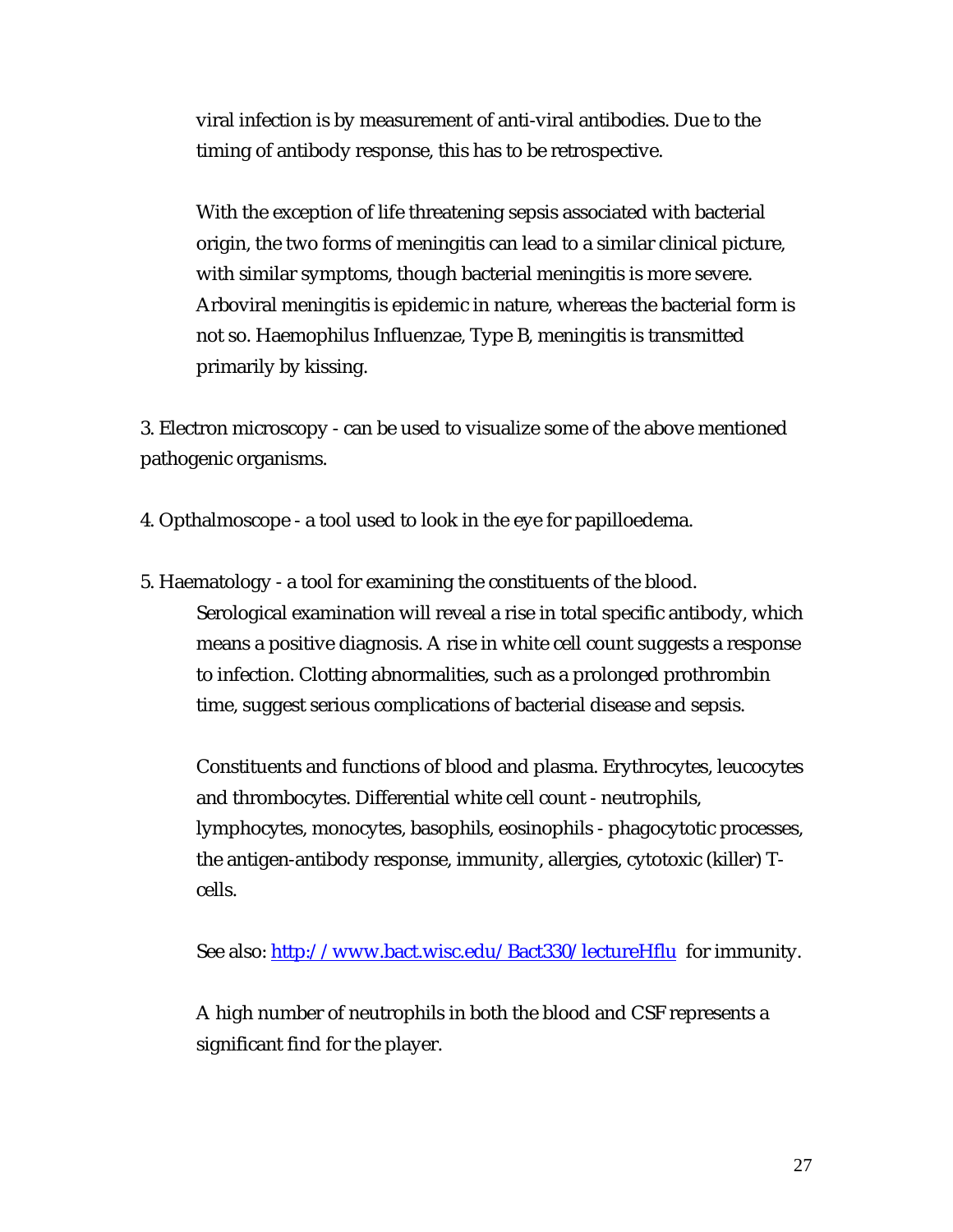Physiology of haemostasis and coagulation. Disseminated intravascular coagulation.

6. Magnetic Resonance Imaging (MRI) - produces images that represent a biochemical blueprint of cellular activity.

- Colour and 3 dimensional images are possible.
- Provides both visual information, and information about chemicals present in an organ or tissue.
- This tool will provide no important information for this level, but players may use it anyway.

This tool represents a potential hazard because, to all intents and purposes, it is a giant magnet. So if the player enters the room with any metal object on his person, such as keys, or even a scalpel, the said object will go hurtling across the room, probably killing any person in its path. It might be necessary for the player to carry a set of keys during game play, with which to access the virtual "controlled drugs" cupboard. A thoughtful player will realize the significance of entering the room in which the MRI scanner is located before disaster occurs. If disaster does occur, it will be useful for the player to be able to click on a "what happened?" icon, which will give an immediate explanation of the mistake. Such an icon will be useful in all levels of the game, and there will be other anomalies, too, all of them avoidable by the savvy player!

7. *Computerized Axial Tomography (CAT)* - provides a detailed cross-sectional picture of any area of the body. This tool will provide no important information for this level, but players may use it.

8. *Radiography* - a chest X-ray will provide the player with no information leading to a diagnosis of meningitis, but may illustrate pneumonia, which can be concomitant. See either normal chest radiograph, or radiograph for patient with TB (to mislead the student).

*9. Thermometer* - infected patients or staff will have a high pyrexia.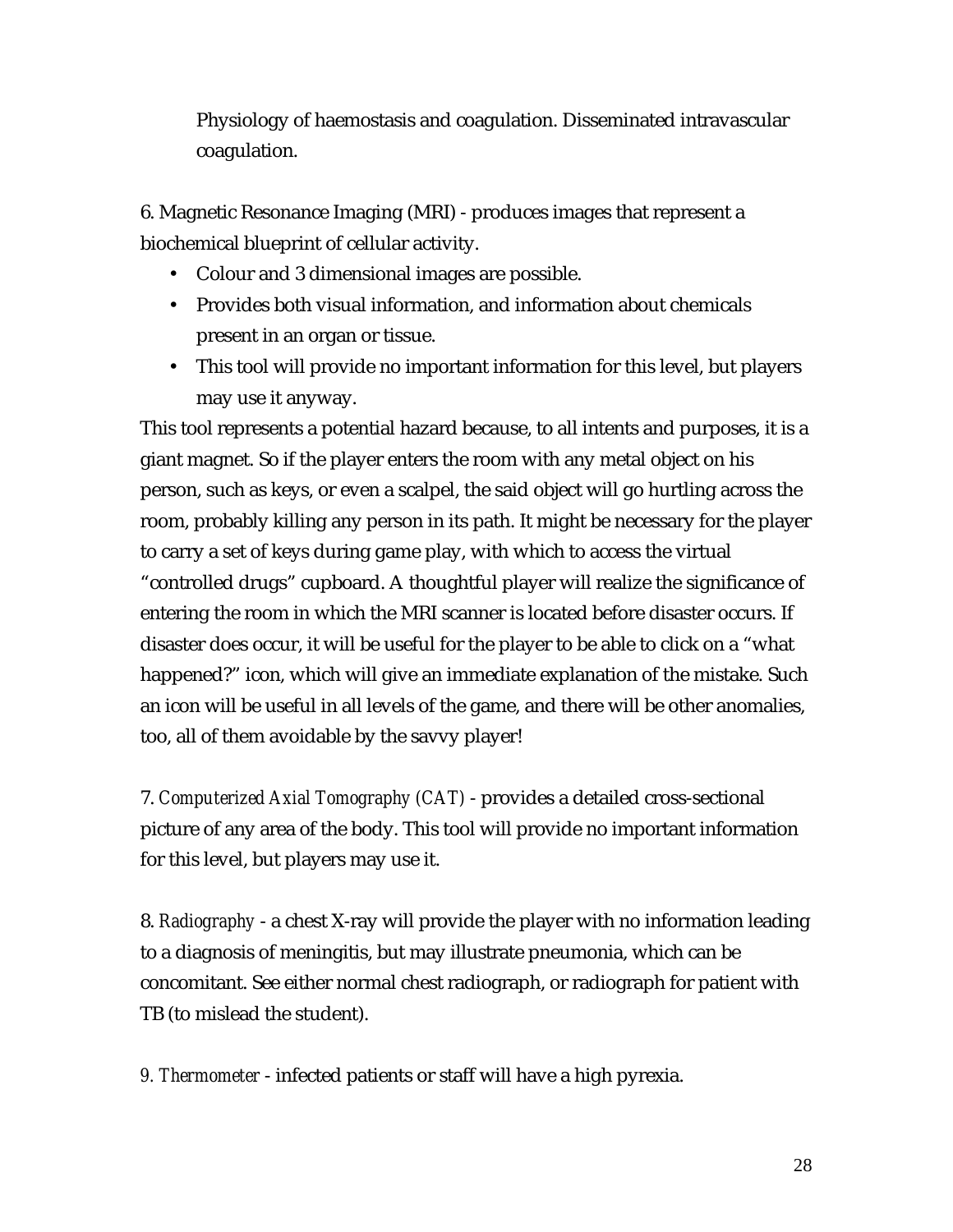10. *Stethoscope* – used to measure heart rate, bradycardia or tachycardia.

## **Treatment and resolution**

1. For those with bacterial origin: Ampicillin, and a third-generation cephalosporin. Chloramphenicol for penicillin resistant strains, but highly toxic side effects.

2. For contacts of those with bacterial origin: Antibiotic prophylaxis with rifampicin.

3. For viral meningitis: Intravenous gamma globulin (rarely) and/or acyclovir (anti-viral agent). Analgesia.

4. Methods for reducing intracranial pressure, such as diuretics, electrolyte management, hyperoxygenation.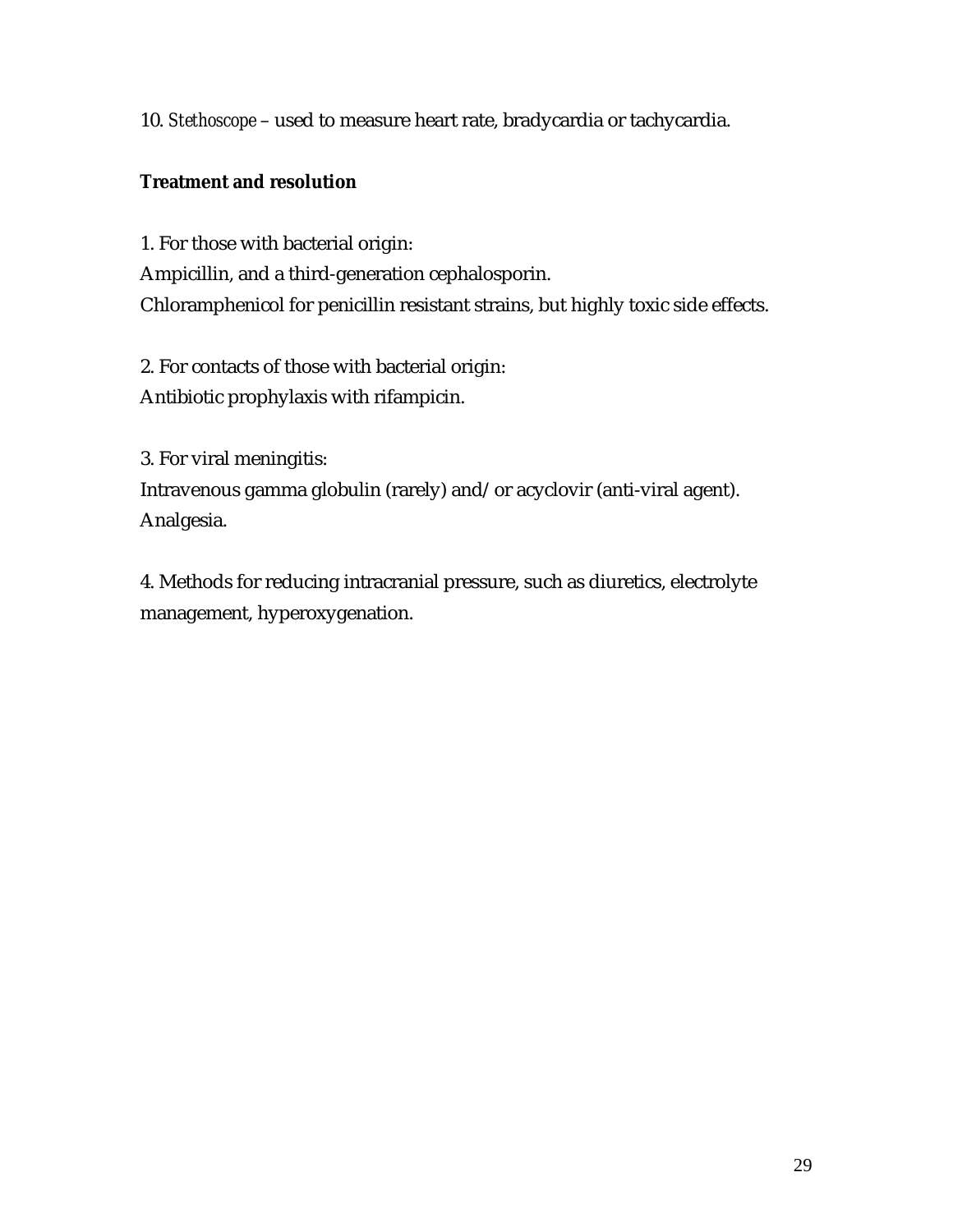#### **Tutorial**

You find yourself walking down the hallway of a crowded hospital, the action rendered by the game engine in letterbox, not a cut scene (a la 'Deus Ex'). Your supervisor, Dr Jenkins, walks beside, keeping up a stream of dialogue describing the hospital's working: 'There's the X-Ray lab, you'll see that a little later on if you'd -- hey Barbara, I need those -- wait -- I need those papers by three, \*not\* four. Player looks into the x-ray lab and sees a number of x-rays mounted on the wall waiting to be viewed. Option to zoom in and check them out. Doctor Green, your office (such as it is) will be -- wait, where's the elevator pass key? Damn thing -- office on the second floor, next to Oncology...we need you to carry these keys for the controlled drugs cupboard … don't let them out of your sight …' As you look left and right, you see characters and settings passing. Some you know already, and labels briefly flicker on the game screen to remind you of their identity. Others you'll meet later on, as Doctor Jenkins says.

You enter the elevator, and the noise subsides (but the Muzak does not -- it's everywhere, encroaching. A plague). Jenkins begins to tick off the locations of various wards, wings, offices; in the middle of his speech, his pager goes off. 'Aah, hell. I'm being beckoned.' 'Patients to see?' you ask, genuinely interested on your first day. 'Trustees to see. Rich sons of -- hey, can you do me a favor?' He pulls out a lab form. 'Since your shift doesn't start for another ten minutes or so, can you run this down to the microbiology lab on the third floor? Out the door and to the right.' He gives you a friendly, if condescending, slap on the shoulder, and steps out on five, helpfully pressing the button for 'three' as he exits. You look at the form, it says 'M, C and S'

(Microscopy, Culture and Sensitivity) and, under 'comments' it reads 'urgent – meningitis?' … you observe the 3 containers of cerebrospinal fluid in the bag attached to the form as you run … your pace quickens, you turn into the lab … 'thank you sir, this the gram stain, yeah?' … 'yep, I guess … my name is Dr. Green, new resident' … 'Green, good to meet you at last, we saw your paper … listen … take a look at this …' The lab technician takes a petri dish, slaps a slide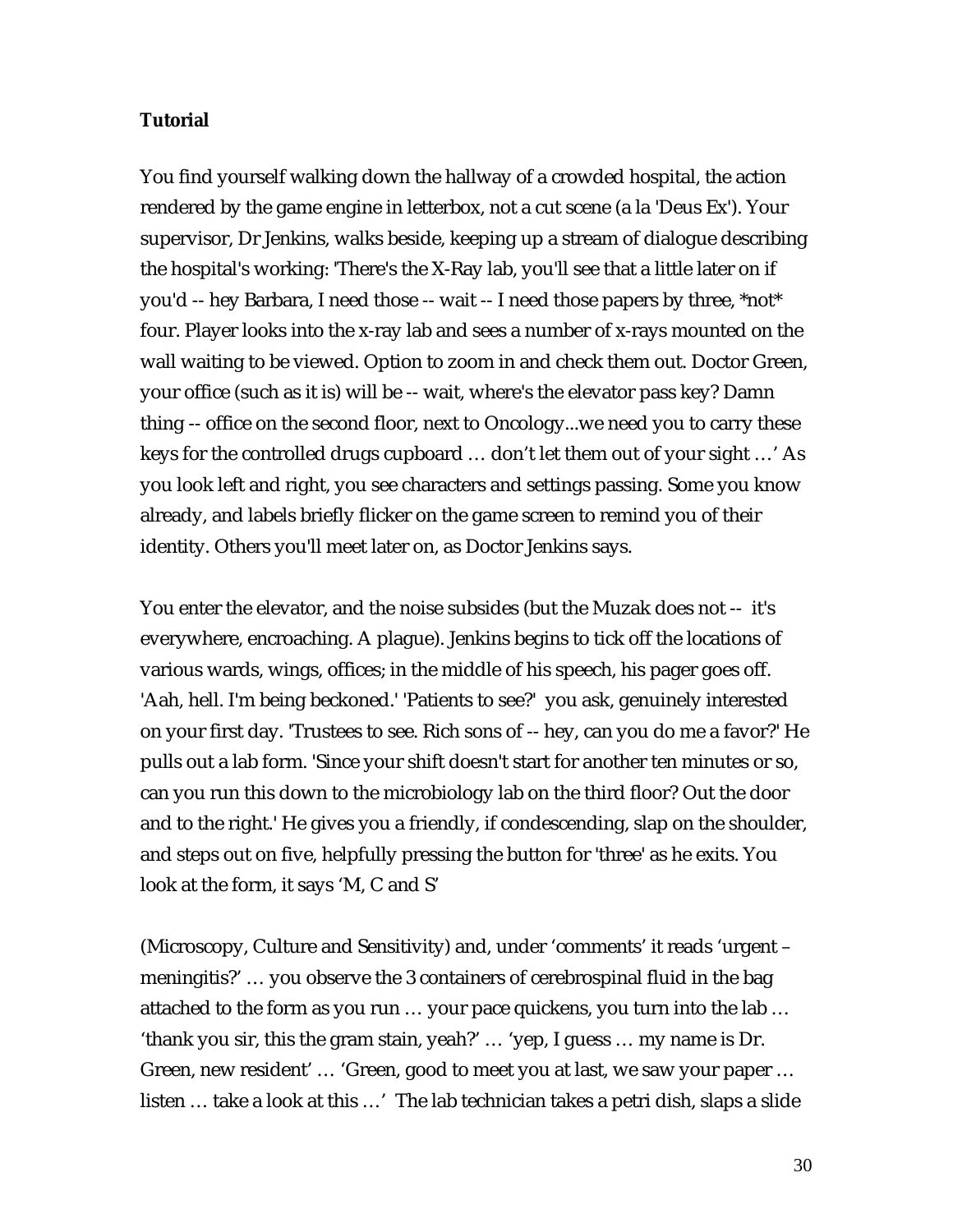under the microscope, and you look … a sinister twisted bacterium with a tail comes into view … you zoom further … 'patient came in yesterday with fever and petechial legions … first case we've had in months … looks like it may be a cluster' … The tutorial proceeds, giving a tour of the hospital, up and down bustling corridors, meeting other characters upon whom you will rely when you find yourself tracking down a killer …

You hear a voice behind you: 'Can I help you?' Across the hall in one of the Radiology labs, you see a face, and quickly match it to a nametag (hearing yourself say the name in voice-over): Dr Hass. Options appear on screen for responses, and you choose one of three: 'I'm looking for ER? 'Down the hall, on your left. You new here?' You walk away, however, not responding. Names and beacons come over the P.A. system, and you would do well to note some of the information being given out. Dr. Jenkins reappears and takes the time to walk you briefly through the workings of the scanning electron microscope (SEM), to 'bring you up to date'. Interface help appears at screen's top, 'labeling' components with the commands necessary to operate them.

A moment later, your pager goes off; Jenkins' pager goes off; a voice comes over the intercom, calling you immediately to the ER; the doors at each end of the hall burst open, patients being wheeled through the already busy hallway. The ER is an explosion of light and sound and motion, voices barking commands on all sides …We have a young patient here, he's short of breath, his heart's barely there. We've already given him --'

The words are nearly drowned in the roar of the ER. You bend to look at the body, which seems to slump perceptibly. A senior doctor arrives and orders some drugs, some tools; you look down and realize that treatment has come too late. "Okay, forget the spinal tap ... we're losing him ... his pressure's dropping, any news on his clotting?" The doctors start cardiac massage, "let's have some adrenaline" another doctor shouts "clotting is deranged" ... "looks like meningitis". As his mother throws her arms around his neck, kissing his face, his forehead, the boy on the table quietly dies. "Can someone please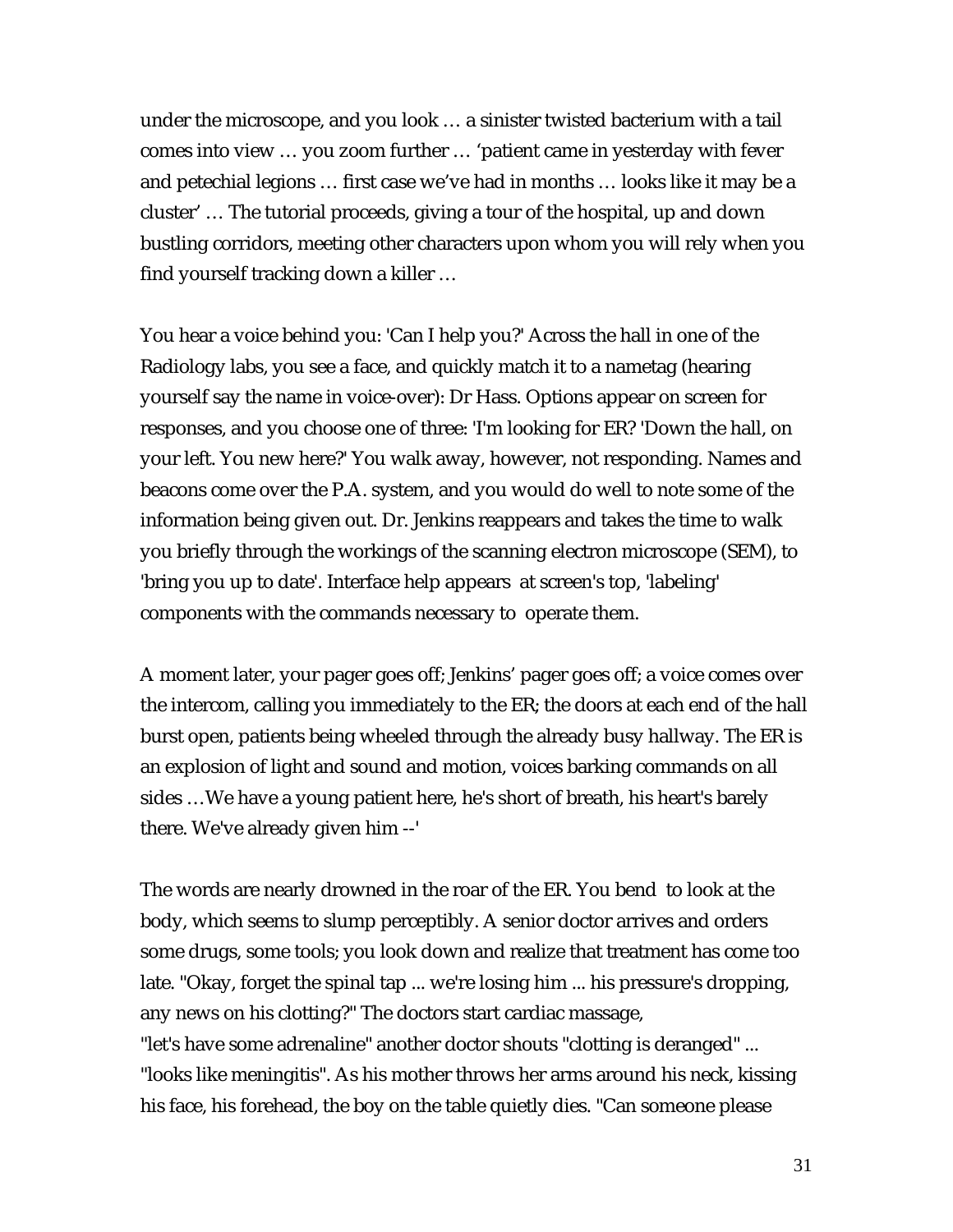make sure the relatives get rifampicin" says a senior doctor, now walking away from the scene.

What you do not know is that, in death, he continues to be a risk. And as his mother is taken away to calm down, you realize that you don't know what killed this boy, and that ignorance, in this case, could be the very death of you. Out of the corner of your eye you see the boy's mother walking away, sobbing...and as she passes the Nurse's station, she stops a moment and suddenly sneezes. She continues to walk away.

#### **Tutorial over, you set parameters for your character and begin:**

The letterbox format widens to fit your screen, and interface elements pop up, unobtrusive but accessible: a collapsed inventory bar in the bottom right corner of the screen, and in the bottom left, a list of keywords, things you've just heard and things you were supposed to remember. There's a lot of information to consume in a short time (the day flies by as in 'ER', not 'St Elsewhere') and it seems reasonable to expect that you (and your character) should know certain things. Now with control over your character, you step out of the elevator on three, just as two orderlies wheel a sick boy on a trolley into the lift. You notice lesions on his face and neck, but have no time to examine.

#### **Who are you and who is your character?**

Tina is an 18 year old female, who doesn't play many games. She played some Zelda growing up, and plays the occasional arcade game with her boyfriend. Crazy Taxi, for example. She likes Crazy Taxi. And Mario, of course. But, other than that, games aren't her thing.

As she's assigned BioHazard for homework, Tina has mixed feelings. On the one hand, she's excited about the chance to play a sophisticated 3D game like the ones that some of her friends play (both men and women). Maybe she'll like this game enough even to try a game like Quake. At the same time, Tina is a little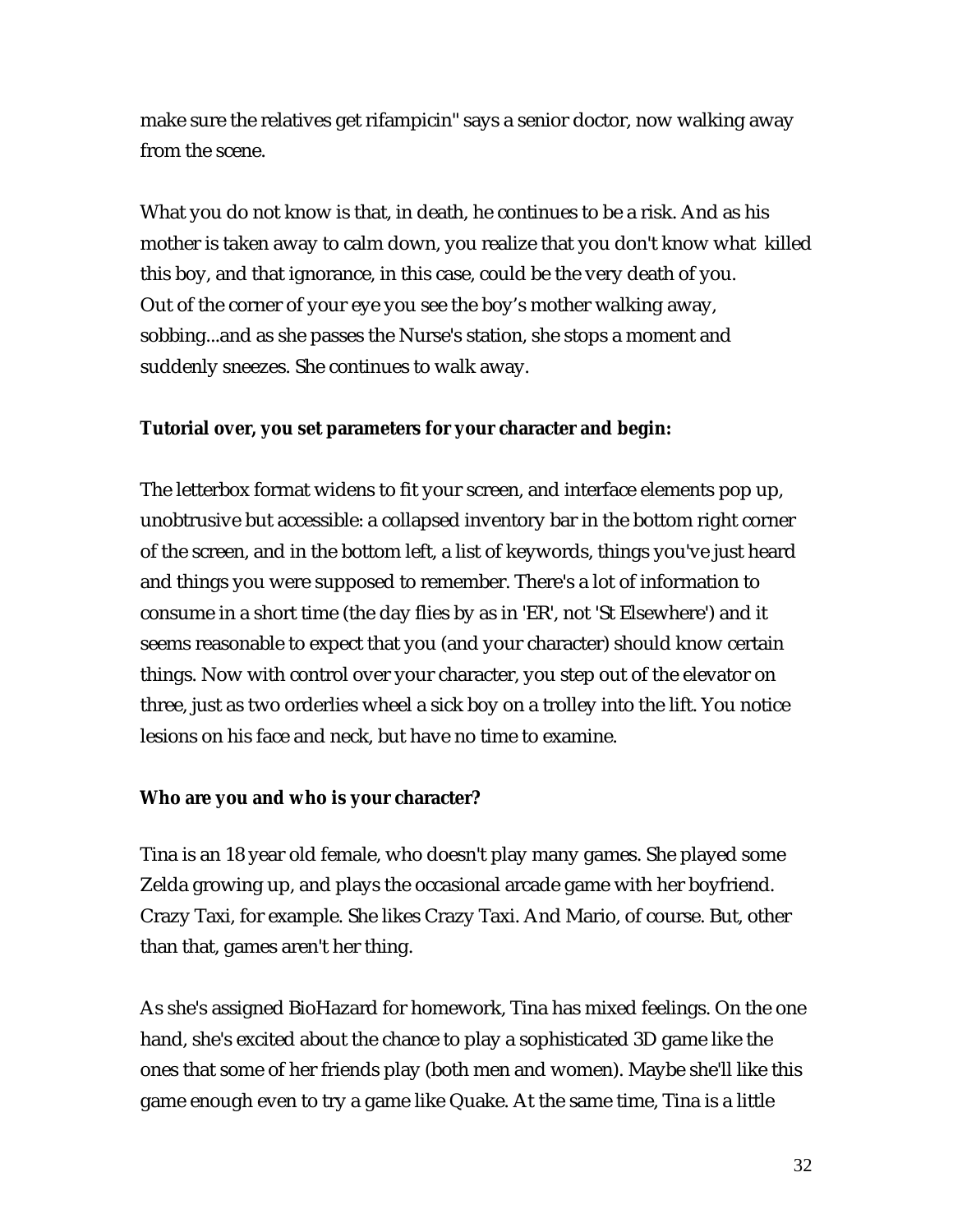afraid of the game. Will it be too gross? She doesn't really like sick games like Quake and, well, with all of the bio-terrorism stuff going on, she's a little afraid that this will really be tasteless. But, it's better than lectures. And, Tina's mother has been hinting around about her going to med. school since she can remember, so maybe this will give her a taste of what it's like to be a doctor.

Tina opens up the box and clicks on the single player game. She goes through the tutorial and finds it a little exciting, but she's eager to get this thing going. I wonder how I'm going to be graded, she thinks. Ah well.

"It should be pretty fun being a doctor," Tina thinks as she creates her character. She names her doctor Dr. (Marlena) Evans after one of her favorite characters on *Days of Our Lives*. Marlena's a bit preachy, though, so Tina thinks she'll probably be less preachy than Dr. Evans, but, it would be fun to play around with being Marlena. She thinks to herself that she probably won't tell anyone about it.

Finally, I'm a doctor. "Your first patient, Doctor." A young male nurse introduces himself to Tina. "Her information should be in your PDA" She holds her PDA towards yours and zaps you the info "Now". The nurse looks at Tina and smiles.

Tina walks into the waiting room. To her left is a woman, in her 30s. She looks concerned. To her right is the examining table where the patient, a girl of about 5 years old is lying down. Tina looks at the girl. The older woman stands up and introduces herself. "Hi, I'm Marjorie. This is my daughter, Sally." She explains. Tina clicks on Marjorie. As she moves her mouse over Marjorie, she notices that some information appears above Marjorie's head, including the information she just learned. Marjorie. Daughter=Sally.

Tina clicks on Marjorie. A clear dialog box appears, although the world keeps moving. "Double Click on a character to interact with them" Tina thinks to herself "Ok, makes sense." She double clicks on Marjorie.

The screen cuts to letterbox format. Marjorie turns to face Dr. Evans.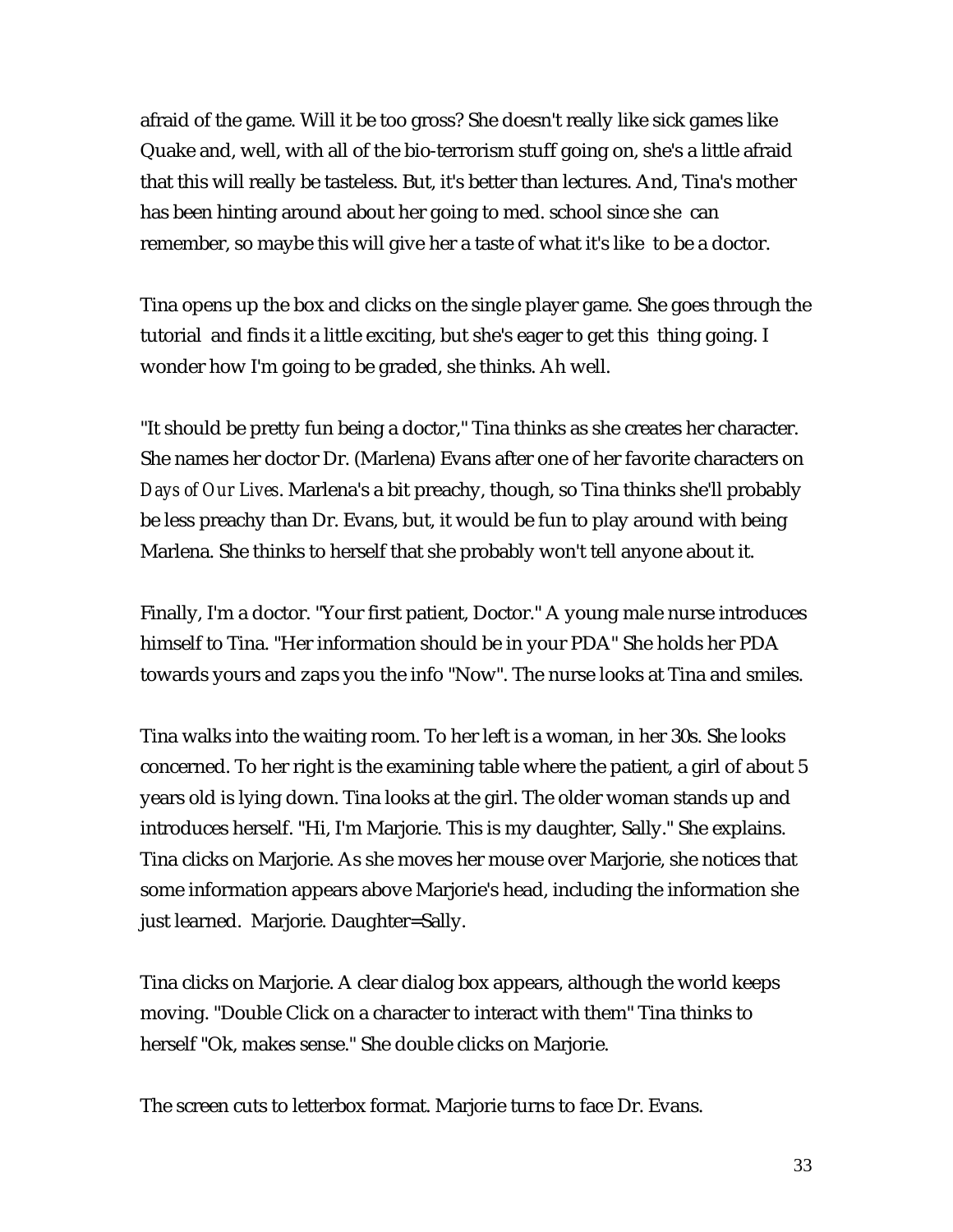"I'm sorry to hear that," Tina begins, "Tell me more."

The camera shifts to show Marjorie, who is clearly worried. Tina thinks to herself, "My she looks worried. I hope that I don't screw it up."

Marjorie continues "she's been complaining about a headache, a stiff neck, and feeling a bit sleepy. Think that it could be the flu?"

Tina thinks to herself, "Sure sounds like the flu. Also sounds like what they'd probably have you do for the first level. Cool. I can do this." The camera cuts to Dr. Evans. "We'll see". The letterbox disappears and Tina is given control of the game again. "Hmmm." She thinks to herself. "I wonder what I do next." She quickly scans the room. Sally is lying on the table, awkwardly, her eyes shut tight. She looks on the desk and sees a series of instruments. As she moves her mouse over the stethoscope, it becomes illuminated. She tries clicking. The stethoscope moves into her hand. A small dialog box pops up. To use an object, hold the mouse over a person and left click. To drop it, right click. "Hmmm, that's kind of cool.

Maybe I'll try that. That's what doctors normally do, right?" Tina thinks. Tina moves over to Sally. Sally flinches a bit. Marjorie comments, "I'm sorry, I think she might be a little scared."

"Oh no" Tina thinks. I didn't even say anything to her. Tina right clicks to put away the stethoscope. She clicks on Sally.

Sally begins (still in game, not cut scene) "I hurt. And, I have a rash like bruises." Tina can see a petechial rash on Sally's neck and face. Sally also looks pale. "Her hands and feet are freezing cold" says Marjorie.

Seeing the rash immediately reminds Tina of the introductory cut scene she saw of the boy who was sick and died. "Oh no. If I kill this kid, I'm sure to flunk," Tina thinks to herself. Tina tries to recall what that was all about? "That's right, I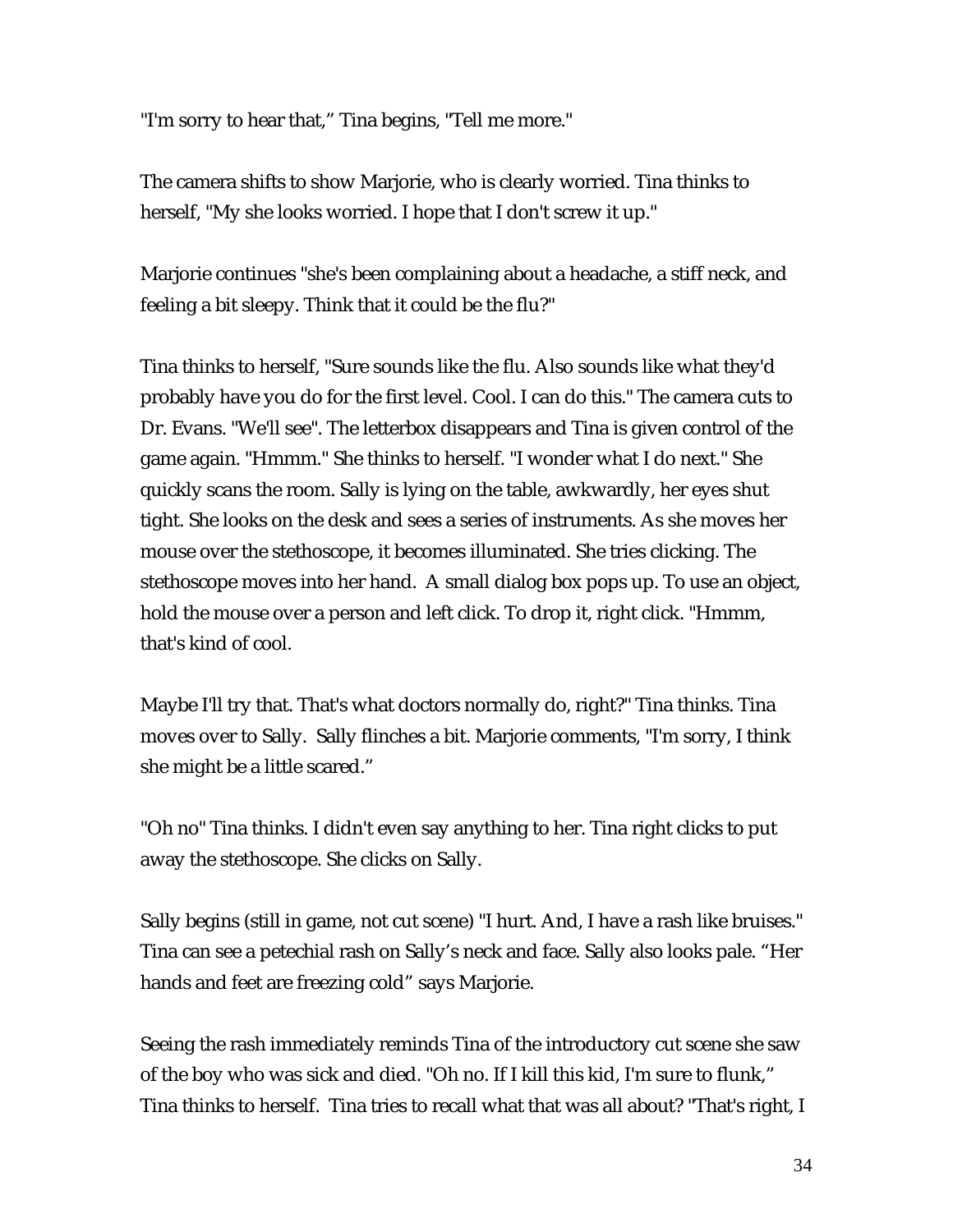remember it sounded like the flu, but people were dying, and then they ordered some sort of crazy test. What on Earth was that again? Why wasn't I paying more attention? Now what do I do?"

Tina's thinking is interrupted by Marjorie, who speaks (she is timed to speak 15 seconds after Sally). "Ummm, are you going to help her, Doctor?"

"Whoops! I'd better do something," Tina thinks. She decides to go ahead and check Sally. As she pulls out the stethoscope, her character speaks, Hi Sally. I'm here to help you. Let me check your heart rate, here." The stethoscope and hand move towards the patient and begin to check her heart rate. 55 beats per minute pops over Sally's head. A dialog box appears. Click on information and drag it into your PDA for more information.

Sally clicks on 55 beats per minute and drags it to her PDA icon. The PDA icon expands, showing the following information, displayed on a visual graph.

Heart Rate

| Normal: -            | 80 - 100 beats per minute for 5 year old child             |
|----------------------|------------------------------------------------------------|
| Your Patient: -      | 55 beats per minute.                                       |
| Sign of: $-$         | Cardiovascular system is depressed, poor cardiac function. |
| Suggested actions: - |                                                            |

Ask Patient About Other Symptoms Take Temperature Order Spinal Tap Give Fluid

SAVE

Tina clicks on Save and saves the information, entering in Sally's name.

Tina reads the read-out. "Uh-oh" Tina thinks. "Sounds like more than the flu!" Tina scans the list. She sees that some information is presented in blue links, like on the web. I bet I can click on them to get more information. She clicks on the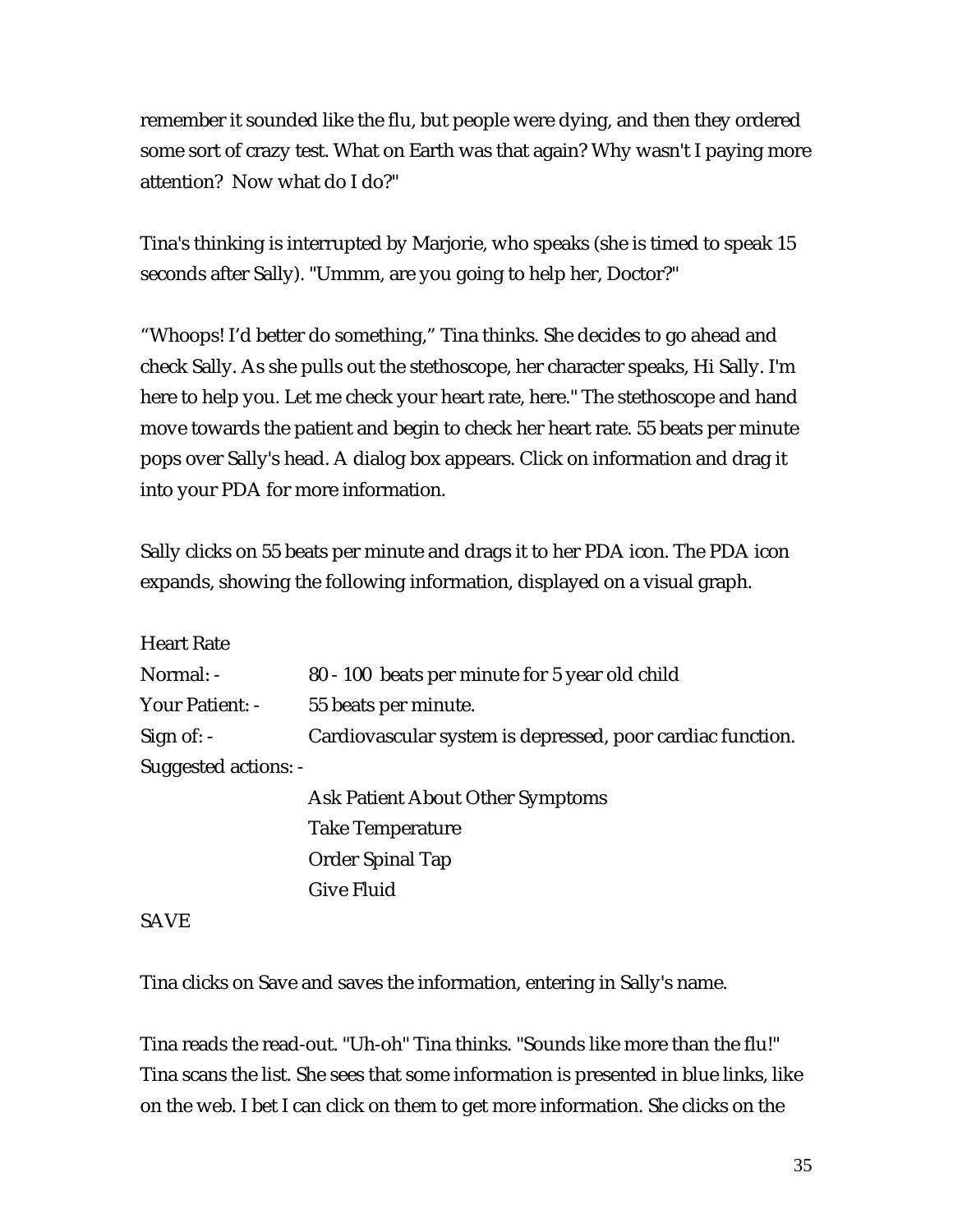first one, "Cardiovascular system is depressed." She is presented with the following screen:

Cardiovascular System

Overview of anatomy and physiology of key organs – heart, arteries, veins.

Physiology behind the maintenance of normal blood pressure, cardiac output, the difference and relationship between the arterial and venous systems, arterial dilation versus arterial constriction, perfusion and oxygenation of the brain and other vital organs. Circulating fluid volume and oxygen transport, together with constituents of the blood, erythrocytes, *et cetera*.

The physiology of shock – hypovolaemic and septic shock, characterized by tachycardia and hypotension (fast heart and low blood pressure) and cool extremities (because all the oxygenated blood gets redirected to the vital organs such as the heart, lungs, kidneys, liver, and brain).

Signs of cardiovascular dysfunction and / or shock: Low blood pressure … mean arterial pressure below 50 mmHg Poor peripheral perfusion (cold extremities and pale) Tachycardia … fast heart rate 110 – 150 beats per minute in 5 year old child Slow capillary refill > 1 minute Diaphoresis … sweaty and clammy Confusion or unresponsive Low output of urine (due to poorly perfused kidneys)  $< 1$  ml / kg / hr Sunken eyes and depressed fontanelle in a baby Metabolic acidosis

(Taken from: http://www.niaaa.nih.gov/gallery/cardiovascular/269f1.htm )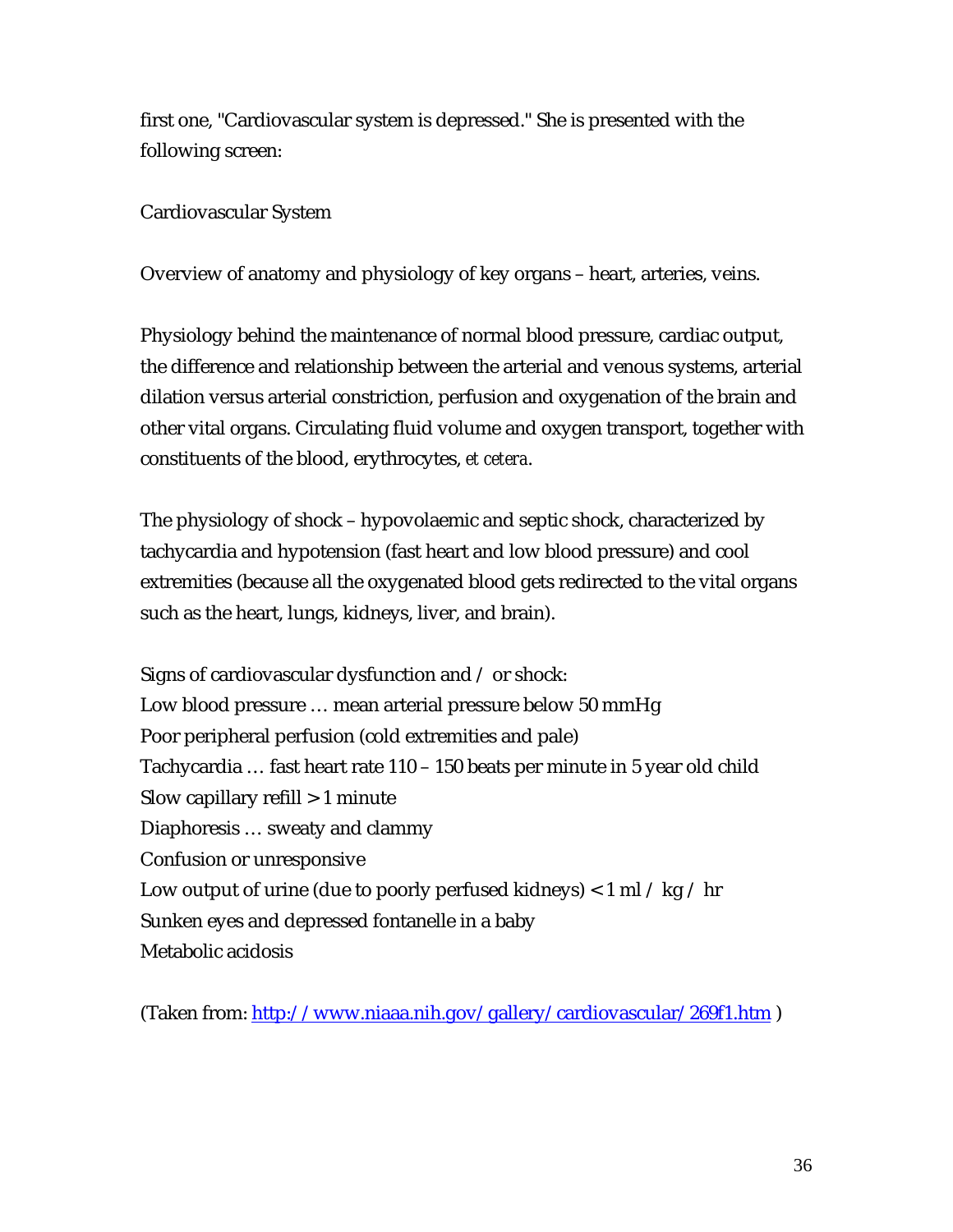"Okay," Tina thinks. "At least I'm not totally helpless, here." She clicks around on a few of the topics, to get a sense of what's in here. "Okay", she thinks to herself. "This is a database of stuff I can use to learn about diseases."

Sally looks up again, "Dr., am I going to be okay." Tina realizes she's lost again, and that time is ticking on. Tina closes the PDA. She clicks on the girl. "I'm sure you will be okay...we're going to do everything we can..."

Tina takes Sally's temperature. Again, she uses the PDA. "Ok, a fever and a low pulse rate. Hmmm. The PDA says some sort of infection. It also says that a high temperature is normally associated with tachycardia, but Sally has a low heart rate, so what's going on here? And there's this rash - I'm getting worried," Tina thinks. She leaves the room to find out more about what that other disease was. Tina decides to walk down the hall. She could go to the medical library if she wished.

## INTERLUDE

Tina walks down the hall and asks another doctor about the disease. She finally finds a doctor who was working on the case. In another game, Tina may have chosen to talk to the girl more, and found out that Sally went to school with the boy who came in sick before, helping her identify possible contacts. However, she didn't, so now she's going to have to figure it out on her own. She might have also talked to the mother more, and learned about more of Sally's symptoms. Or, Sally might have ordered the Spinal Tap right away. Had she done so, the following might have occurred:

Tina thinks to herself, "Wow..I remember how quickly that boy crashed in the introduction. Must be the same disease. I remember one of the nurses mentioning a Spinal Tap. I'll go ahead and order one of those. But how do I do that?" She heads down the hall to where she saw the "Spinal Tap" picture. Tina bumps into the assistant who is running the lab.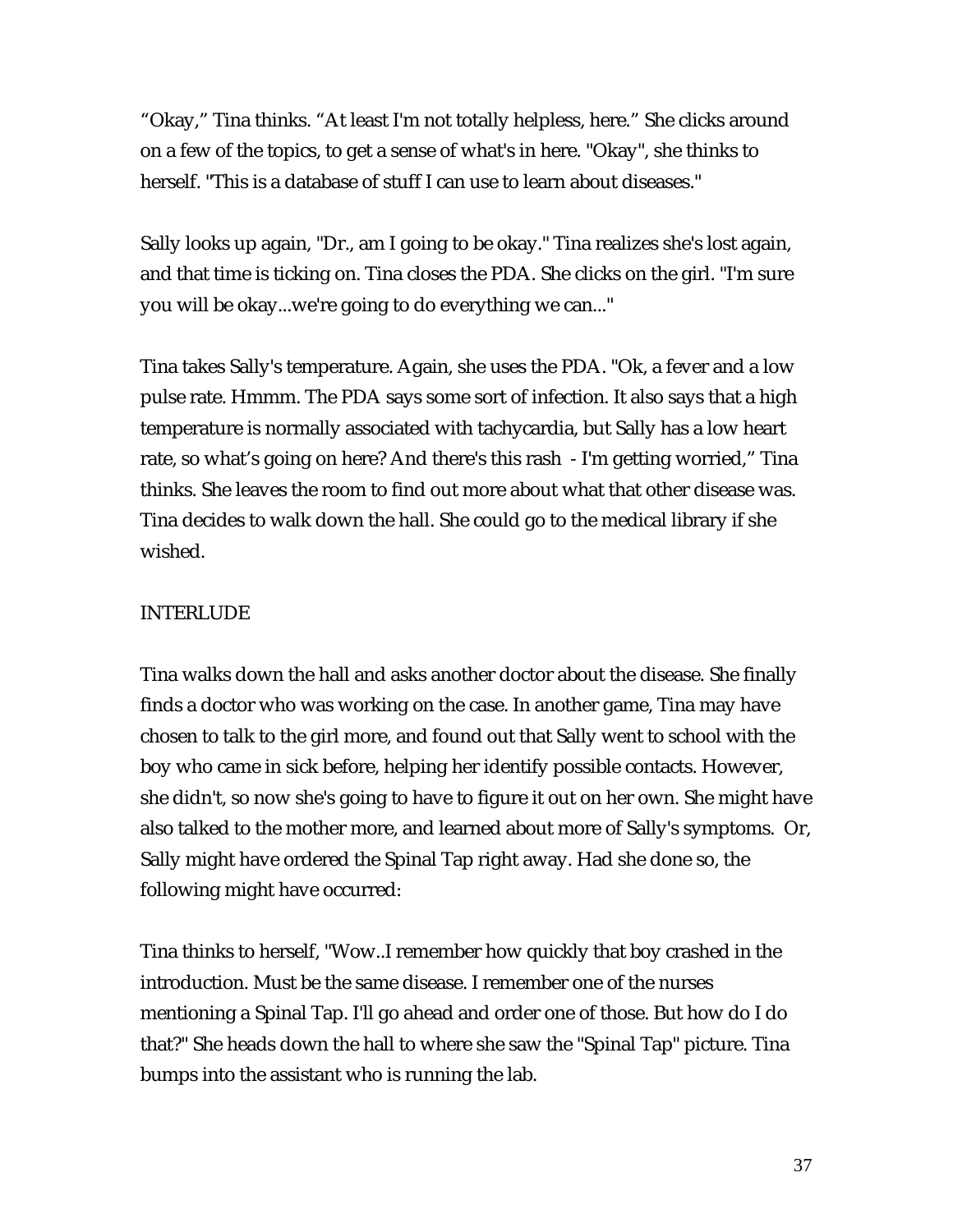If Tina clicks on the assistant, the following cut scene appears."I need to order a Spinal Tap in 213b," she orders. The assistant responds, "Okay, just send me the information on the PDA." You click on your PDA, call up the patient information, and hit "send." The technician gives Tina the tools to conduct the spinal tap, and the test is ordered. Tina takes the tools back down to Sally.

As Tina enters the room, Marjorie approaches her. Zoom to letterbox. "I'm nervous. Do you think this might be something dangerous? I didn't know about the rash." She comments, "Is everything going to be okay?"

"I think it might be meningitis, which is serious, but it looks like we've caught it in time. Let me run this quick test."

"Are you giving a Spinal Tap? I heard it hurts. Are you sure it's safe?" asks Marjorie. End cut scene.

Tina stops to think. Should I check more into my PDA and learn about a Spinal Tap? After all, I have no idea what one is really. On the other hand, that boy crashed really quickly. Maybe I should just try it?

Let's say that Tina decides to try it … she clicks on the spinal tap tool, which illuminates, she moves it with the mouse cursor towards Sally and proceeds. But then cut scenes appear in which, to Tina's horror, Sally has a cardiac arrest … the monitor makes a loud alarm, and shows a flat line (asystole).

End cut scene. "oh damn, what have I done wrong … I think I just killed her"

Then Tina notices the skull and crossbones icon flashing, with the words "What Happened" situated just below. Tina double clicks on the skull and crossbones, and reads the following information:

- Your patient is dead!

- File a death certificate.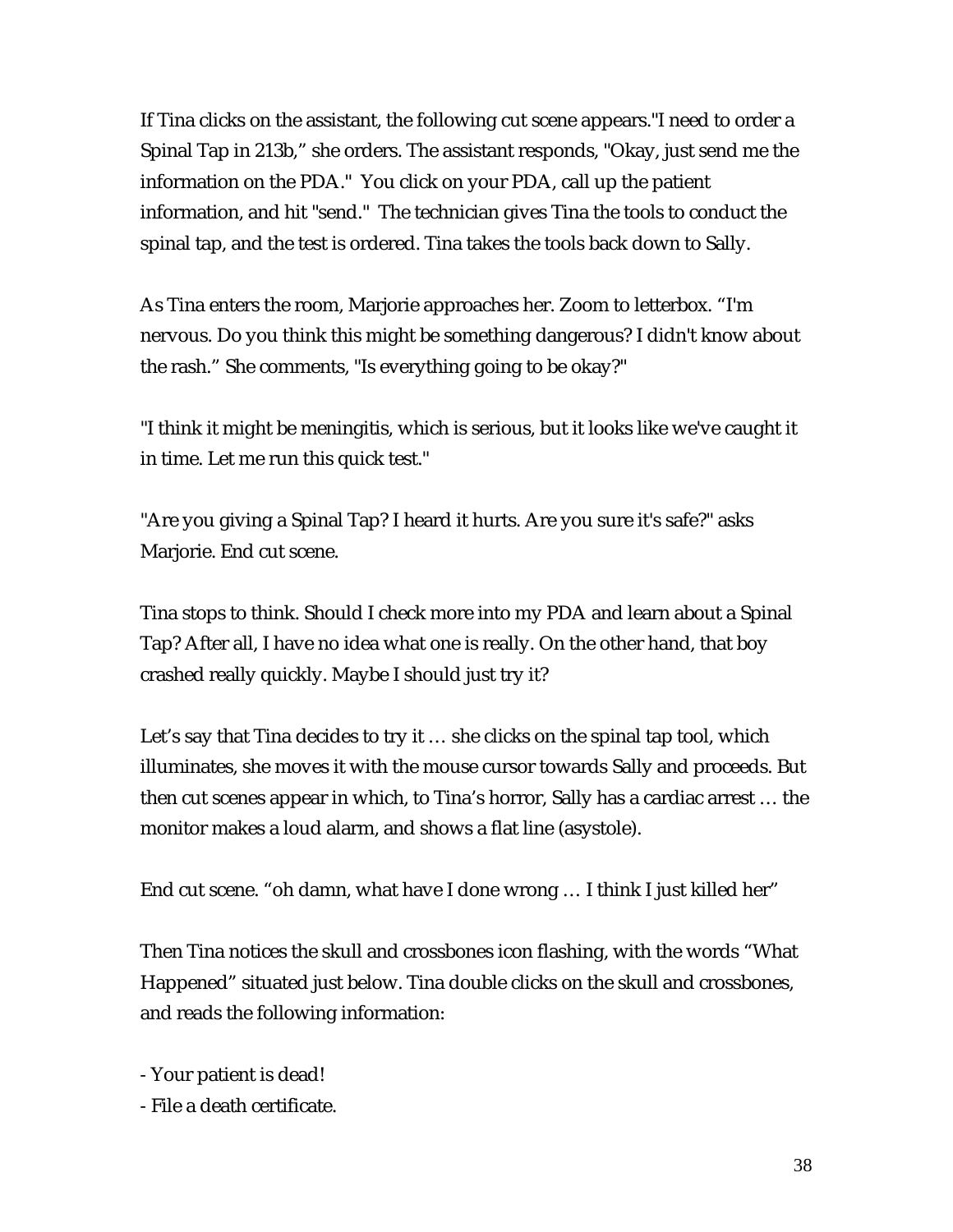- Explain to Dr. Jenkins what happened.
- **Autopsy**

As previously, Tina can see that these comments are hyperlinks, so she clicks on "Explain to Dr. Jenkins what happened", not that she has the faintest idea what happened, "but I had better find out quickly" she thinks. Here, a text box opens up and she is supposed to write in a description of what she did, and then check on some boxes which are labelled as follows:

- Patient had papilloedema.
- Patient had the Cushing Reflex.
- Death caused by herniation of the brainstem through the foramen magnum.
- Death caused by the removal of too much cerebrospinal fluid.
- Death caused by accidental puncture of the spinal cord.

The first three items are consistent with the death of Sally, and the last two are plausible complications of a spinal tap, but would not cause Sally's death. (If the player checks on the last two boxes, this suggests that they are either guessing, or have not understood the anatomy and physiology that they will learn from the autopsy).

"Well, I don't know what any of these weird things are" thinks Tina "How can I explain to Dr.Jenkins what happened, if I just don't know, but I guess I could ask the autopsy … I bet that's a way of finding out?" so Sally clicks on the hypertext link to the autopsy, and sees a great deal of information, giving definitions and answers to all the strange words she saw on the previous screen … this includes an animated "rewind" of the brainstem herniating through the foramen magnum. In summary, it includes:

Diagramatic information about the anatomy and physiology of the central nervous system and brain. Comprehensive information about the Cushing Reflex, and its physiology, raised intracranial pressure and its complications and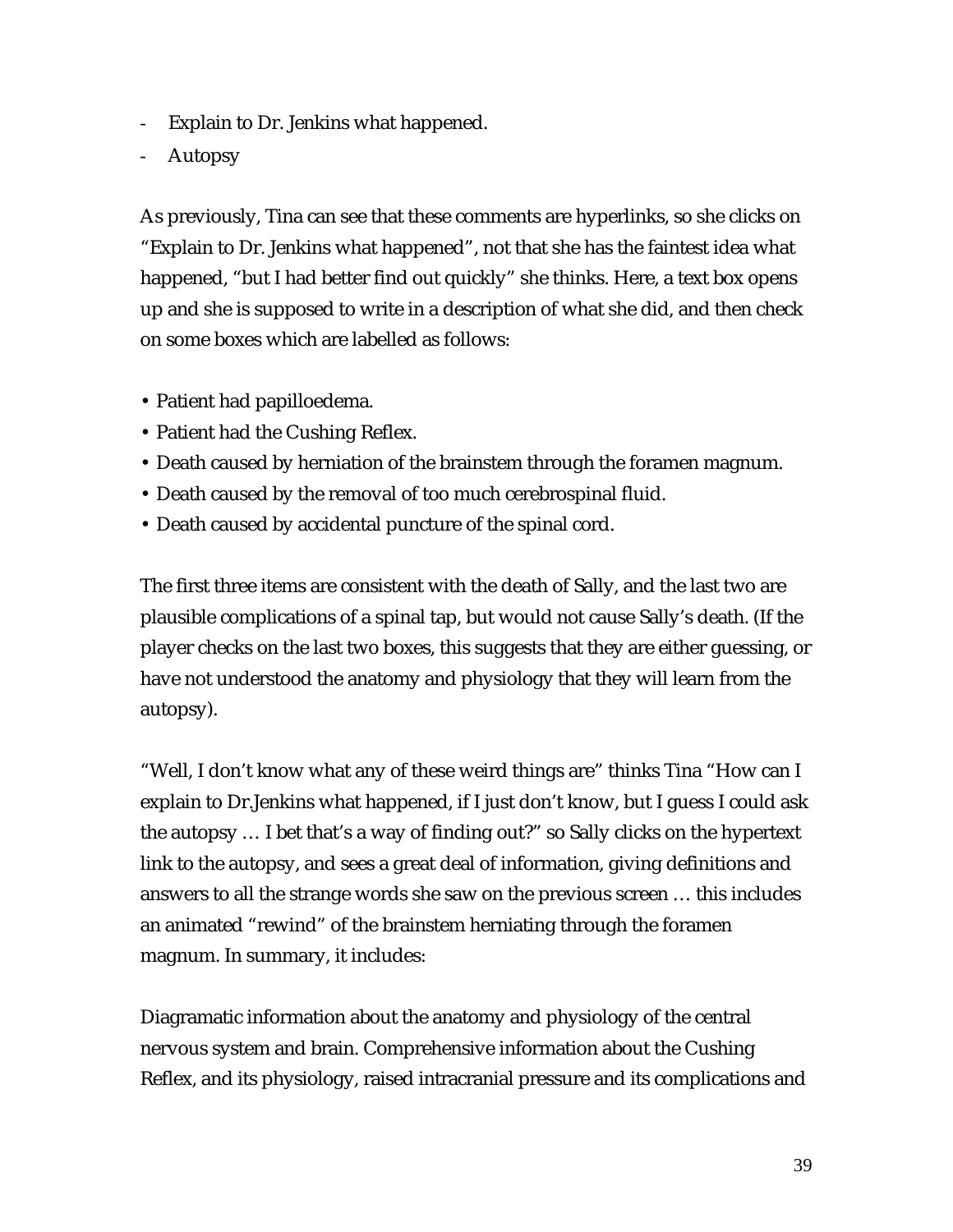consequences, including poor perfusion to the brain, cerebral hypoxia, and the mechanism of "coning" – the herniation of the brainstem through the foramen magnum, with animation. See content information.

After reading the autopsy report, Tina returns to tell Dr.Jenkins what happened, "hey, I know that it is these three boxes here, which I have to check" thinks Tina, satisfied that she has mastered this new knowledge. "I wonder if I should file the death certificate?" … she follows the signs to the mortuary, down several corridors … "fancy being able to go to every room in this hospital including the mortuary" says Tina to herself as she follows the corridor around some corners "maybe it will be realistic?" … when she arrives there, she meets the mortician, and clicks on the death certificate which has been up in the right hand corner of her screen since the incident (rather annoyingly) and it disappears from the screen … then she notices that the mortician is holding it. "Have you reported this to Dr. Jenkins?" says the mortician. If she has, she replies "yes" and the mortician says "have a good day" and Tina returns to the game. If she hasn't, and she replies "no" then she will receive a similar screen to the "Explain to Dr. Jenkins what happened" screen, from which she will be able to learn the material, and file the death certificate. If she hasn't explained to Dr. Jenkins what happened, but tells the mortician she has (because she is in a hurry to return to the game), then the mortician will ask for a report on the death certificate, hence prompting the "File a Death Certificate" screen which will, of course, be much the same as the "Dr. Jenkins" screen. One way or another the player will have to report back on something … either to Dr. Jenkins or to the mortician. Explaining the incident to another character works not only to reinforce learning, but also functions as an assessment tool. The grim reaper has all the answers where death is concerned.

#### ALTERNATIVE ROUTE

If Sally does look up Spinal Tap in her PDA before proceeding, she will realize that she needs to first use the opthalmoscope tool to look into Sally's eyes to see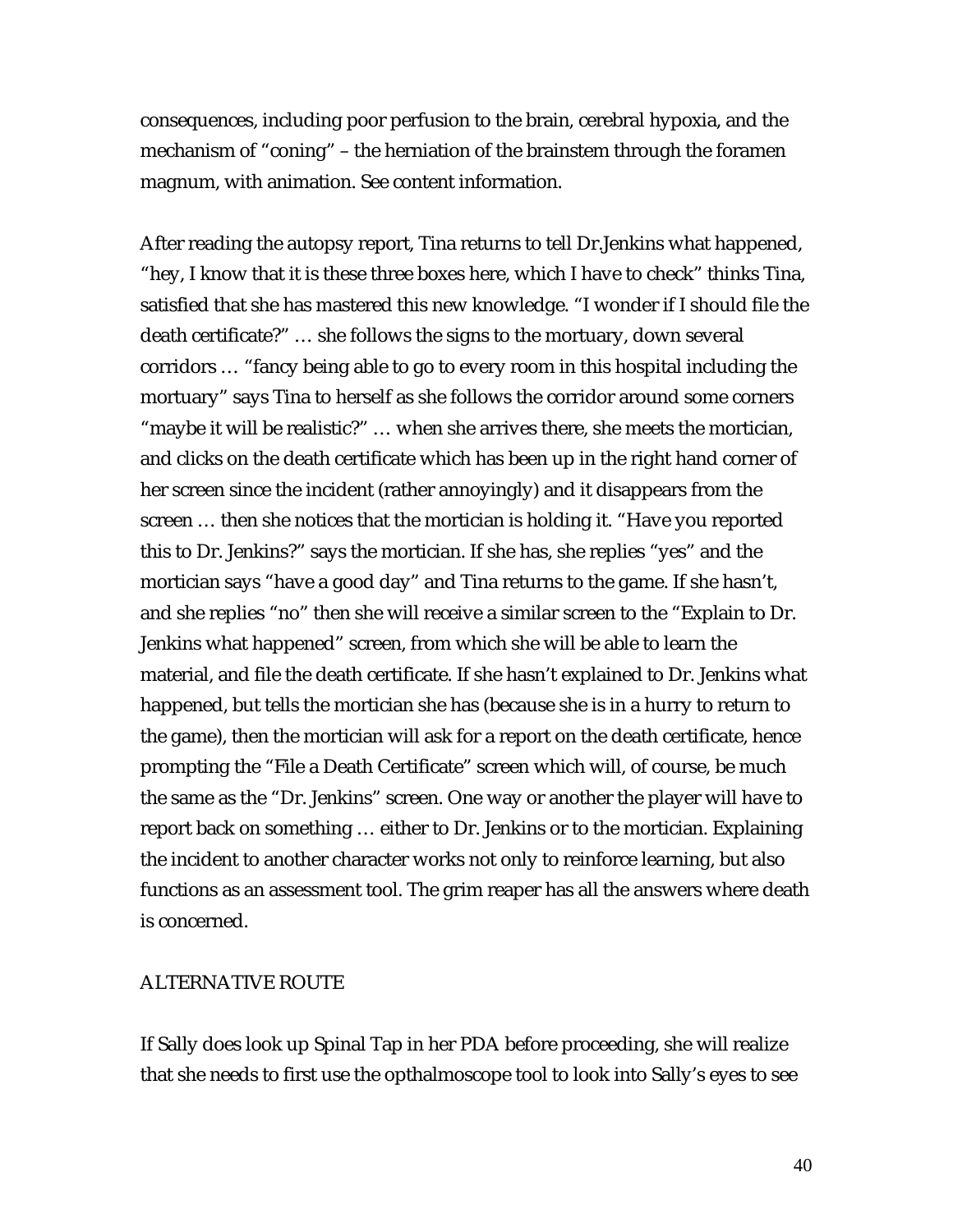if she has papilloedema. She will also find the following useful information about the spinal tap tool:

#### Spinal Tap Tool

Obtain a sample of *cerebrospinal fluid* and measure the *intracranial pressure.*

Contraindications – *severe cerebral oedema* or *raised intracranial pressure* and *papilloedema.* Establish whether these are present prior to performing a spinal tap, otherwise patient will develop potentially fatal herniation of the brainstem through the foramen magnum.

Suggestion – check your patient for papilloedema using opthalmoscope. If papilloedema is absent, proceed with a spinal tap.

| Cerebrospinal Fluid         |                                                             |
|-----------------------------|-------------------------------------------------------------|
| Normal: -                   | Crystal clear                                               |
| Your Patient: -             | • cloudy in appearance                                      |
|                             | • large numbers of neutrophils in the fluid                 |
|                             | • elevated protein concentration                            |
|                             | • may contain the aetiologic agent (Haemophilus Influenzae, |
|                             | Type B)                                                     |
| Sign of: -                  | Infection in the subarach noid space                        |
| <b>Suggested actions: -</b> |                                                             |
|                             | <b>Ask Patient About Other Symptoms</b>                     |
|                             | <b>Take Temperature</b>                                     |
|                             | <b>Give Fluid</b>                                           |
|                             | Give Benzylpenicillin                                       |
|                             | Send CSF for Gram Stain, or Electron Microscopy             |
|                             | <b>Identify Causative Agent.</b>                            |
|                             | <b>Ask Patient about Allergies</b>                          |
|                             | Perform Computerized Axial Tomography (CAT Scan)            |
|                             |                                                             |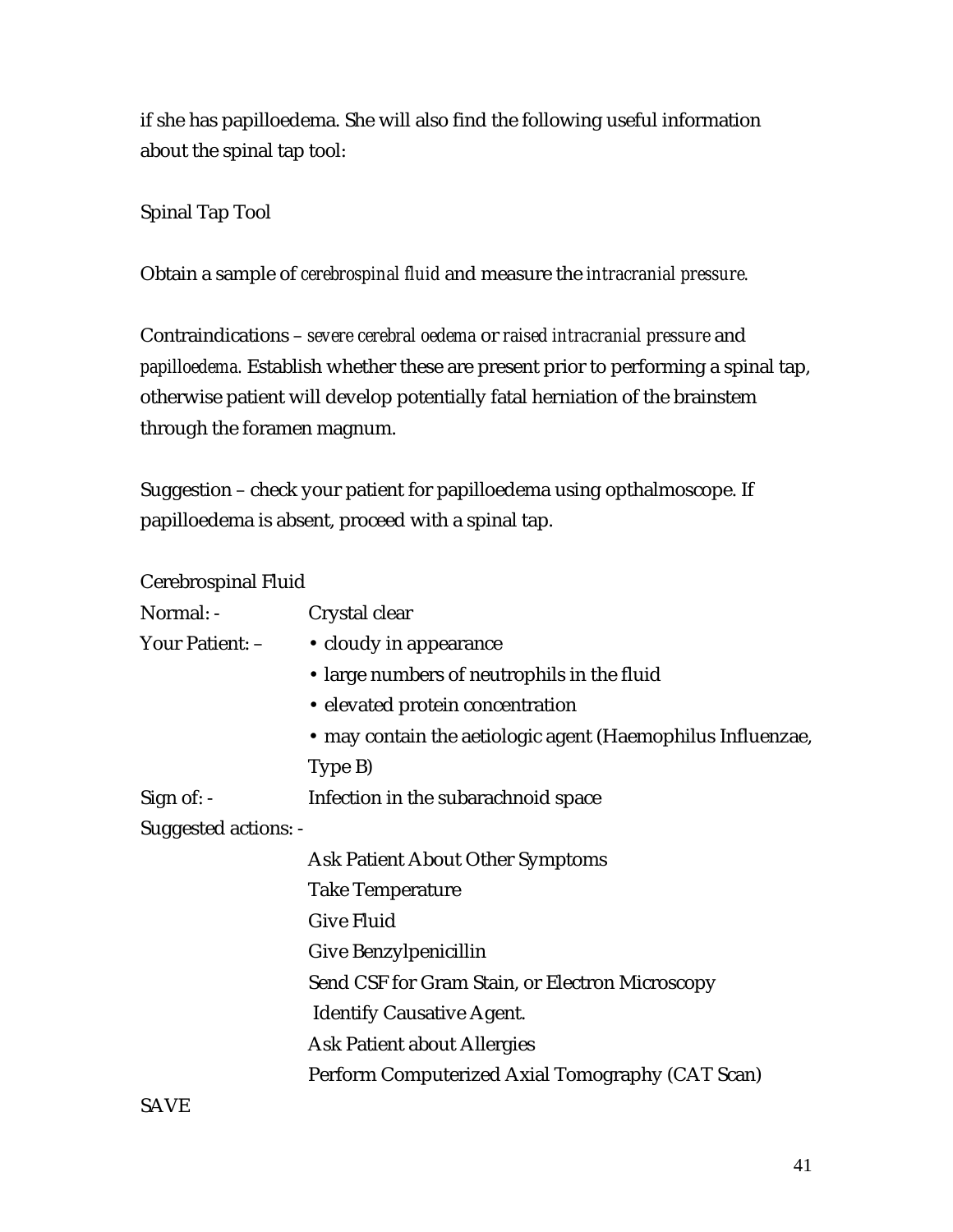"Phew! Sounds dangerous. Good thing I checked. Turns out that I need to check her eyes for papilloedema." She clicks on the opthalmoscope tool. Using the tool allows her to view actual images of papilloedema, as they are seen by a doctor, like herself, of course. It is by clicking on the tool itself that she can also choose an option to gain further information about the tool, should she have any uncertainty. But Tina figures that the opthalmoscope is used for looking in the eyes.

The raised intracranial pressure which papilloedema signifies, places Sally in danger of herniation of the brain stem, if she is given a spinal tap. "Oh, my goodness" thinks Tina "I almost killed the patient. Good thing I checked her eyes. I guess I will now have to figure out whether she has meningitis without looking at the cerebrospinal fluid (CSF). Hmmm"

She opens the PDA again … "so, I think this means that I can't look for bacteria under the electron microscope, without any CSF … maybe I'll get a look through that if the next patient is okay to have a spinal tap." Tina wonders whether she should find out some more about papilloedema … this will lead her to discover more about the raised intracranial pressure but, while she is thinking, Sally's monitor alarm goes off … Sally is deteriorating … the monitor says that her heart rate is now only 50, and that she has high blood pressure … "now what's going on" thinks Tina, feeling the urgency, and wondering if Sally is going to die before she figures it out. (A message arrives on Tina's pager to say that 2 nurses from the Emergency Room have gone home sick with headaches and high temperatures … this means that the ER is short of staff).

Tina decides, frantically, that she had better first check the PDA or the virtual medical library to find out why Sally has high blood pressure, sort that out, "then that might buy me some time to look up the papilloedema" Tina thinks. She clicks on a small icon on the monitor which silences the alarm, but only for a period of time, after which the monitor will alarm again … each time Tina silences the monitor alarm, there is a shorter period of time before the next alarm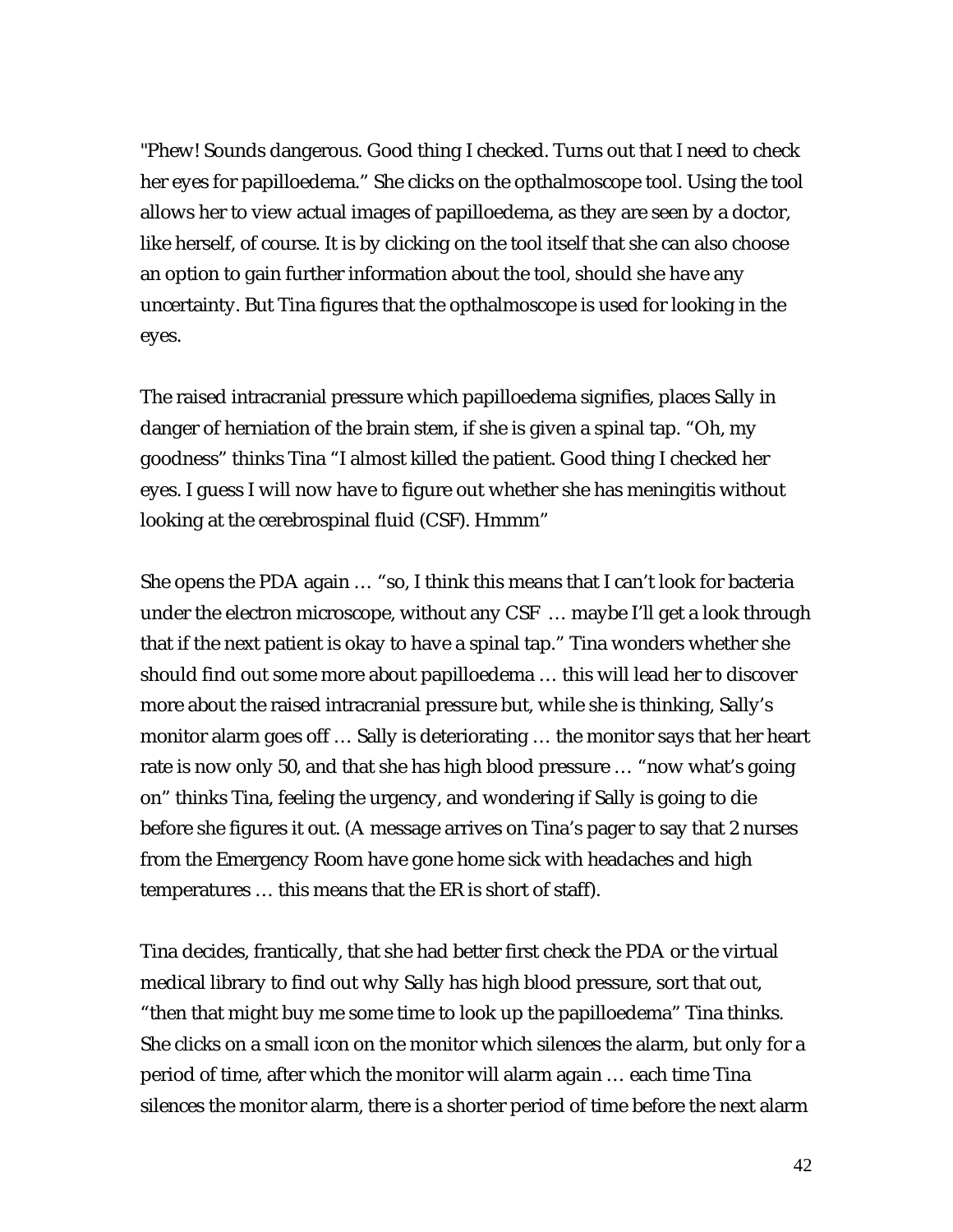sounds … if she is very slow, the monitor will ultimately alarm with a flat line, asystole!! But Tina is making progress and she rushes down a different corridor, following signs on the walls which point to the library. She goes up in the elevator, turns left, down another corridor, and into the library … the corridors are very busy, and Tina has to dodge many people … she recognizes the doctor from the ER who tried to save the boy who died … he's kissing someone in the library … "well, I guess that's a young student nurse whom he's dating" thinks Tina, moving the mouse cursor over him … as she does so, the status information reads:

Dr Geoffrey Holland – medical resident Age 30 Single but in love Temperature 38.5

"Oh no" thinks Tina "even the medical staff in here seem to have high temperatures … hope it's not a flu epidemic" … Clicking on a book titled *Blood Pressure and its Discontents* she hurriedly opens it and sees the following information:

#### **Contents**

High Blood Pressure – Hypertension Low Blood Pressure – Hypotension Maintenance of Normal Blood Pressure – Physiology

Tina clicks on the first choice, and immediately notes that, under "causes", hypertension can result from raised intracranial pressure. She also finds out now that raised intracranial pressure causes a slow heart rate. "Oh, I see … wow, this is so cool … I see now that the reason for why Sally doesn't have a fast heart rate, even with her high temperature, is because she has this raised intracranial pressure which gives her a slow heart rate … hmmm" thinks Tina. Tina is keen to find out more about this raised intracranial pressure so that she can do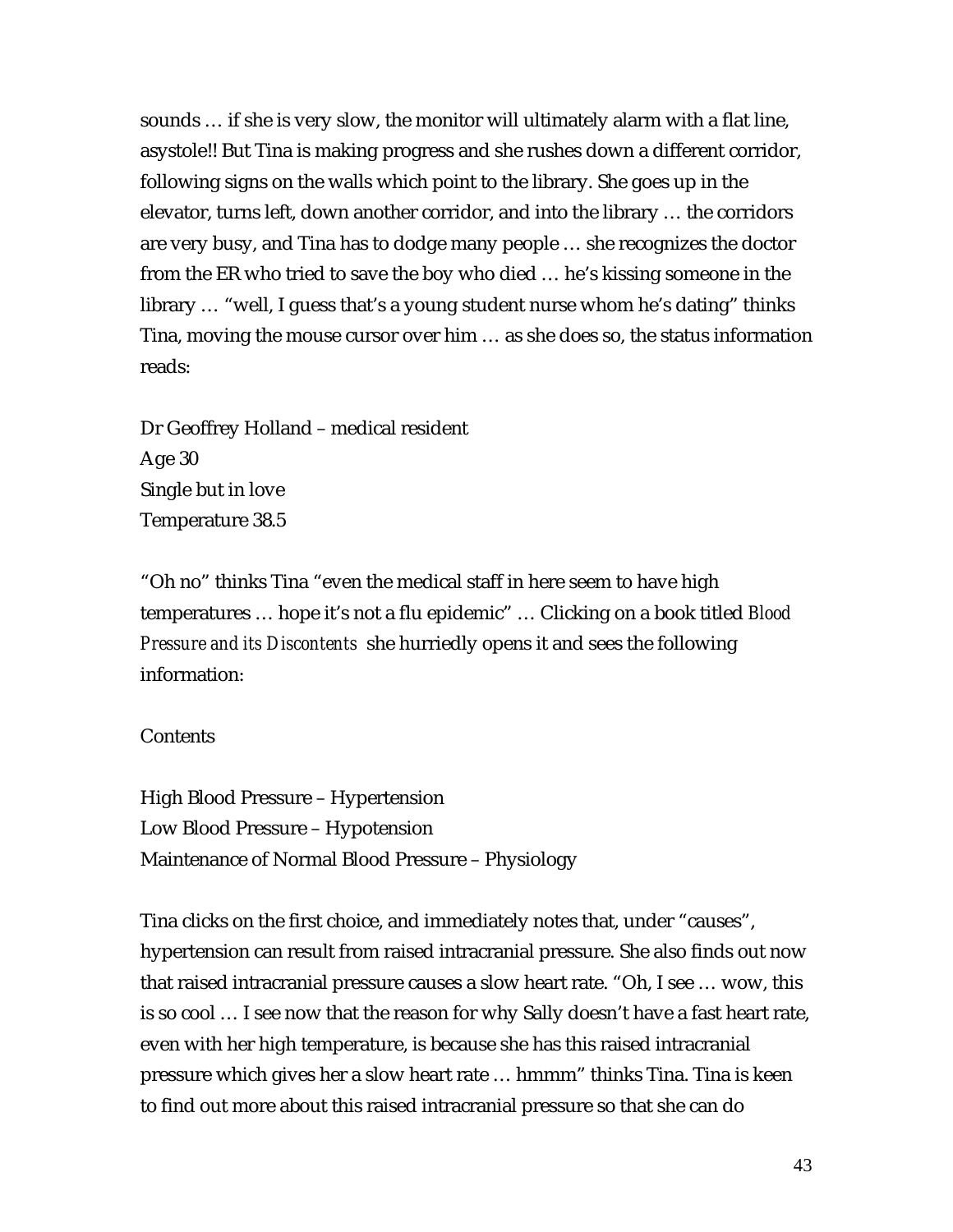something about saving Sally … "it's funny" Tina thinks to herself "but the high blood pressure and slow heart rate caused by the raised intracranial pressure, seems to be rather like the inverse of the hypovolaemic shock which I looked at earlier" …. Tina returns to Sally …

Suddenly Sally's monitor alarm is sounding again … her blood pressure is even higher. Marjorie turns and says "aren't you going to do anything … why do you keep running off like that?" Tina wonders whether it might be a good idea to give Sally a shot of the benzylpenicillin, after all, it looks like it must be meningitis, and the other boy died very quickly. Tina decides to do this, worrying that time is running out, so she clicks on the little medicine key icon which gives her the following options:

Options - open controlled drugs cupboard

- open antibiotics
- I need to resuscitate
- give paracetamol / acetaminophen

Tina clicks on "open antibiotics" and then chooses the benzylpenicillin. Her mouse cursor changes into a syringe … Tina thinks "yeah, this is great … I'm on top of this now, I've figured out Sally's diagnosis and I am going to give her the right medicine" and a few seconds after she has given the benzylpenicillin, cut scenes begin again, Sally appears not to be able to breathe … the monitor begins to sound a loud alarm, and Tina thinks "oh no, not again, what's going on now?" and seconds later, Sally is dead, and the monitor has a flat line. Cut scenes end. Tina quickly clicks on the skull and crossbones (illuminated and flashing) and she selects "Examine Autopsy report" … Totally dismayed that she could have made such a simple mistake, she reads the following information:

#### Autopsy Report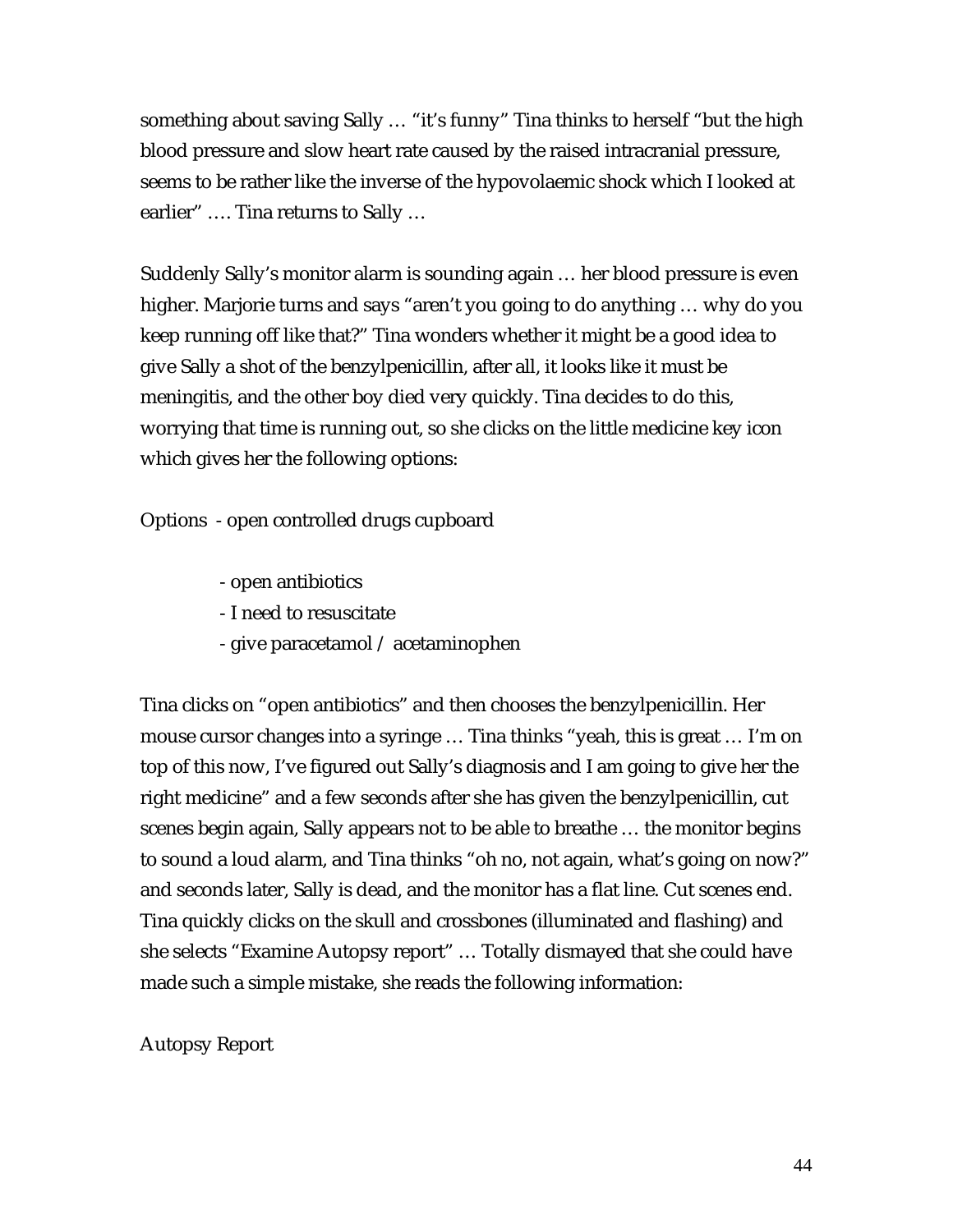*Cause of Death*: - Anaphylaxis, a serious allergic reaction to drugs and some foods such as peanuts and shell fish.

*What Went Wrong*: - You didn't ask Sally if she had any allergies before giving her a medicine. Sally is allergic to penicillin. Sally just died from anaphylactic shock.

*Explain*: - Anaphylaxis is a severe, systemic allergic reaction. Manifested by urticaria (hives) and angioedema with hypotension and bronchospasm. It involves prior sensitization with later re-exposure to the antigen, producing symptoms via an immunologic mechanism. These effects are produced by the release of mediators, which include histamine, leukotriene C4, prostaglandin D2, and tryptase. Mediator release occurs when the antigen (allergen) binds to antigen-specific immunoglobulin E (IgE) attached to previously sensitized basophils and mast cells.

Severe hypotension occurs as a result of the shift of fluid from the intravascular to the extravascular space. Results in the Renin-Angiotensin–Aldosterone mechanism … leading to massive vasoconstriction (a compensatory process).Tina has an opportunity to revisit previous knowledge about the cardiovascular system, fluid compartments, circulating volume and shock.

Anaphylaxis is treated with adrenaline, hydrocortisone (steroid = reduces oedema / swelling) and sometimes dopamine. These drugs are also substances which occur naturally in the body. Tina may be curious to learn more about adrenaline, hydrocortisone and dopamine. Adrenaline and dopamine are inotropic, meaning that they have a direct action on the heart. Tina has the option to look into this further by using the links below. Salbutamol is also given to treat bronchospasm, along with promethazine hydrochloride (an antihistamine).

http://www-personal.usyd.edu.au/~nacolema/njc\_shock.html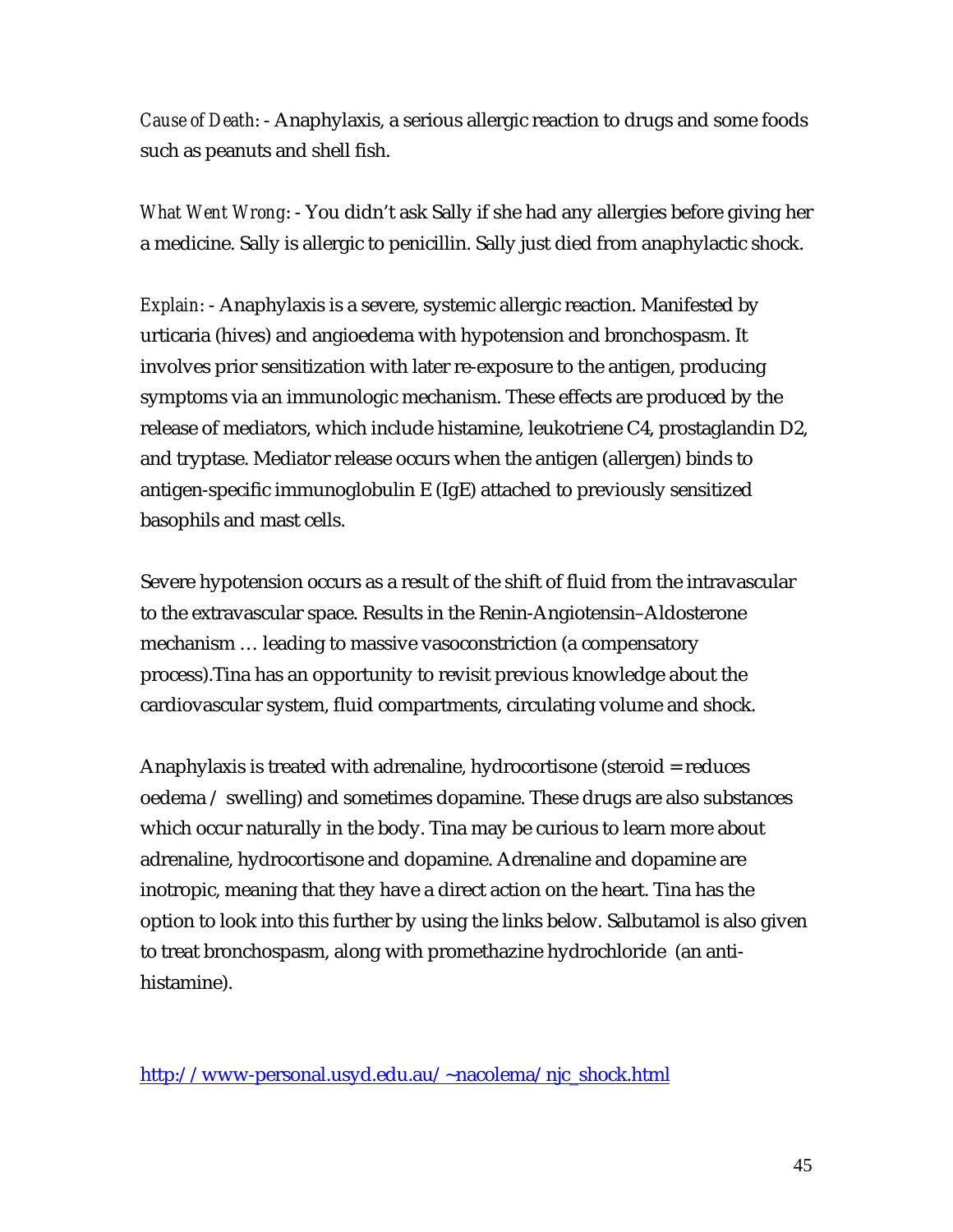## http://www.emedicine.com/EMERG/topic25.htm

Tina proceeds through the filing of the death certificate routine … she is beginning to find the whole thing quite amusing "Thank goodness this is just a computer game … I have just killed my patient x number of times, and I'm becoming good friends with the mortician, ha, ha" she chuckles "but if I ever do go to med school, I can impress all my instructors with all this foresight I'm learning!" …. "I can hardly believe this is only level one, it seems pretty advanced … the other levels must be very exciting … but at least I won't get caught out by the allergies thing again".

Tina has several things on her mind at this point in the game … her pager informs her that a young student nurse has been taken ill with a headache, and pyrexia, and she is called to the Emergency Room to see the nurse … "oh my goodness, it is the nurse who was kissing in the library" thinks Tina, tracing back in her mind that it was the doctor who was in contact with the sick boy who kissed the nurse. "Now, I see" thinks Tina "I need to stop this disease from spreading through the hospital … I wonder how it is transmitted?".

Tina will follow up this line of thought and, in so doing, she will learn about immune defense systems, and the incubation period. She will discover that meningitis is, indeed, spread by kissing and also by droplet infection … her role will be to monitor contact between all the hospital staff, trying to keep them from kissing, and gradually she will realize that all her key assistants, including the Microbiologist, will fall ill. They will all become her patients.

If Tina is savvy she will discover that prophylactic antibiotics, such as rifampicin, can be given to people in contact with the disease, thus protecting them. As her assistants fall ill, one by one, she can depend less on them for help and must become more reliant on her knowledge. The object of the game for Tina, is to prevent the spread of the disease through the hospital, cure at least some of her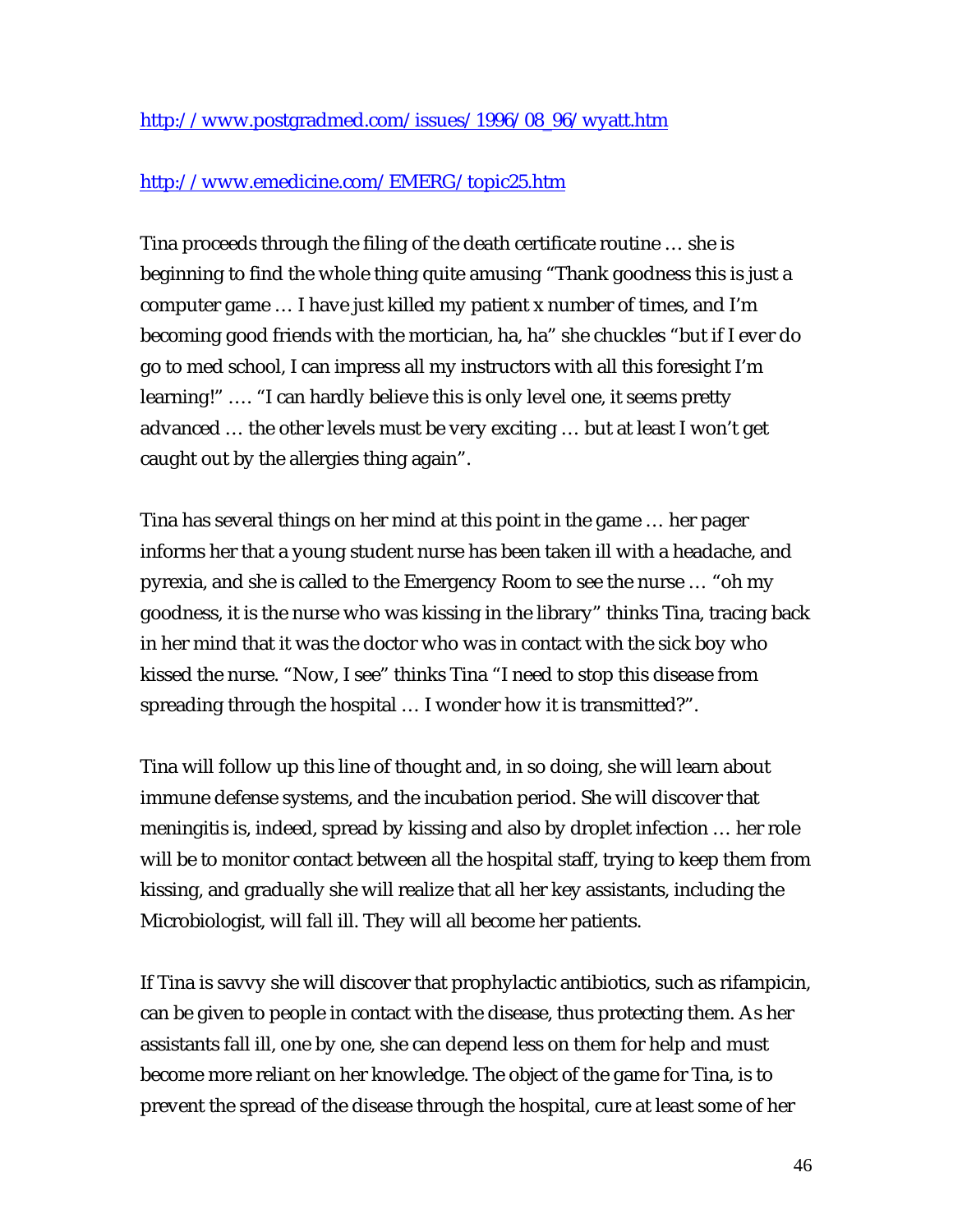patients, kill as few as possible, and move to the next level armed with a PDA full of knowledge. Ideally she needs to avoid contracting meningitis, herself. The worst scenario is that all the patients and hospital staff who contract meningitis will die, and so will Tina, leaving an embarrassing collection of death certificates in the mortuary. The best scenario is that Tina will be so clued up that she will manage to diagnose and treat all of her patients without filing any death certificates, she will not take any risks, she will give rifampicin to all known contacts, and will leave the hospital a hero, and with a PDA full of useful information. In the event that no death certificates have to be filed, then reporting back can occur by the player completing the medical notes for a given number of patients.

The optimum game experience will be as above, with one or two deaths caused by the player who then learns from the mistakes made, and has a sense of tension and drama, but also of mastery and accomplishment. There is a certain tongue-in-cheek about the player's role as a junior doctor who kills off the occasional patient. The player's skill will increase as he or she learns the tactics of the game … basically doing background research and checks before proceeding with tasks, and not always choosing the most obvious course of action. The savvy player will make connections, proairetically, and will compare and contrast new knowledge with that which she has already acquired. Each level is non-linear allowing space for the player to move at an individual pace, doing tasks in any order they so choose, and permitting replayability.

Tina will move on to the next level (serial killer with rabies) in which she can utilize some of the knowledge already gained in level one – that is, the central nervous system, because rabies is a systemic viral infection which enters via the peripheral nervous system and, after a long incubation period, causes a severe encephalitis. Hence, she will build on existing knowledge and also learn new knowledge about DNA and profiling.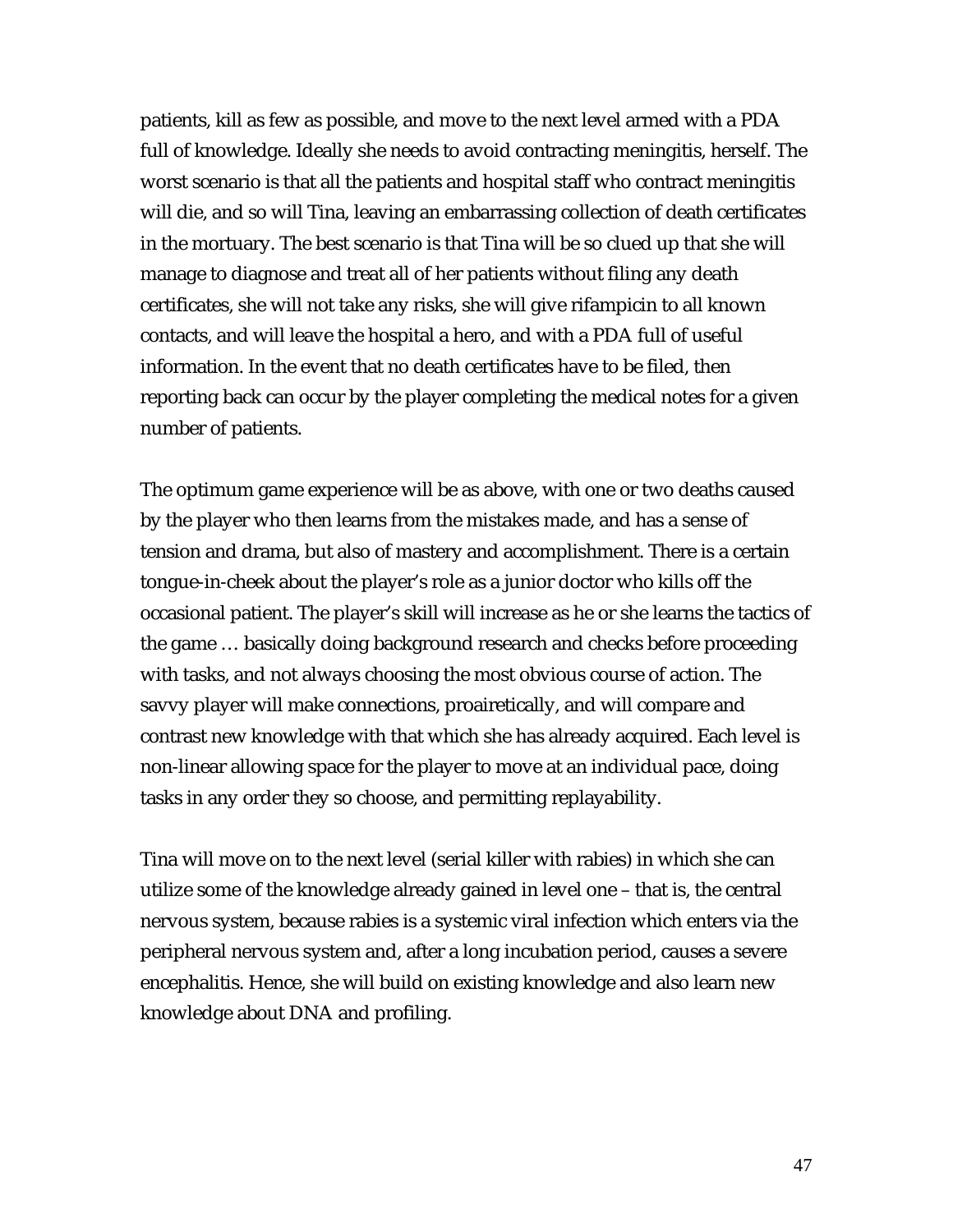#### **Technology**

Biohazard is designed to play on contemporary consoles or consumer- grade PCs. There are no unsolved software engineering / game design problems in the game. The game can be developed using most contemporary 3D gaming engines, modified primarily to simulate disease propagation.

Each patient could be modeled with table look-ups. Each player is modeled with vital signs (e.g. temperature, blood pressure, heart rate, blood work-up). These vital signs are affected by both 1) the presence of the disease and 2) how far the disease has advanced (a function of time in the system, mediated by any treatments. The spread of each disease can be modeled through standard collision detection. With diseases that are spread through airborne agents, random disease-spreading actions, such as coughs or sneezes can be embedded in characters as well.

A simpler, but less effective game could hold vital signs constant for patients, reduce diseases to binary conditions (present or non-present), and use instantiated case modeling to determine if a person has a disease or not. The game system could "flag" characters as either having a disease or not depending on if they have interacted with other characters.

The primary technological challenge would be in providing a user-friendly set of editing tools for teachers and players to construct their own game levels. Most commercial first person game engines have mod tools that are far from user-friendly. However, adding such a feature may be the biggest asset of the game. Level / or scenario editors would allow teachers to construct assessment levels and players to create their own levels modeling diseases. Research has shown that giving teachers the ability to customize content is critical for successful implementation, and providing players opportunities to construct their own games is a very effective learning tool.